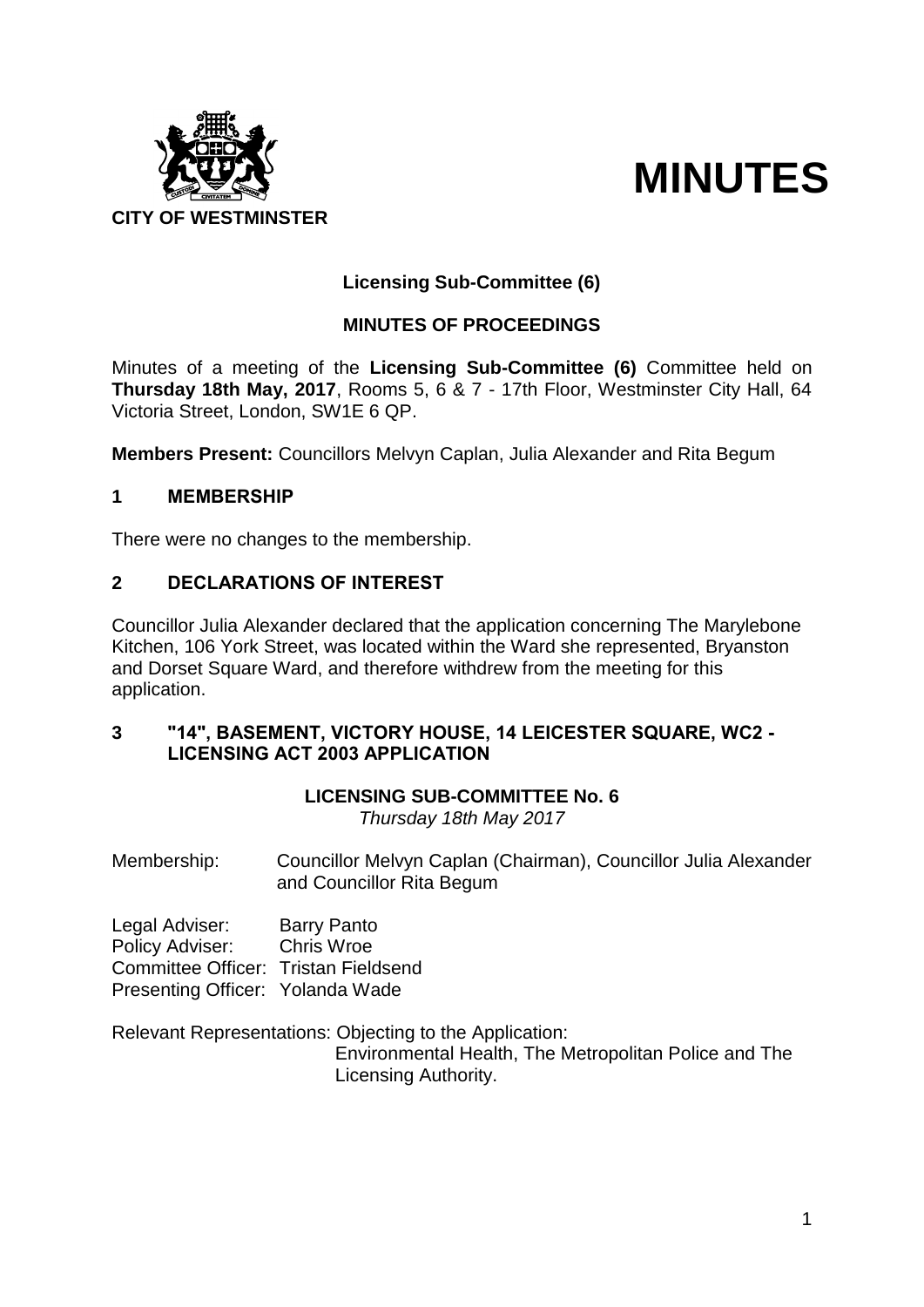Supporting the Application: Eight local businesses, one local resident, The Leicester Square Association and the Heart of London Business Alliance.

Present: Mr Philip Kolvin QC (Barrister, representing the applicant), Ms Lana Tricker (on behalf of the applicant), Mr Simon Warr (Director, Applicant Company) Mr Ian Watson (Environmental Health), PC Toby Janes (Metropolitan Police), Mr David Sycamore (Licensing Authority) and Mr Fadil Maqedonci (local resident).

| "14", Basement, Victory house, 14 Leicester Square<br>17/01159/LIPV |                                                                                                                                                                                                                                      |                                                   |  |
|---------------------------------------------------------------------|--------------------------------------------------------------------------------------------------------------------------------------------------------------------------------------------------------------------------------------|---------------------------------------------------|--|
| 1.                                                                  | <b>Recorded Music</b>                                                                                                                                                                                                                |                                                   |  |
|                                                                     | <b>Current</b>                                                                                                                                                                                                                       | Proposed                                          |  |
|                                                                     | Monday to Wednesday 20:00 to 03:00<br>Thursday to Saturday 20:00 to 06:00                                                                                                                                                            | Monday to Saturday 17:00 to 06:00                 |  |
|                                                                     | Sunday 20:00 to 03:00                                                                                                                                                                                                                | Sunday 17:00 to 03:00                             |  |
|                                                                     | <b>Seasonal Variations/Non-Standards Timings:</b>                                                                                                                                                                                    |                                                   |  |
|                                                                     | <b>Current</b>                                                                                                                                                                                                                       | <b>Proposed</b>                                   |  |
|                                                                     | When the hours authorised by this<br>licence extends beyond 1am, then in<br>relation to the morning on which<br>British Summer Time begins, the<br>hours shall be extended by 1 hour<br>after the authorised hour on the<br>licence. | Sunday before Bank Holidays to<br>17:00 to 06:00. |  |
|                                                                     | Amendments to application advised at hearing:                                                                                                                                                                                        |                                                   |  |
|                                                                     | None.                                                                                                                                                                                                                                |                                                   |  |
|                                                                     | Decision (including reasons if different from those set out in report):                                                                                                                                                              |                                                   |  |
|                                                                     | The Sub-Committee considered an application by Number Fourteen<br>(Management) Ltd for a variation of a premises licence in respect of "14",<br>Basement, Victory House, 14 Leicester Square, London.                                |                                                   |  |
|                                                                     | The Chairman confirmed that the applicant had submitted two different<br>applications for the premises, a variation of the premises licence under the<br>Licensing Act 2003 and a variation of the Sexual Entertainment Venue (SEV)  |                                                   |  |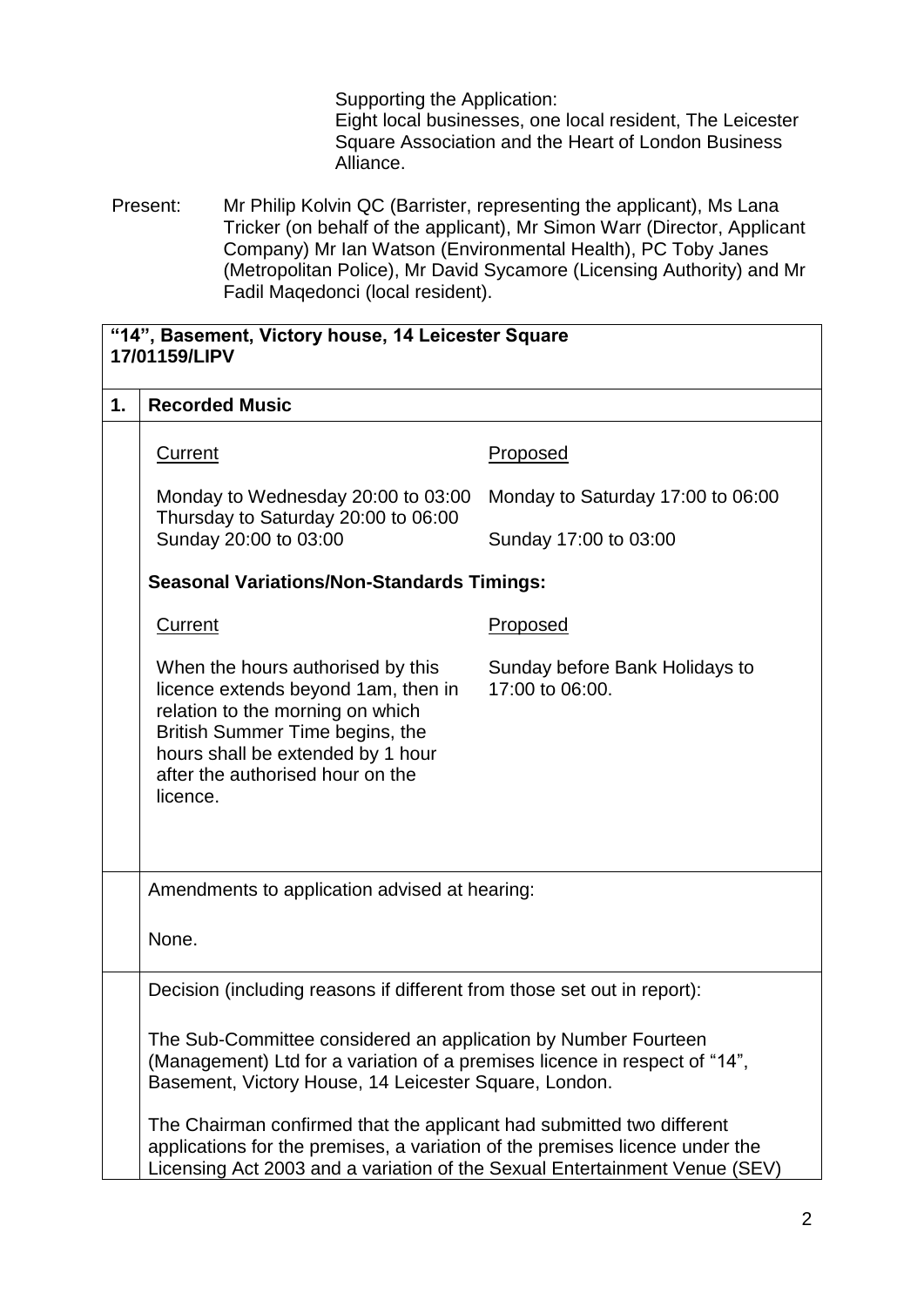premises licence. With the agreement of all the parties present it was decided to hear both applications simultaneously.

The Licensing Officer provided an outline of the applications to the Sub-Committee and confirmed that the applicant had agreed to amend the hours for the sale of alcohol to 17:00 to 05:30 Monday to Saturday.

The Council's Legal Adviser confirmed that a further amendment to condition 48 had been submitted by the applicant further restricting the capacity of the premises as follows:

- Capacity of 200 (customers) until 02:00am
- Capacity of 150 (customers) from 02:00am to 03:30am
- Capacity of 100 (customers) from 03:30am to 04:30am
- Capacity of 50 (customers) from 04:30am until closing time

At the request of the Sub-Committee the Council's Policy Adviser set out the policy considerations for both applications. The premises was located in a Cumulative Impact Area (CIA) and within Policy CIP1, for certain types of premises, there was a presumption against granting an application. It was important to understand whether the application should be considered an exception to policy. There was a degree of overlap between policies PVC2 and MD2 but all premises located within a CIA had to demonstrate that the licensable activities carried on would not add to cumulative impact in the area. Whether the Sub-Committee came to the view that it needed to be demonstrated that the application was an exception to policy, in addition to a demonstration that it would not add to cumulative impact, depended on the view the Sub-Committee came to regarding what the activities at the premises actually constituted. If it was their opinion that it was a performance venue and the provision of alcohol was only provided ancillary to a performance then policy PVC2 would apply. If it came to the view that it was alcohol-led premises or that alcohol formed a significant part of the offer, or was not related to the provision of the entertainment, or did not rely on performance then it would be a premises where an exception had to be proved. To demonstrate that the application was an exception to policy it would be necessary for the applicant to show that the reasons for the policy would not be undermined and demonstrate that there would be no additional cumulative impact caused by the application on balance.

In response to a question from the applicants regarding the extension of hours to allow the premises to sell alcohol earlier in the day the Council's Policy Adviser clarified that the policy did not distinguish on hours. However, it was generally accepted that within the context of the policy cumulative impact was an issue later in the evening after core hours.

Mr Kolvin, representing the applicant, explained that application was essentially in three parts. The first was the deletion of conditions 43 and 44 which related to works conditions and were now spent. The second centred on the bringing forward of the hours to 17:00 from 20:00. Given the venue currently traded with no impact on the local area there was no evidence against allowing the proposal. The earlier hours were being requested to attract local employees leaving work who wanted to relax in a lounge environment. The applicant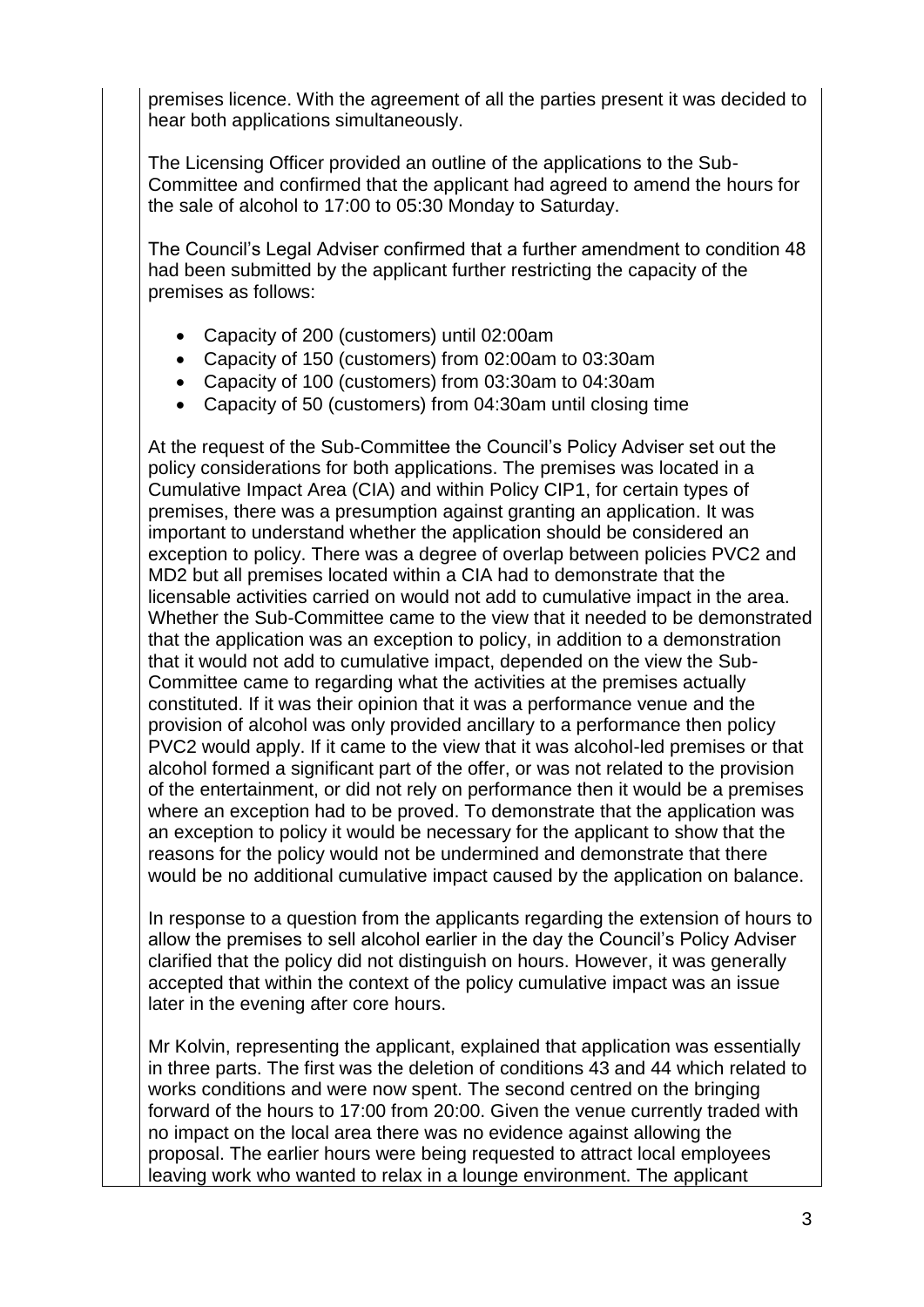believed that the earlier hours provided a suitable business opportunity. Thirdly, the application involved the request for later hours for licensable activities. Mr Kolvin circulated a revised table of the hours requested. The Sub-Committee's attention was brought to Sundays where the terminal hour for the sale of alcohol would remain at 00:30 as currently operated. This was in acknowledgement of Sundays as a day when local residents could be expected to receive respite from additional noise in the local area. Longer hours for the sale of alcohol were being requested Monday to Thursday, 17:00 to 05:30 hours. In response to a question Mr Kolvin confirmed that alcohol could be served until 05:30 and customers could continue drinking until the premises closed. The sexual entrainment would continue until 06:00 however and this allowed for a 'drinkingup' period. Mr Kolvin confirmed that regarding the later hours requested several conditions had been suggested to provide reassurance it would uphold the licensing objectives. It was confirmed that the proposal was to extend the hours for the sale of alcohol in a CIA and therefore the application would be dealt with on the basis that exceptional circumstances had to be shown.

When the Sub-Committee originally granted the application in 2013 it was anticipated that the venue would have a low impact on the local area as it was recognised that sexual entertainment venues did not create significant levels of crime and disorder. It had been accepted that conditions could provide a basis for an exception to policy if they were able to constrain licensable activity and minimise cumulative impact. The exemplary record of the premises was proof that the Sub-Committee's decision had proven to be correct. The applicant, Mr Walls, was an experienced operator and had ensured that the premises was a professional operation. The following points were raised as evidence of this: firstly the nature of the venue, it was a well-run premises which would remain a sexual entertainment venue. This was the reason why people frequented the premises and it would therefore continue not to add to any crime and disorder in the area. Secondly, the venue was of a very high quality. It was decorated to a very high specification to provide a lounge type environment. Thirdly was the high quality of the staff and management at the premises. There was a high ratio of staff to customers providing a high service environment and this ensured the good behaviour of customers. SIA's were always in attendance however they operated more like meeters and greeters then security staff. Fourthly, it was emphasised that alcohol was ancillary to the entertainment provided. The price of alcoholic drinks was high, no draught beer was available and no promotions involving alcohol took place. The clientele at the venue were of an older nature, averaging between the ages of 35 and 55. Free tea and coffee was supplied to customers after 03:00 and this helped create the low-key conversational environment. Music levels were low and this allowed customers and dancers to engage with one another in conversation. Finally, the venue was not a mass occupancy premises. No queuing took place outside the premises, only five smokers were allowed outside and there was no rapid emptying of the premises. Previously the operation had been a nightclub which had caused considerable trouble to the responsible authorities. Since the applicants had purchased the premises and turned it into a sexual entertainment venue it was now a well-run operation which was having a positive impact on the area. No crime and disorder or nuisance complaints had been made since the premises opened seven years ago.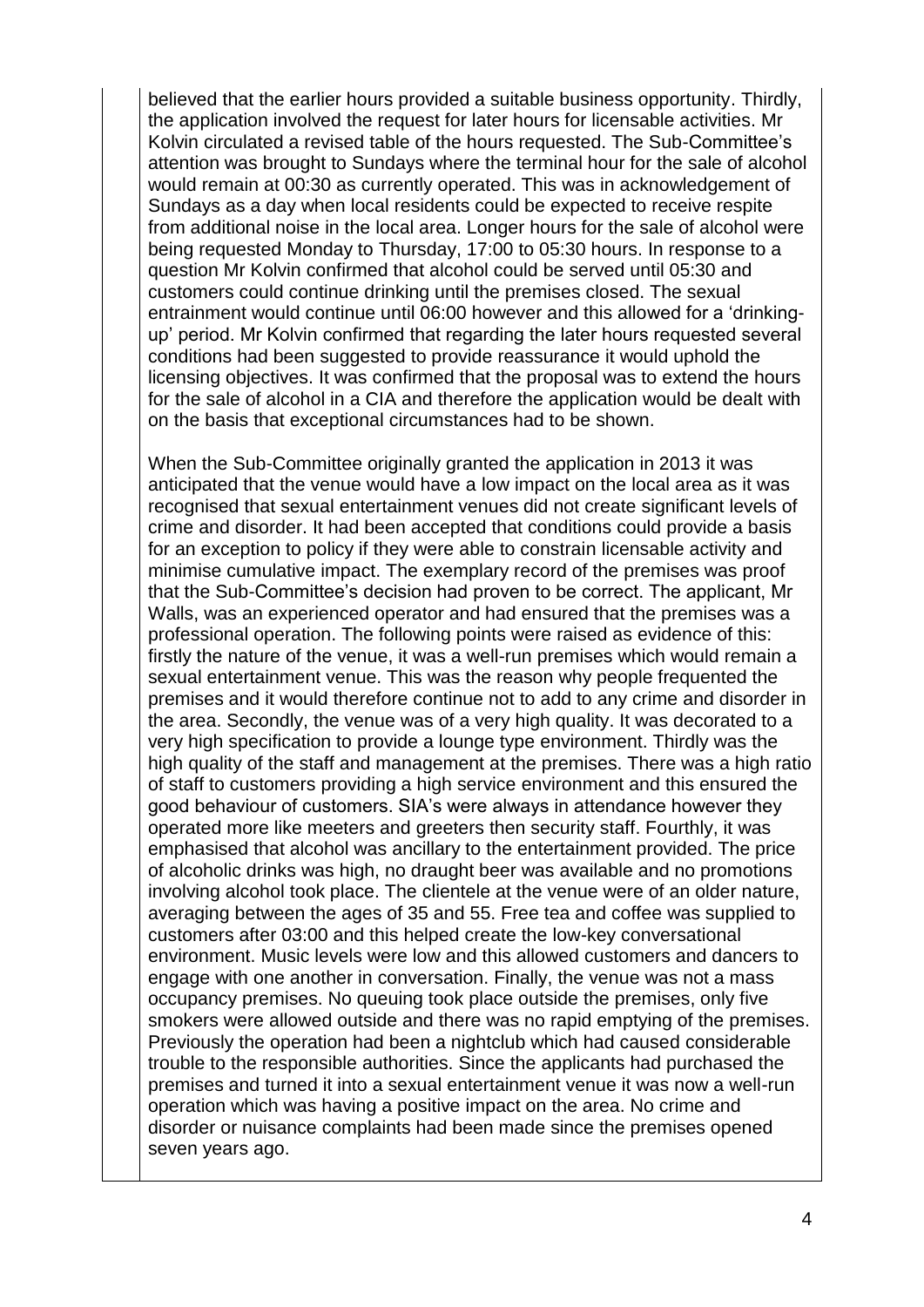Mr Kolvin explained that there were no external images displaying the fact that the premises was a sexual entertainment venue. It was very discrete, the door was kept closed at all times and no external drinking was permitted. The venue did not affect the character of Leicester Square and had demonstrated it had been a good neighbour to local businesses and residents. It played an active role in keeping Leicester Square safe and no objections had been received from local residents, businesses or community associations. It was making a positive contribution to upholding the licensing objectives in the local area. For these reasons it was felt that the premises could be regarded as an exception to policy. The request for later hours did mean that the application was very similar to the application from Platinum Lace Gentleman's Club made in 2011. That application was granted and allowed the premises to sell alcohol until 06:00 hours as it had been demonstrated it was an exception to policy. Platinum Lace requested a year later for the last entry to the premises to be extended to 04:00 and this had been granted based on the fact no objections had been received, and no issues reported. This provided empirical evidence of what happened when the precise extension requested was granted. This provided the following, powerful pieces of evidence to support the application before the Sub-Committee:

- The Platinum Lace experience;
- The Sub-Committee's findings in relation to the application by "14" made in 2013;
- The experience of operating Temporary Event Notices (TENS) at the premises for the hours requested without any issues or concerns raised; and
- The applicant was also proposing a tapered reduction in capacity from 02:00 which would help with the dispersal of customers.

The Sub-Committee was interested in how in practice the reduction in capacity would work? Mr Walls, representing the applicant company, advised that a count on how many customers were within the premises was maintained. This allowed staff to refuse entry to customers if required however it was very unusual to a have a high capacity later in the evening. Customers normally stayed in the premises for an average of 2 to 2.5 hours and the capacity was usually maintained through natural filtration. If the capacity was too high at a certain allocated hour then customers would be asked to leave, although this had never occurred.

In requesting the extension in hours Mr Kolvin highlighted the concessions being offered by the applicant to ensure the premises did not add to the cumulative impact in the area. The tapered limit on the capacity of the venue would help ensure there were no issues with the dispersal of customers. It was also proposed to only serve alcohol to customers who were seated after 03:00 to ensure the premises became even more low-key the later it operated. A taxi marshal would also be deployed from 03:00 to escort exiting customers' to taxis, providing more guardianship in the local area. The Sub-Committee was reminded that the application was very similar to Platinum Lace's except "14" would have half the capacity. The application had strong local support and there was actual evidence of the benign consequences of granting later hours for sexual entertainment venues.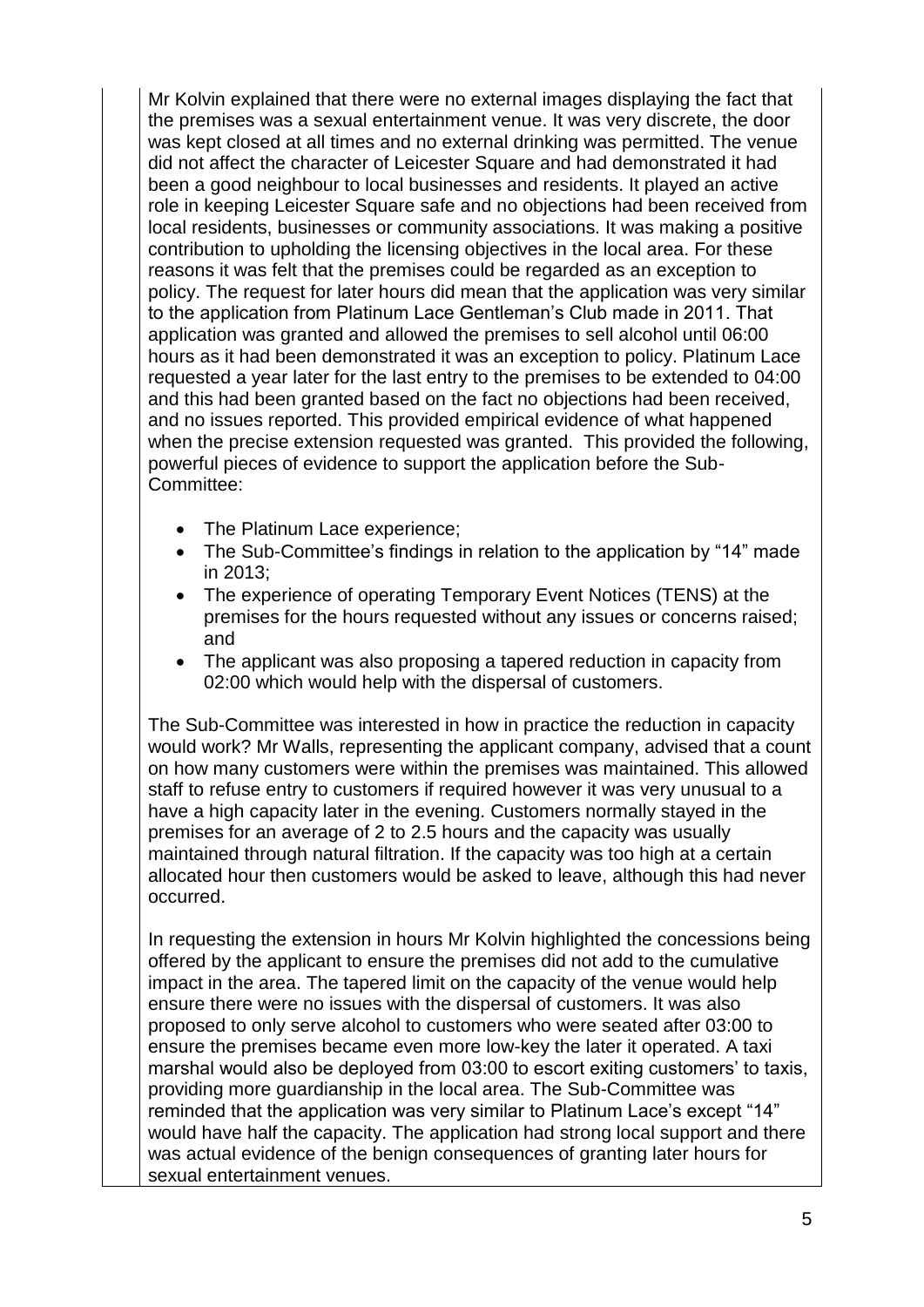Mr Kolvin suggested that the application would not have any impact on the local area. Extensive conditions were already attached to the licence, an additional security presence was proposed and the sale of alcohol would be ancillary to the entertainment provided. There was empirical evidence from Platinum Lace and the previous application submitted for "14" that it would promote the licensing objectives. The local support for the application, the tapered capacity limits and the successful operation of numerous TENS all made the application an exception to policy.

Mr Kolvin recognised that representations had been received from the responsible authorities. Environmental Health (EH) had submitted a standard representation based on that the later hours were likely to increase levels of nuisance. Evidence had been subsequently presented that this was not the case and no further evidence had been supplied by EH. The Licensing Authority had submitted a policy based representation and no further details had been provided. The Police had submitted a brief representation regarding cumulative impact which stated that further details would be forthcoming.

In response to a question Mr Walls confirmed that any events would be internal only and the cover charge to enter the premises was £20.

Mr Watson, representing Environmental Health, confirmed that the premises had not created any additional nuisance in the local area and had not been subject to any enforcement action. The previous premises had operated as a nightclub and had been an operation creating nuisance. The three aspects of the application were addressed:

- No objections were raised to the removal of conditions 43 and 44;
- With regards to the earlier hours requested the applicant had shown that it could operate in a discrete manner. No problems had been reported to EH and it was felt that earlier hours would not create any issues. No objections had been received from local businesses or residents. The licence was currently conditioned very heavily and alcohol would be ancillary to the premises operating as a sexual entertainment venue. The current operation was very professional unlike the previous operation which had been a dysfunctional nightclub.
- Concerning the later hours requested the venue could currently operate until 06:00 hours as a sexual entertainment venue Monday to Saturday (though it was noted by the Sub-Committee that the SEV only operated until 06:00 on the days following Thursday to Saturday evenings). Other venues in the local area were not as heavily restricted and further restrictions in capacity would be introduced.

Mr Watson was of the opinion that the proposals would not increase levels of nuisance in the local area and the representation had been maintained to simply answer any questions the Sub-Committee may have had. In response to a question Mr Watson confirmed that as the licence was already heavily conditioned there were no further conditions he would add to the licence.

My Sycamore, representing the Licensing Authority, agreed that the conditions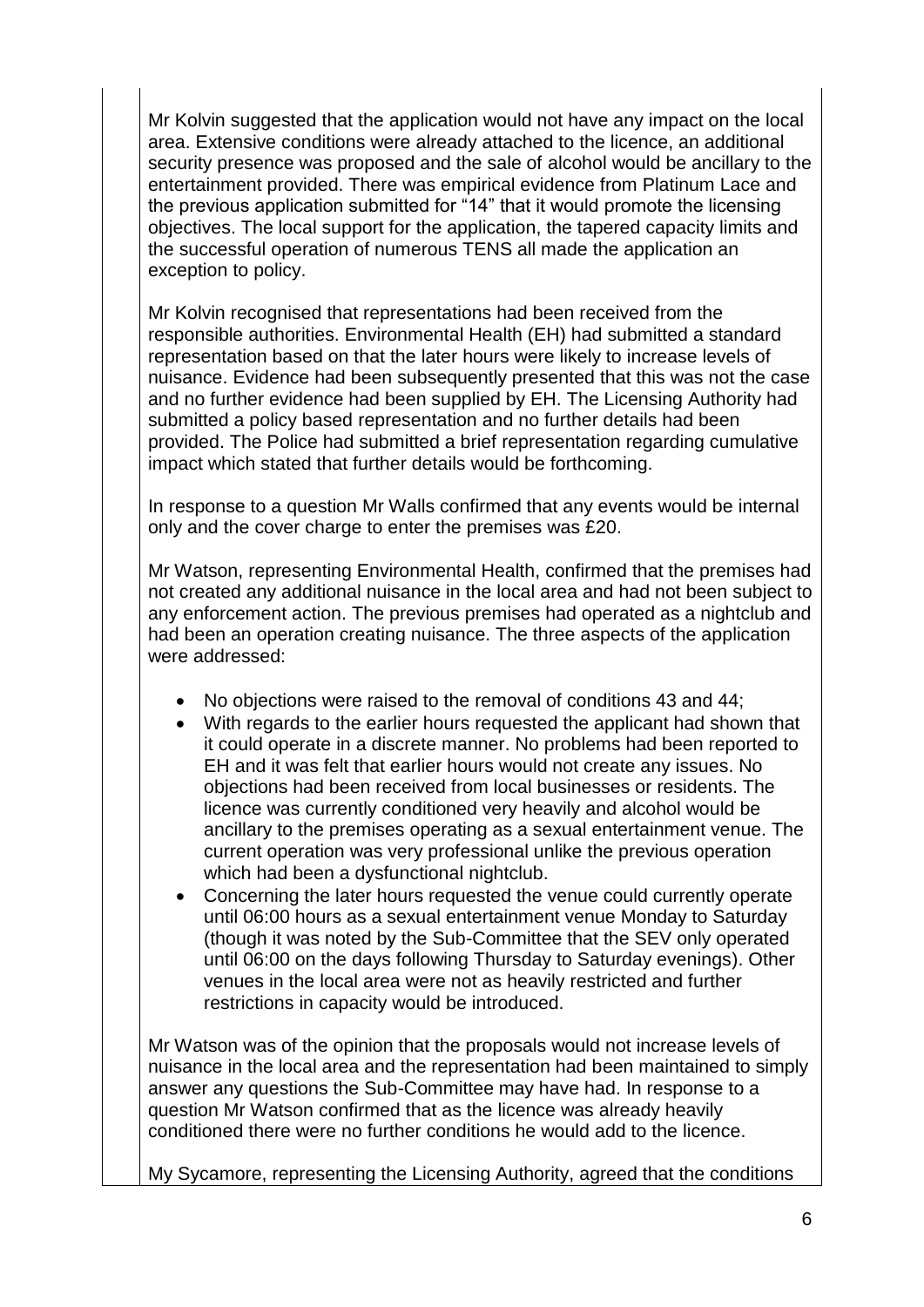on the licence were sufficient. With regards to the earlier hours requested the character of the area had to be taken into account. The premises was discrete however the Sub-Committee had to consider if allowing a sexual entertainment venue to be open in a family location from 17:00 was appropriate. Concern was also expressed that allowing the later hours would result in additional people being located within a CIA after core hours. After 04:00 50 additional people would be in the CIA resulting in an increase in cumulative impact. Extending the last entry hour for customers to 04:00 had the potential to result in people remaining in the CIA longer before entering the premises.

PC Janes, representing the Metropolitan Police, confirmed that their representation was maintained on the grounds that the later hours applied for went beyond the core hours policy. PC Janes confirmed that the Police had no concerns over the premises opening at 17:00 hours. The Sub-Committee was advised that the venue was not a source of crime and disorder and had operated TENs without any issues arising. Only one incident had been reported in the last year and this related to a theft at the premises.

Mr Maqedonci, a local resident, explained that he lived on the south side of Leicester Square. Problems had been experienced when it had been previously operated as a nightclub however since the current owners had operated the premises all the problems had ceased. The venue was very discrete, no customers congregated outside the premises and it had a very positive impact on Leicester Square.

Mr Kolvin highlighted how a debate had taken place over the late last entry hour during the decision to grant the Platinum Lace application and no issues had arisen from granting it. The Sub-Committees attention was drawn to the evidence supplied which highlighted the premises was not having a negative impact on the area but was in fact having a positive impact on the Leicester Square area. If the Sub-Committee was satisfied if that was the case then it would be appropriate to grant the application as an exception to policy.

The Council's Policy Adviser requested clarification on the nature and extent of vertical drinking which could occur at the venue. Mr Kolvin advised that there was a bar at the venue which allowed customers to stand, drink and watch the entertainment. Therefore there was the opportunity for vertical drinking but the premises was more setup to provide a seated lounge experience. If the Sub-Committee was minded to grant the later hours restrictions on capacity would be imposed, drinks would only be served after 03:00 to those customers seated and this would all create a safe, relaxed environment.

The Sub-Committee carefully considered the application and recognised that the applicant had accepted that for the application to be granted it had to be demonstrated it was an exception to policy. The Sub-Committee acknowledged that the premises was professionally run and the applicant had significant experience in managing such an operation. The positive effect it was having on the local area was highlighted by the lack of objections received to the application and the numerous letters of support received by residents and businesses. The discrete nature of the venue was recognised and it was felt this made it appropriate for the local area especially bearing in mind that the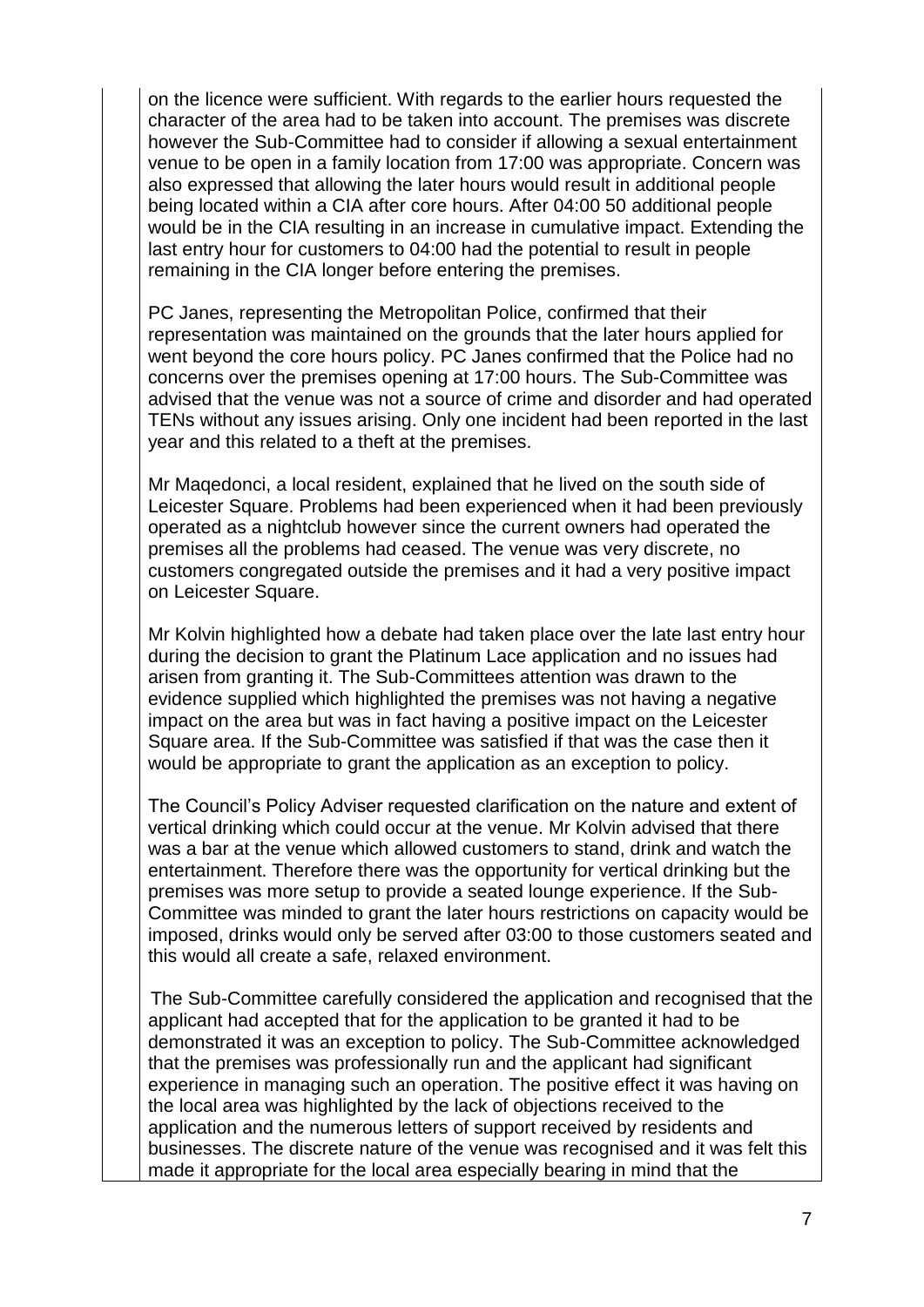previous operation had been a nightclub which had created significant disturbance to Leicester Square. In considering the application the Sub-Committee acknowledged that sexual entertainment venues generally caused fewer problems than other types of premises. The condition restricting the sale of alcohol to be ancillary to striptease entertainment, and with the venue only intended to operate as a sexual entertainment venue provided reassurance that the premises would not become alcohol-led. The licence was already heavily conditioned to ensure the licensing objectives were upheld plus the proposed restrictions to the capacity of the venue would help ensure it would not add to cumulative impact in the area. This would be helped through the condition requiring a marshal to be deployed outside the venue from 03:00 to escort customers leaving the premises to taxis and help provide further guardianship in the area. These proposals would ensure there was a gradual and well managed dispersal of customers from the premises. The Sub-Committee was pleased to note that the proposed extension to hours on Sundays had been withdrawn as the Council's Licensing Policy considered Sunday to be different to other days of the week and one where residents could expect respite from any disturbance. No issues had also arisen from the operation of the TENS. As such, after careful consideration, the Sub-Committee agreed to grant the application accordingly as it was of the opinion that it would uphold the licensing objectives, not add to cumulative impact in the area and therefore could be considered an exception to policy.

The Sub-Committee agreed to amend, delete or add the following conditions in order to update the licence accordingly:

- Condition 11 be amended to read "The sale and consumption of intoxicating liquor shall be ancillary to the provision of striptease entertainment."
- Condition 43 be removed from the licence.
- Condition 44 be removed from the licence.
- Condition 48 be amended to read "The maximum number of persons accommodated at any one time (excluding staff) shall not exceed the following:

a) Capacity of 200 (customers) until 2.00am

- b) Capacity of 150 (customers) from 2.00am to 3.30am
- c) Capacity of 100 (customers) from 3.30am until 4.30 am
- d) Capacity of 50 (customers) from 4.30am until closing time
- Condition 49 be amended to read "There shall be no new admittance or re-admittance to the premises after i) 02:30 on Monday, ii) 04:00 on Bank Holiday Monday iii) 04:00 Tuesday to Sunday s save for persons temporarily leaving to smoke"
- An additional condition be added to the licence to read "After 03:00 hours alcohol shall only be served to and consumed by customers who are seated."
- An additional condition be added to the licence to read "The premises shall employ a taxi marshal from 03:00 until closing to escort customers wanting taxis to their pickup spot."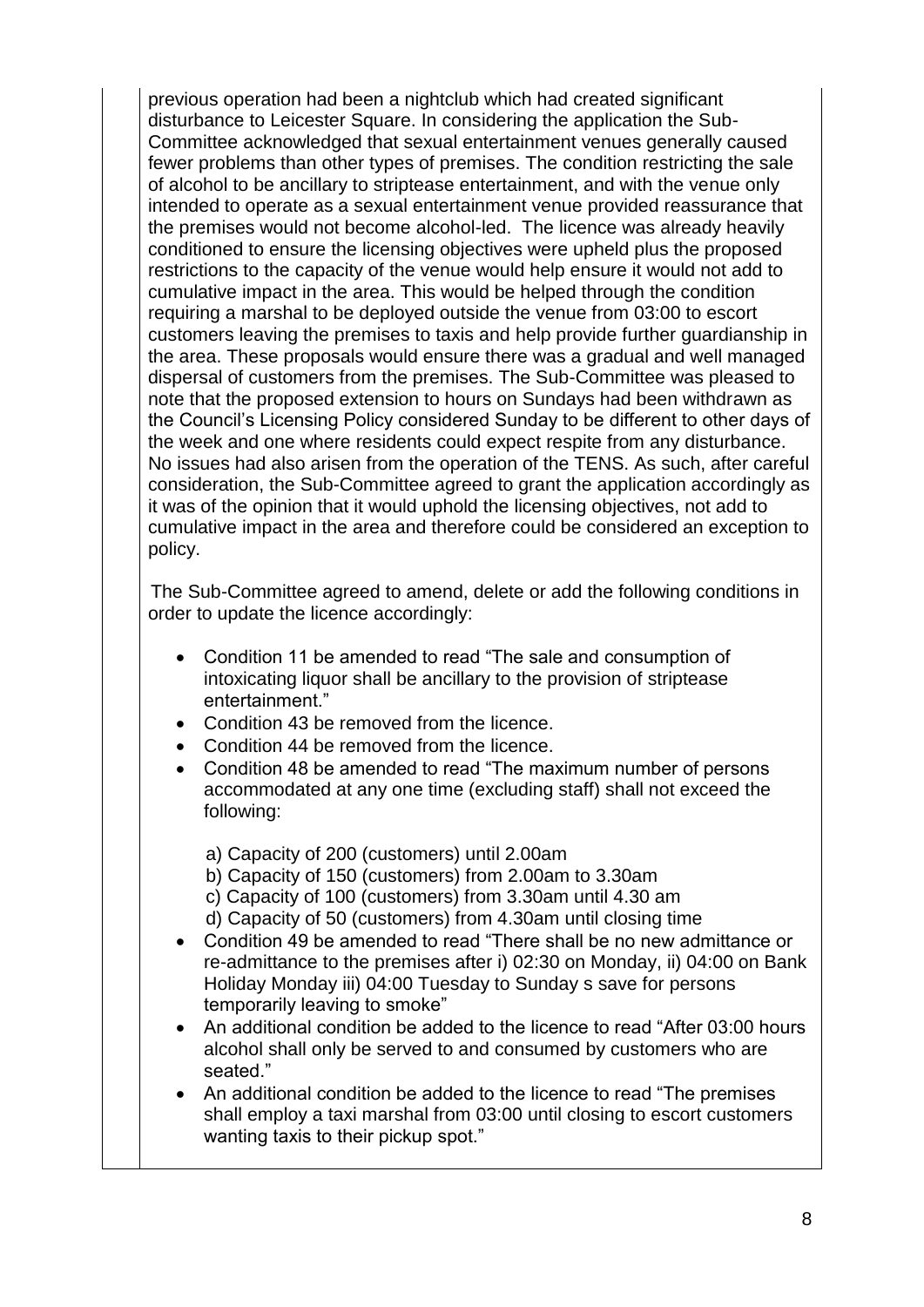| 2. | <b>Exhibition of Films</b>                                                                                                                                                                                                           |                                                   |
|----|--------------------------------------------------------------------------------------------------------------------------------------------------------------------------------------------------------------------------------------|---------------------------------------------------|
|    | <b>Current</b>                                                                                                                                                                                                                       | <u>Proposed</u>                                   |
|    | Monday to Wednesday 20:00 to 03:00<br>Thursday to Saturday 20:00 to 06:00<br>Sunday 20:00 to 03:00                                                                                                                                   | Monday to Saturday 17:00 to 06:00                 |
|    |                                                                                                                                                                                                                                      | Sunday 17:00 to 03:00                             |
|    | <b>Seasonal Variations/Non-Standards Timings:</b>                                                                                                                                                                                    |                                                   |
|    | <b>Current</b>                                                                                                                                                                                                                       | <b>Proposed</b>                                   |
|    | When the hours authorised by this<br>licence extends beyond 1am, then in<br>relation to the morning on which<br>British Summer Time begins, the<br>hours shall be extended by 1 hour<br>after the authorised hour on the<br>licence. | Sunday before Bank Holidays to<br>17:00 to 06:00  |
|    | Amendments to application advised at hearing:                                                                                                                                                                                        |                                                   |
|    | None.                                                                                                                                                                                                                                |                                                   |
|    | Decision (including reasons if different from those set out in report):                                                                                                                                                              |                                                   |
|    | The application was granted; the reason for the decision is detailed in section 1.                                                                                                                                                   |                                                   |
| 3. | <b>Performance of Live Music</b>                                                                                                                                                                                                     |                                                   |
|    | <b>Current</b>                                                                                                                                                                                                                       | <u>Proposed</u>                                   |
|    | Monday to Wednesday 20:00 to 03:00                                                                                                                                                                                                   | Monday to Saturday 17:00 to 06:00                 |
|    | Thursday to Saturday 20:00 to 06:00<br>Sunday 20:00 to 03:00                                                                                                                                                                         | Sunday 17:00 to 03:00                             |
|    | <b>Seasonal Variations/Non-Standards Timings:</b>                                                                                                                                                                                    |                                                   |
|    | <b>Current</b>                                                                                                                                                                                                                       | <b>Proposed</b>                                   |
|    | When the hours authorised by this<br>licence extends beyond 1am, then in<br>relation to the morning on which<br>British Summer Time begins, the<br>hours shall be extended by 1 hour<br>after the authorised hour on the<br>licence. | Sunday before Bank Holidays to<br>17:00 to 06:00. |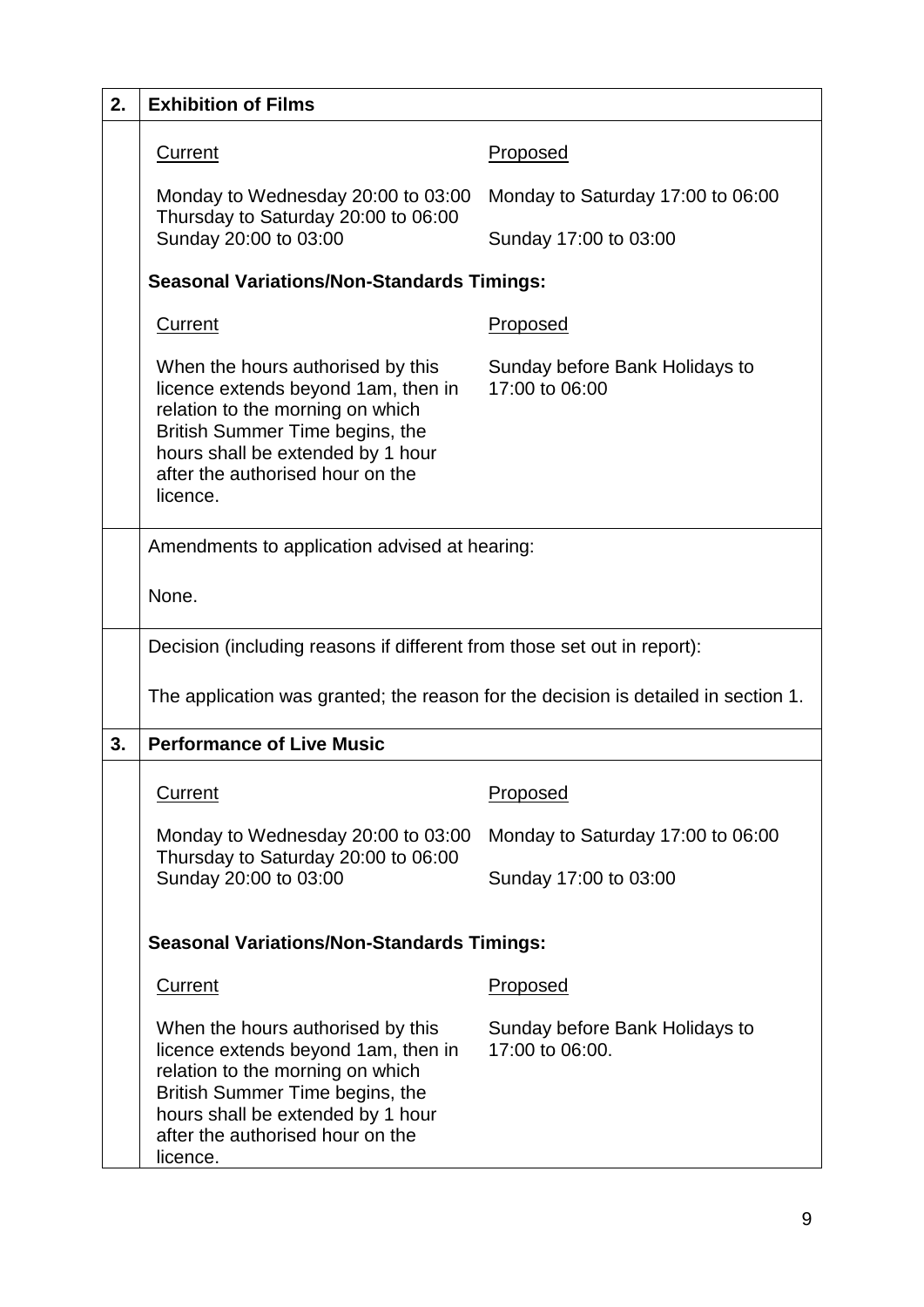|    | Amendments to application advised at hearing:                                                                                                                                                                                        |                                                                                          |  |
|----|--------------------------------------------------------------------------------------------------------------------------------------------------------------------------------------------------------------------------------------|------------------------------------------------------------------------------------------|--|
|    | None.                                                                                                                                                                                                                                |                                                                                          |  |
|    | Decision (including reasons if different from those set out in report):                                                                                                                                                              |                                                                                          |  |
|    | The application was granted; the reason for the decision is detailed in section 1.                                                                                                                                                   |                                                                                          |  |
| 4. | <b>Performance of Dance</b>                                                                                                                                                                                                          |                                                                                          |  |
|    | <b>Current</b>                                                                                                                                                                                                                       | Proposed                                                                                 |  |
|    | Monday to Wednesday 20:00 to 03:00<br>Thursday to Saturday 20:00 to 06:00                                                                                                                                                            | Monday to Saturday 17:00 to 06:00                                                        |  |
|    | Sunday 20:00 to 03:00                                                                                                                                                                                                                | Sunday 17:00 to 03:00                                                                    |  |
|    | <b>Seasonal Variations/Non-Standards Timings:</b>                                                                                                                                                                                    |                                                                                          |  |
|    | <b>Current</b>                                                                                                                                                                                                                       | <b>Proposed</b>                                                                          |  |
|    | When the hours authorised by this<br>licence extends beyond 1am, then in<br>relation to the morning on which<br>British Summer Time begins, the<br>hours shall be extended by 1 hour<br>after the authorised hour on the<br>licence. | Sunday before Bank Holidays to<br>17:00 to 06:00.                                        |  |
|    | Amendments to application advised at hearing:                                                                                                                                                                                        |                                                                                          |  |
|    | None                                                                                                                                                                                                                                 |                                                                                          |  |
|    | Decision (including reasons if different from those set out in report):                                                                                                                                                              |                                                                                          |  |
|    | The application was granted; the reason for the decision is detailed in section 1.                                                                                                                                                   |                                                                                          |  |
| 5. | <b>Late Night Refreshment</b>                                                                                                                                                                                                        |                                                                                          |  |
|    | <b>Current</b>                                                                                                                                                                                                                       | <u>Proposed</u>                                                                          |  |
|    | Monday to Wednesday 23:00 to 03:00<br>Thursday to Saturday 23:00 to 05:00<br>Sunday 23:00 to 03:00                                                                                                                                   | Monday to Wednesday 23:00 to 05:00<br>Thursday to Saturday No change<br>Sunday No change |  |
|    | <b>Seasonal Variations/Non-Standards Timings:</b>                                                                                                                                                                                    |                                                                                          |  |
|    | <b>Current</b>                                                                                                                                                                                                                       | <b>Proposed</b>                                                                          |  |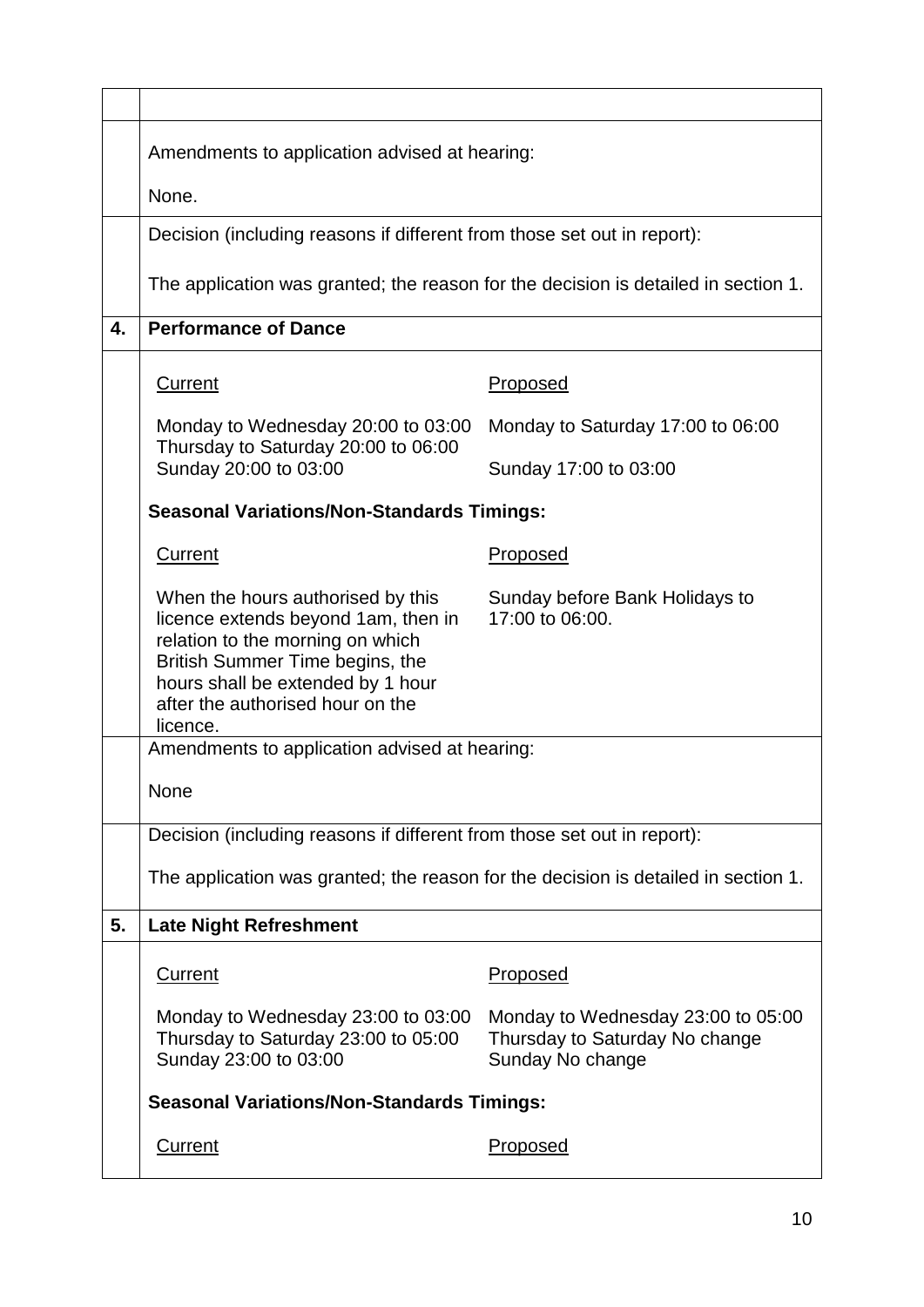|    | When the hours authorised by this<br>licence extends beyond 1am, then in<br>relation to the morning on which<br>British Summer Time begins, the<br>hours shall be extended by 1 hour<br>after the authorised hour on the<br>licence. | No variation applied for.                                  |
|----|--------------------------------------------------------------------------------------------------------------------------------------------------------------------------------------------------------------------------------------|------------------------------------------------------------|
|    | Amendments to application advised at hearing:                                                                                                                                                                                        |                                                            |
|    | None                                                                                                                                                                                                                                 |                                                            |
|    | Decision (including reasons if different from those set out in report):                                                                                                                                                              |                                                            |
|    | The application was granted; the reason for the decision is detailed in section 1.                                                                                                                                                   |                                                            |
| 6. | On Sales by Retail of Alcohol                                                                                                                                                                                                        |                                                            |
|    | <b>Current</b>                                                                                                                                                                                                                       | Proposed                                                   |
|    | Monday to Saturday 20:00 to 03:00<br>Sunday 20:00 to 00:30                                                                                                                                                                           | Monday to Saturday 17:00 to 06:00<br>Sunday 17:00 to 03:00 |
|    | <b>Seasonal Variations/Non-Standards Timings:</b>                                                                                                                                                                                    |                                                            |
|    | Current                                                                                                                                                                                                                              | Proposed                                                   |
|    | When the hours authorised by this<br>licence extends beyond 1am, then in<br>relation to the morning on which<br>British Summer Time begins, the<br>hours shall be extended by 1 hour<br>after the authorised hour on the<br>licence. | Sunday before Bank Holidays to<br>17:00 to 06:00.          |
|    | Amendments to application advised at hearing:                                                                                                                                                                                        |                                                            |
|    | The Sub-Committee was notified of the following amendments to the proposed<br>hours:                                                                                                                                                 |                                                            |
|    | Monday to Saturday 17:00 to 05:30<br>Sunday 17:00 to 00:30                                                                                                                                                                           |                                                            |
|    | Decision (including reasons if different from those set out in report):                                                                                                                                                              |                                                            |
|    | The application was granted; the reason for the decision is detailed in section 1.                                                                                                                                                   |                                                            |
| 7. | <b>Hours Premises Are Open to the Public</b>                                                                                                                                                                                         |                                                            |
|    | <b>Current</b>                                                                                                                                                                                                                       | <b>Proposed</b>                                            |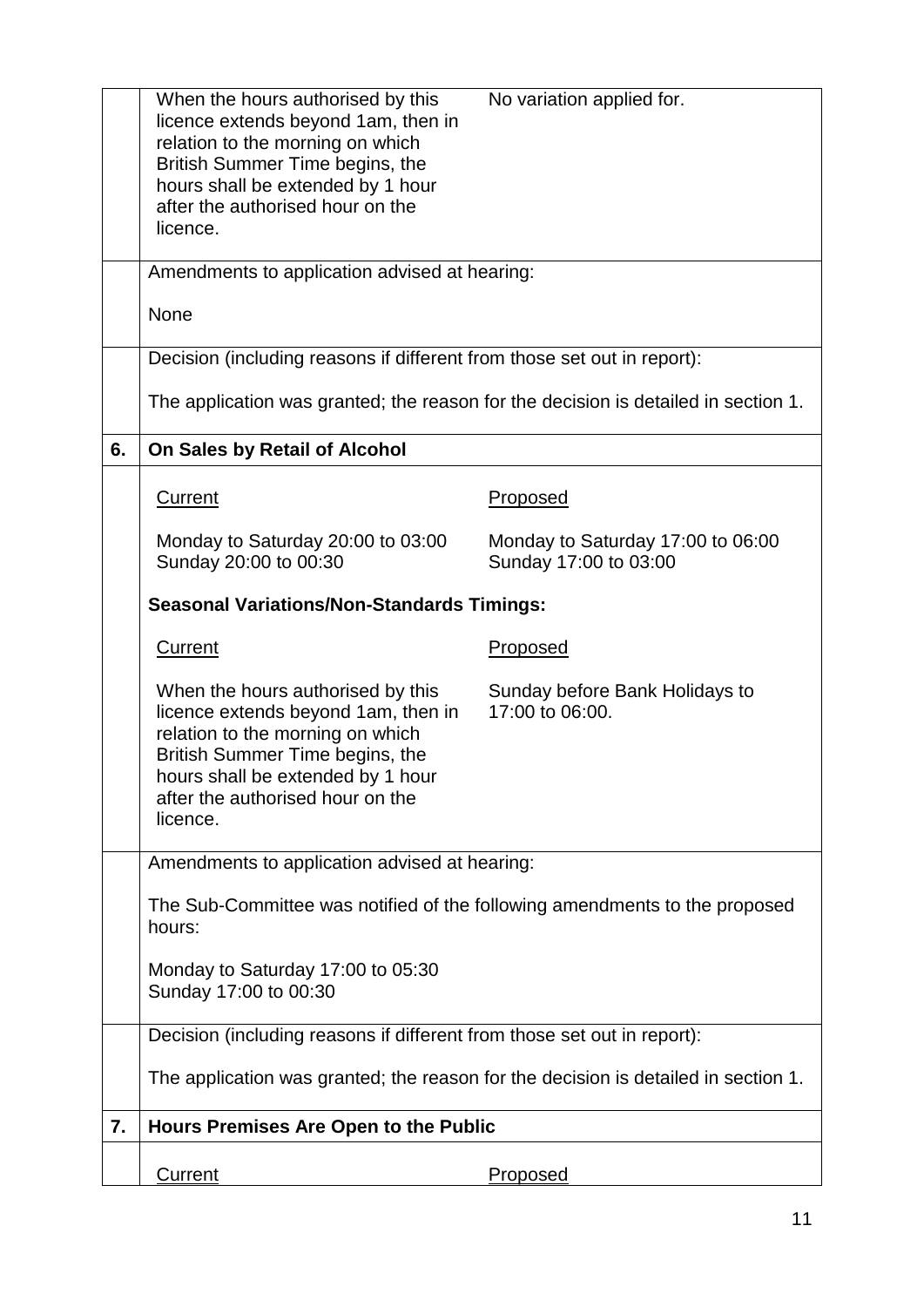|    | Monday to Wednesday 20:00 to 03:30<br>Thursday to Saturday 20:00 to 06:00<br>Sunday 20:00 to 03:00<br>Sunday before Bank Holidays 20:00<br>to 06.00                                                                                                                                                                                                                                                                                                                 | Monday to Saturday 17:00 to 06:00<br>Sunday 17:00 to 03:00<br>Sunday before Bank Holidays 17.00<br>to 06.00                                                                                                                                 |
|----|---------------------------------------------------------------------------------------------------------------------------------------------------------------------------------------------------------------------------------------------------------------------------------------------------------------------------------------------------------------------------------------------------------------------------------------------------------------------|---------------------------------------------------------------------------------------------------------------------------------------------------------------------------------------------------------------------------------------------|
|    | Amendments to application advised at hearing:                                                                                                                                                                                                                                                                                                                                                                                                                       |                                                                                                                                                                                                                                             |
|    | None.                                                                                                                                                                                                                                                                                                                                                                                                                                                               |                                                                                                                                                                                                                                             |
|    | Decision (including reasons if different from those set out in report):                                                                                                                                                                                                                                                                                                                                                                                             |                                                                                                                                                                                                                                             |
|    | The application was granted; the reason for the decision is detailed in section 1.                                                                                                                                                                                                                                                                                                                                                                                  |                                                                                                                                                                                                                                             |
| 8. | <b>Conditions Being Varied, Added or Removed</b>                                                                                                                                                                                                                                                                                                                                                                                                                    |                                                                                                                                                                                                                                             |
|    | <b>Current:</b>                                                                                                                                                                                                                                                                                                                                                                                                                                                     | Proposed:                                                                                                                                                                                                                                   |
|    | <b>Condition 49</b>                                                                                                                                                                                                                                                                                                                                                                                                                                                 | <b>Condition 49</b>                                                                                                                                                                                                                         |
|    | There shall be no new admittance or<br>re-admittance to the premises after<br>02.30 hours save for persons<br>temporarily leaving to smoke.                                                                                                                                                                                                                                                                                                                         | So that it reads "There shall be no<br>new admittance or re-admittance to<br>the premises after (1) 02:30 hours<br>Sunday and (2) 04:00 Monday-<br>Saturday and bank holiday Sundays,<br>save for persons temporarily leaving<br>to smoke." |
|    | <b>Condition 43</b>                                                                                                                                                                                                                                                                                                                                                                                                                                                 | <b>Condition 43</b>                                                                                                                                                                                                                         |
|    | The Licence will have no effect until<br>the Licensing Authority are satisfied<br>that the premises is constructed or<br>altered in accordance with the<br>appropriate provisions of the District<br>Surveyor's Association - Technical<br><b>Standards for Places of Entertainment</b><br>and the reasonable requirements of<br><b>Westminster Environmental Health</b><br>Consultation Team, at which time this<br>condition will be removed from the<br>Licence. | Propose to remove.                                                                                                                                                                                                                          |
|    | <b>Condition 44</b>                                                                                                                                                                                                                                                                                                                                                                                                                                                 | <b>Condition 44</b>                                                                                                                                                                                                                         |
|    | Before the premises opens to the<br>public, the plans as deposited will be<br>checked by the Environmental Health                                                                                                                                                                                                                                                                                                                                                   | Propose to remove.                                                                                                                                                                                                                          |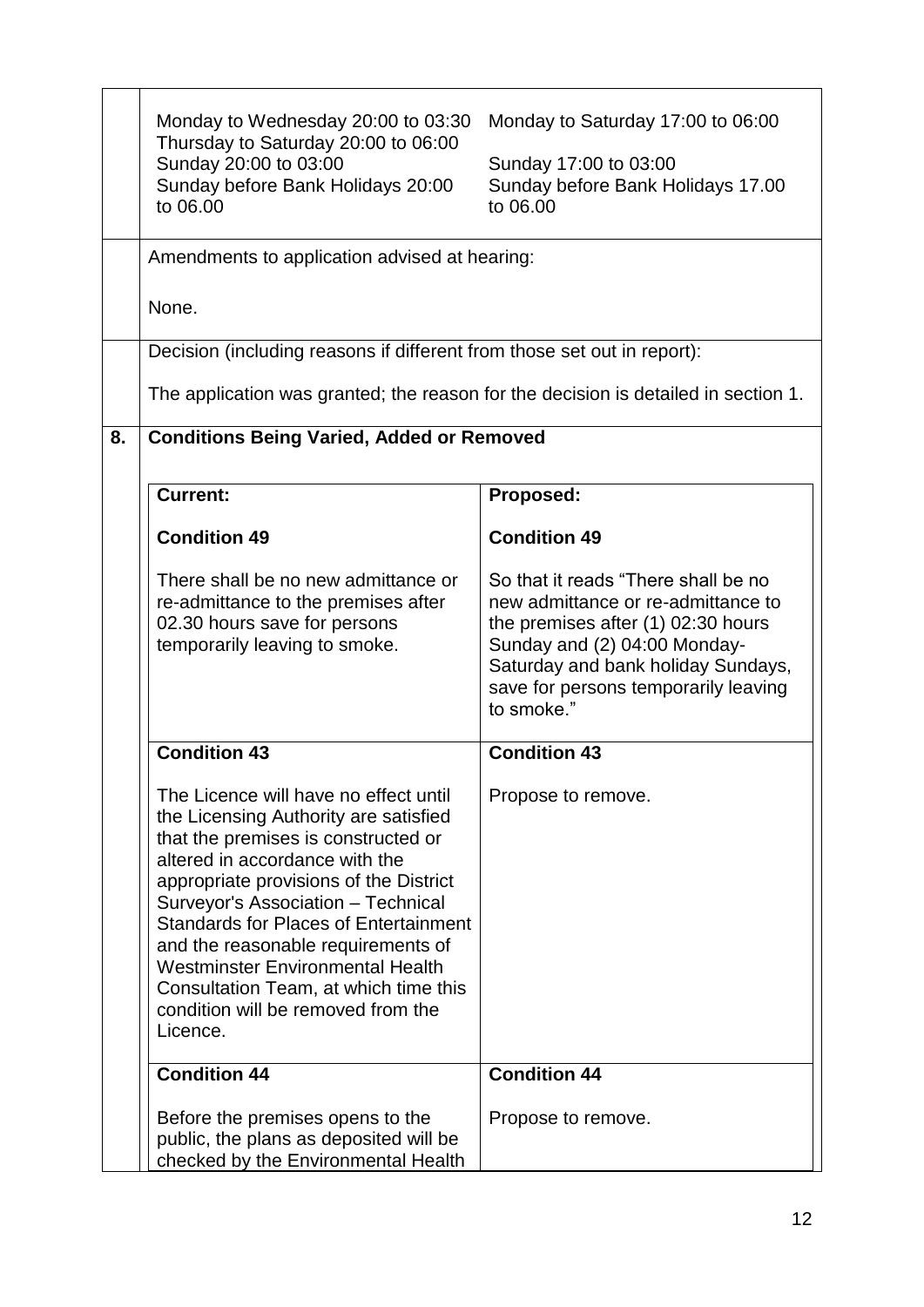| Consultation Team to ensure they are<br>an accurate reflection of the premises<br>constructed. Where the premises<br>layout has changed during the course<br>of construction new plans shall be<br>provided to the LFEPA,<br><b>Environmental Health Consultation</b><br>Team, the Police and the Licensing<br>Authority.                           |                                                                                                                                                                                                                                                                                                                                                                                          |  |
|-----------------------------------------------------------------------------------------------------------------------------------------------------------------------------------------------------------------------------------------------------------------------------------------------------------------------------------------------------|------------------------------------------------------------------------------------------------------------------------------------------------------------------------------------------------------------------------------------------------------------------------------------------------------------------------------------------------------------------------------------------|--|
| <b>Condition 48</b>                                                                                                                                                                                                                                                                                                                                 | <b>Condition 48</b>                                                                                                                                                                                                                                                                                                                                                                      |  |
| The maximum number of persons<br>accommodated at any one time<br>(excluding staff) shall not exceed the<br>following:<br>a) Capacity of 250 (customers) until<br>2.00am<br>b) Capacity of 200 (customers) from<br>2.00am to 3.30am<br>c) Capacity of 100 (customers) from<br>3.30am until closing time                                              | so that it reads: "The maximum<br>number of persons accommodated at<br>any one time (excluding staff) shall<br>not exceed the following:<br>a) Capacity of 250 (customers) until<br>2.00am<br>b) Capacity of 200 (customers) from<br>2.00am to 3.30am<br>c) Capacity of 100 (customers) from<br>3.30am to<br>4.30am<br>d) Capacity of 50 (customers) from<br>4.30am until closing time." |  |
| Amendments to application advised at hearing:                                                                                                                                                                                                                                                                                                       |                                                                                                                                                                                                                                                                                                                                                                                          |  |
| The Sub-Committee was informed that the hours in the report should read                                                                                                                                                                                                                                                                             |                                                                                                                                                                                                                                                                                                                                                                                          |  |
| The maximum number of persons accommodated at any one time (excluding<br>staff) shall not exceed the following:<br>a) Capacity of 200 (customers) until 2.00am<br>b) Capacity of 150 (customers) from 2.00am to 3.30am<br>c) Capacity of 100 (customers) from 3.30am to<br>4.30am<br>d) Capacity of 50 (customers) from 4.30am until closing time." |                                                                                                                                                                                                                                                                                                                                                                                          |  |
| Decision (including reasons if different from those set out in report):                                                                                                                                                                                                                                                                             |                                                                                                                                                                                                                                                                                                                                                                                          |  |
| The application was granted subject to condition 49 being reworded as set out<br>below (now appearing as condition 47 on the amended licence); the reason for<br>the decision is detailed in section 1.                                                                                                                                             |                                                                                                                                                                                                                                                                                                                                                                                          |  |

*Mandatory Conditions*

1. No supply of alcohol may be made at a time when there is no designated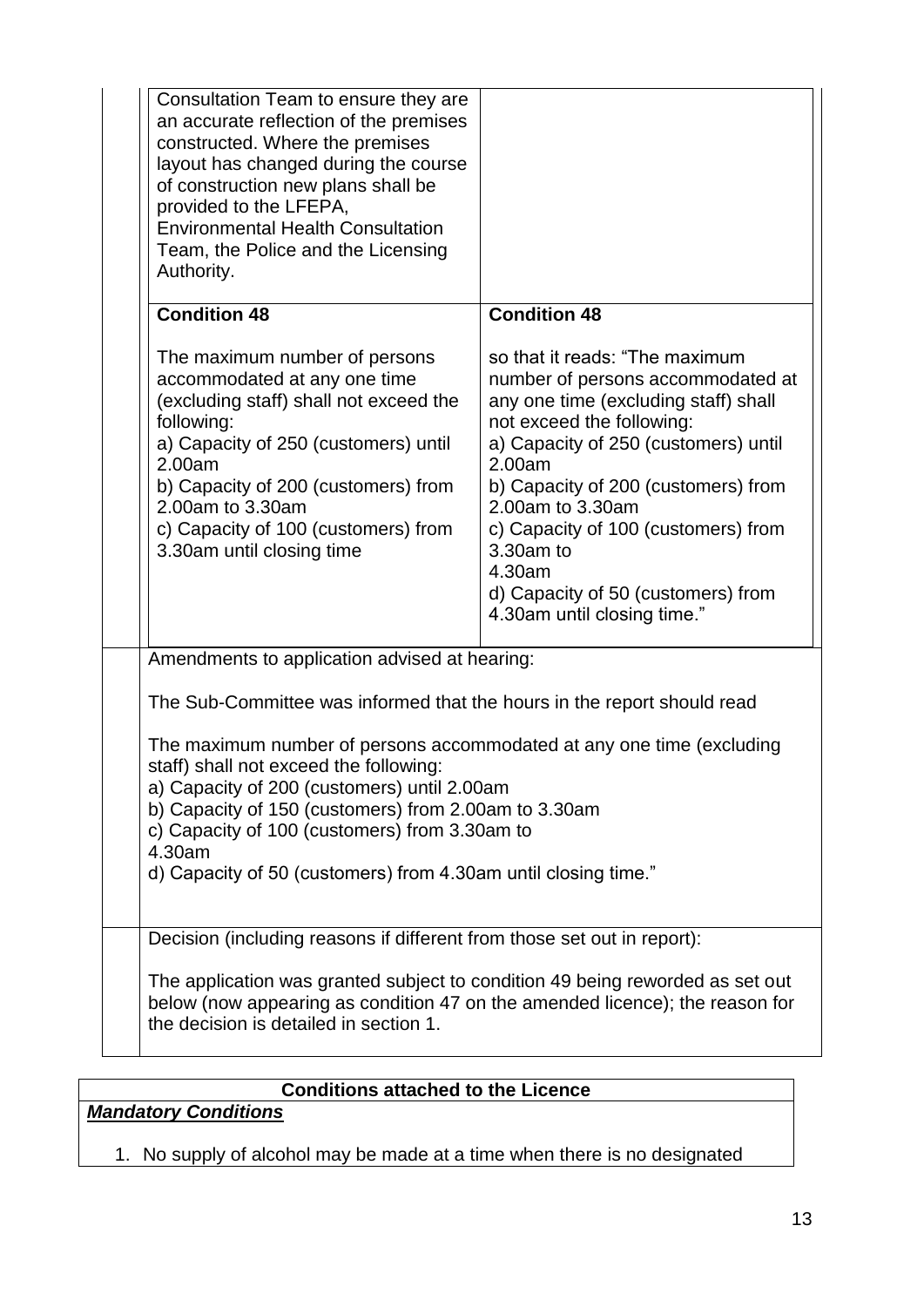premises supervisor in respect of this licence.

- 2. No supply of alcohol may be made at a time when the designated premises supervisor does not hold a personal licence or the personal licence is suspended.
- 3. Every supply of alcohol under this licence must be made or authorised by a person who holds a personal licence.
- 4. (1) The responsible person shall take all reasonable steps to ensure that staff on relevant premises do not carry out, arrange or participate in any irresponsible promotions in relation to the premises.

(2) In this paragraph, an irresponsible promotion means any one or more of the following activities, or substantially similar activities, carried on for the purpose of encouraging the sale or supply of alcohol for consumption on the premises in a manner which carries a significant risk of leading or contributing to crime and disorder, prejudice to public safety, public nuisance, or harm to children;

(a) games or other activities which require or encourage, or are designed to require or encourage, individuals to;

(i) drink a quantity of alcohol within a time limit (other than to drink alcohol sold or supplied on the premises before the cessation of the period in which the responsible person is authorised to sell or supply alcohol), or (ii) drink as much alcohol as possible (whether within a time limit or otherwise);

- (b) provision of unlimited or unspecified quantities of alcohol free or for a fixed or discounted fee to the public or to a group defined by a particular characteristic (other than any promotion or discount available to an individual in respect of alcohol for consumption at a table meal, as defined in section 159 of the Act);
- (c) provision of free or discounted alcohol or any other thing as a prize to encourage or reward the purchase and consumption of alcohol over a period of 24 hours or less;
- (d) provision of free or discounted alcohol in relation to the viewing on the premises of a sporting event, where that provision is dependent on; (i) the outcome of a race, competition or other event or process, or (ii) the likelihood of anything occurring or not occurring;
- (e) selling or supplying alcohol in association with promotional posters or flyers on, or in the vicinity of, the premises which can reasonably be considered to condone, encourage or glamorise anti-social behaviour or to refer to the effects of drunkenness in any favourable manner.
- 5. The responsible person shall ensure that no alcohol is dispensed directly by one person into the mouth of another (other than where that other person is unable to drink without assistance by reason of a disability).
- 6. The responsible person shall ensure that free tap water is provided on request to customers where it is reasonably available.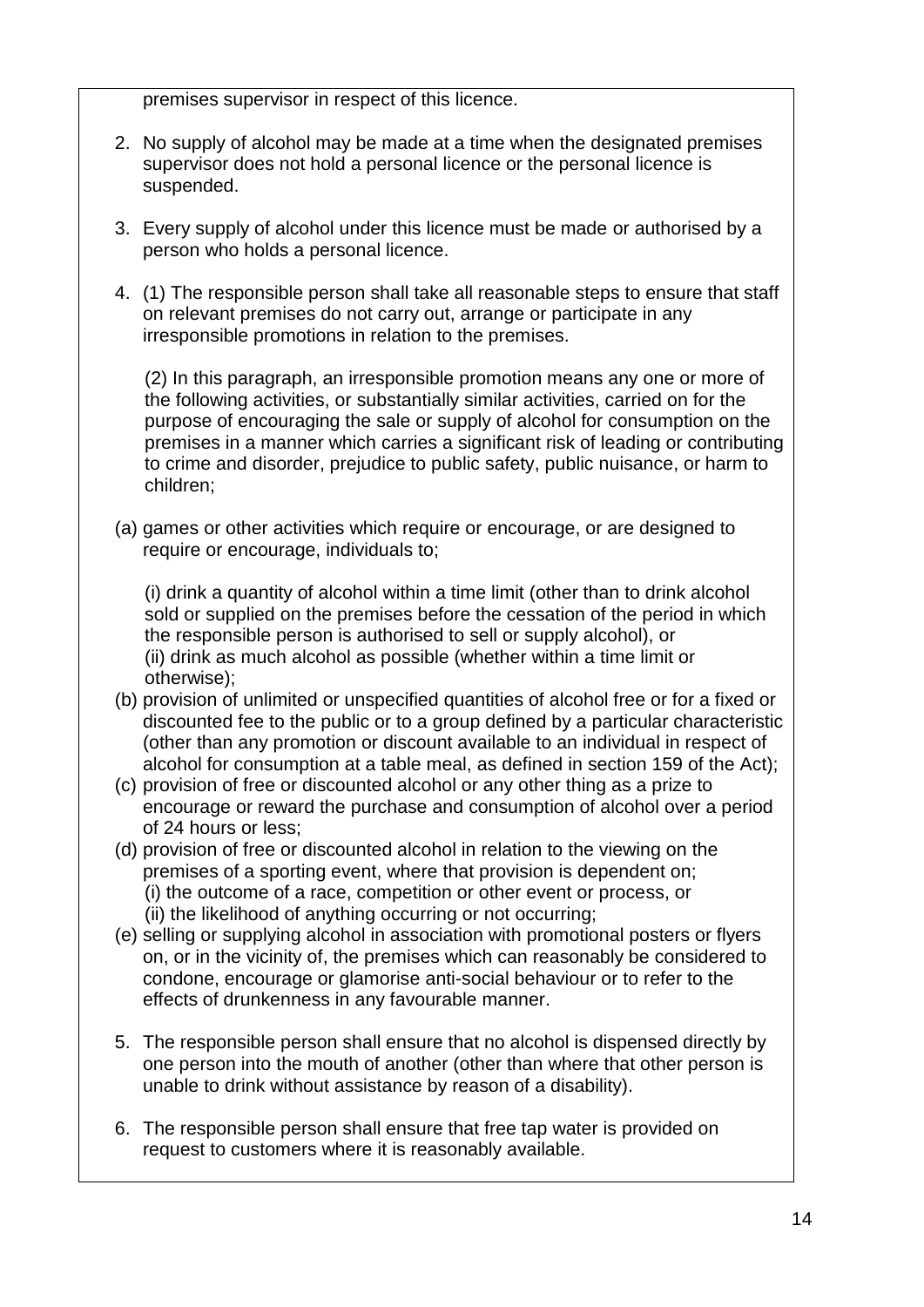7. (1) The premises licence holder or club premises certificate holder shall ensure that an age verification policy applies to the premises in relation to the sale or supply of alcohol.

(2) The policy must require individuals who appear to the responsible person to be under 18 years of age (or such older age as may be specified in the policy) to produce on request, before being served alcohol, identification bearing their photograph, date of birth and a holographic mark.

- 8. The responsible person shall ensure that;
	- (a) where any of the following alcoholic drinks is sold or supplied for consumption on the premises (other than alcoholic drinks sold or supplied having been made up in advance ready for sale or supply in a securely closed container) it is available to customers in the following measures;
		- (i) beer or cider: ½ pint;
		- (ii) gin, rum, vodka or whisky: 25 ml or 35 ml; and
		- (iii) still wine in a glass: 125 ml; and
	- (b) customers are made aware of the availability of these measures.

A responsible person in relation to a licensed premises means the holder of the premise licence in respect of the premises, the designated premises supervisor (if any) or any individual aged 18 or over who is authorised by either the licence holder or designated premises supervisor. For premises with a club premises certificate, any member or officer of the club present on the premises in a capacity that which enables him to prevent the supply of alcohol.

- 9. Admission of children to the premises must be restricted in accordance with the film classification recommended by the British Board of Film Classification or recommended by this licensing authority as appropriate.
- 10.All persons guarding premises against unauthorised access or occupation or against outbreaks of disorder or against damage (door supervisors) must be licensed by the Security Industry Authority.

## *Conditions Consistent with the Operating Schedule*

- 11.The sale and consumption of intoxicating liquor shall be ancillary to the provision of striptease entertainment.
- 12.Any person permitted to temporarily leave and then re-enter the premises, e.g. to smoke, shall not be permitted to take drinks or glass containers with them.
- 13.There shall be a personal licence holder on duty on the premises at all times when the premises are authorised to sell alcohol.
- 14.The premises are not be used by any outside promoters save those that give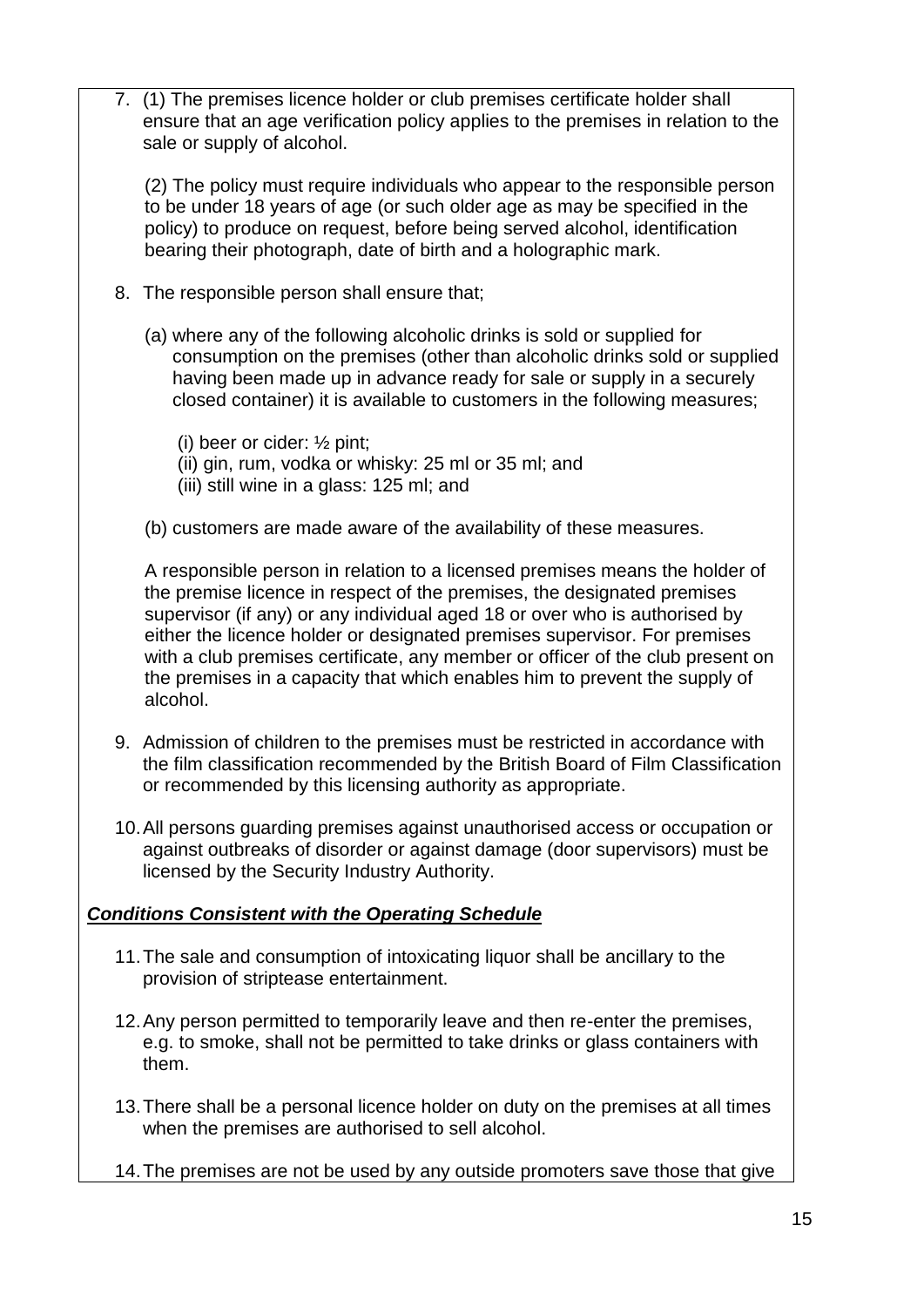the Metropolitan Police 14 days' notice and the Police to have absolute veto.

- 15.Alcohol shall not be sold for consumption off the premises.
- 16.The supply of alcohol at tables shall be by waiter/waitress service only.
- 17.There shall be no draught beers sold at the premises.
- 18.All seating shall consist of tables and chairs arrangement and there shall be no cinema style seating.
- 19.Door staff shall be employed at all times when the premises are open for licensable activity. There shall be a minimum of two door supervisors to be employed at the entrance of the premises from 8pm. All door supervisors at the entrance to wear high visibility jackets.
- 20.All public areas of the premises shall be sufficiently illuminated to afford SIA registered supervisors a clear view of the dancers.
- 21.The premises management will become members and actively participate in a pub watch scheme (or similar) if one is operating in the area of the premises.
- 22.There shall be no dancing by customers.
- 23.The premises shall install and maintain a comprehensive CCTV system as per the minimum requirements of a Metropolitan Police Crime Prevention Officer. All entry and exit points will be covered enabling frontal identification of every person entering in any light condition. The CCTV system shall continually record whilst the premises is open for licensable activities and during all times when customers remain on the premises. All recordings shall be stored for a minimum period of 31 days with date and time stamping. Recordings shall be made available immediately upon the request of Police or authorised officer of the City Council throughout the preceding 31 day period.
- 24.A staff member from the premises who is conversant with the operation of the CCTV system shall be on the premises at all times when the premises are open to the public. This staff member shall be able to show Police recent data or footage with the absolute minimum of delay when requested.
- 25. A sound limiting device located in a separate and remote lockable cabinet from the volume control shall be fitted to any musical amplification system and set at a level determined by and to the satisfaction of an authorised officer of the Environmental Health Service to ensure that no noise nuisance is caused to local residents. The operational panel of the noise limiter shall then be secured to the satisfaction of officer from the Environmental Health Service. The keys securing the noise limiter cabinet shall be held by the licence holder or authorised manager only, and shall not be accessed by any other person. The limiter shall not be altered without prior agreement with the Environmental Health Service.
- 26.No noise shall emanate from the premises nor vibration be transmitted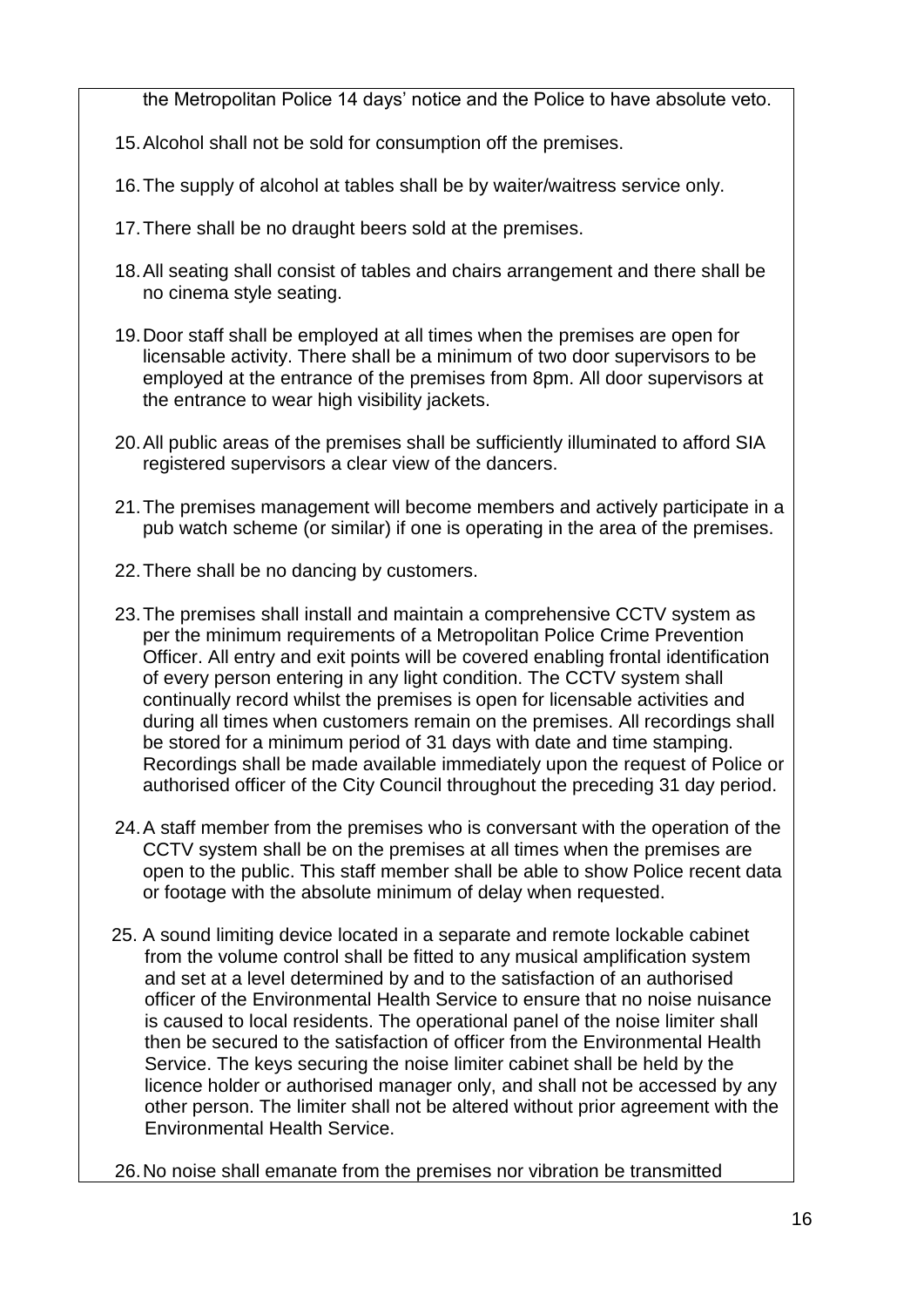through the structure of the premises which gives rise to a nuisance.

- 27.Loudspeakers shall not be located in the entrance lobby or outside the premises building.
- 28.All external doors shall be kept closed after (21:00) hours, or at any time when regulated entertainment takes place, except for the immediate access and egress of persons.
- 29.Notices shall be prominently displayed at all exits requesting patrons to respect the needs of local residents and businesses and leave the area quietly.
- 30.Notices shall be prominently displayed at any area used for smoking requesting patrons to respect the needs of local residents and use the area quietly.
- 31.No waste or recyclable materials, including bottles, shall be moved, removed or placed in outside areas between (23.00) hours and (08.00) hours.
- 32.The highway and public spaces in the vicinity of the premises shall be kept free of litter from the premises at all material times to the satisfaction of the Council. All litter and sweepings shall be collected and stored in accordance with the approved refuse storage arrangements.
- 33.A log shall be kept detailing all refused sales of alcohol. The log should include the date and time of the refused sale and the name of the member of staff who refused the sale. The log shall be available for inspection at the premises by the police or an authorised officer of the City Council at all times whilst the premises is open.
- 34.An incident log shall be kept at the premises, and made available on request to an authorised officer of the City Council or the Police, which will record the following:
	- (a) all crimes reported to the venue
	- (b) all ejections of patrons
	- (c) any complaints received
	- (d) any incidents of disorder
	- (e) all seizures of drugs or offensive weapons
	- (f) any faults in the CCTV system or searching equipment or scanning equipment
	- (g) any refusal of the sale of alcohol
	- (h) any visit by a relevant authority or emergency service.
- 35.Any special effects or mechanical installations shall be arranged and stored so as to minimise any risk to the safety of those using the premises. The following special effects will only be used on 10 days prior notice being given to the Licensing Authority where consent has not previously been given.

 $\Box$  dry ice and cryogenic fog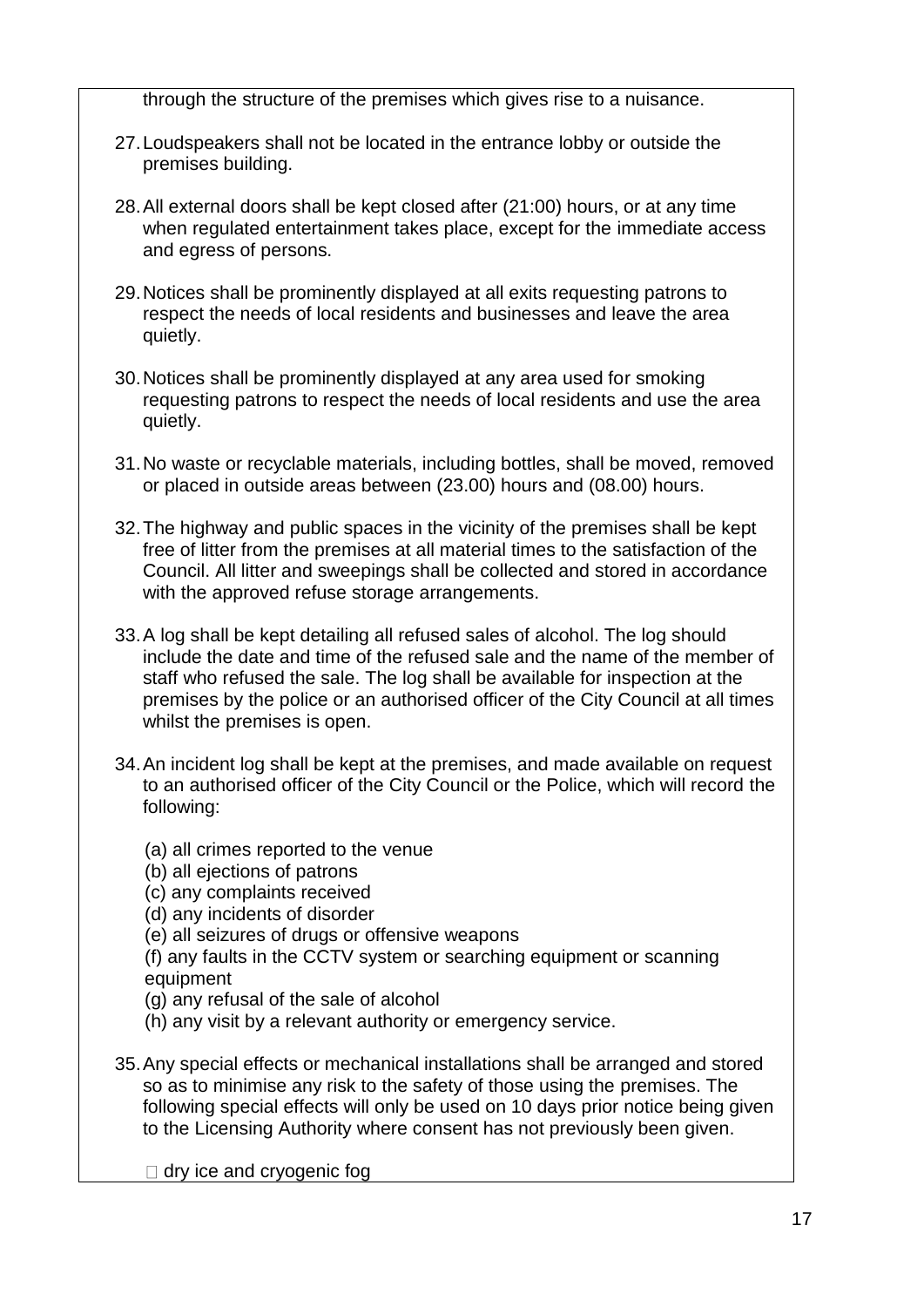- $\Box$  smoke machines and fog generators
- $\Box$  pyrotechnics including fire works
- $\Box$  firearms
- $\Box$  lasers
- $\Box$  explosives and highly flammable substances.
- $\Box$  real flame.
- $\Box$  strobe lighting.
- 36.The licence holder shall enter into an agreement with a hackney carriage and/or private hire firm to provide transport for customers, with contact numbers made readily available to customers who will be encouraged to use such services.
- 37.All emergency doors shall be maintained effectively self-closing and not held open other than by an approved device.
- 38.The edges of the treads of steps and stairways shall be maintained so as to be conspicuous.
- 39.Curtains and hangings shall be arranged so as not to obstruct emergency signs.
- 40.The approved arrangements at the premises, including means of escape provisions, emergency warning equipment, the electrical installation and mechanical equipment, shall at all material times be maintained in good condition and full working order.
- 41.The means of escape provided for the premises shall be maintained unobstructed, free of trip hazards, be immediately available and clearly identified in accordance with the plans provided.
- 42.All exit doors shall be available at all material times without the use of a key, code, card or similar means.
- 43.Patrons permitted to temporarily leave and then re-enter the premises, e.g. to smoke, shall be limited to five (5) persons at any one time.
- 44.Performers/Dancers permitted to temporarily leave and then re-enter the premises, e.g. to smoke, shall be limited to two (2) persons at any one time.
- 45.An attendant shall be on duty in the cloakroom during the whole time that it is in use.
- 46.The maximum number of persons accommodated at any one time (excluding staff) shall not exceed the following:
	- a) Capacity of 200 (customers) until 2.00am
	- b) Capacity of 150 (customers) from 2.00am to 3.30am
	- c) Capacity of 100 (customers) from 3.30am to 4.30am
	- d) Capacity of 50 (customers) from 4.30am until closing time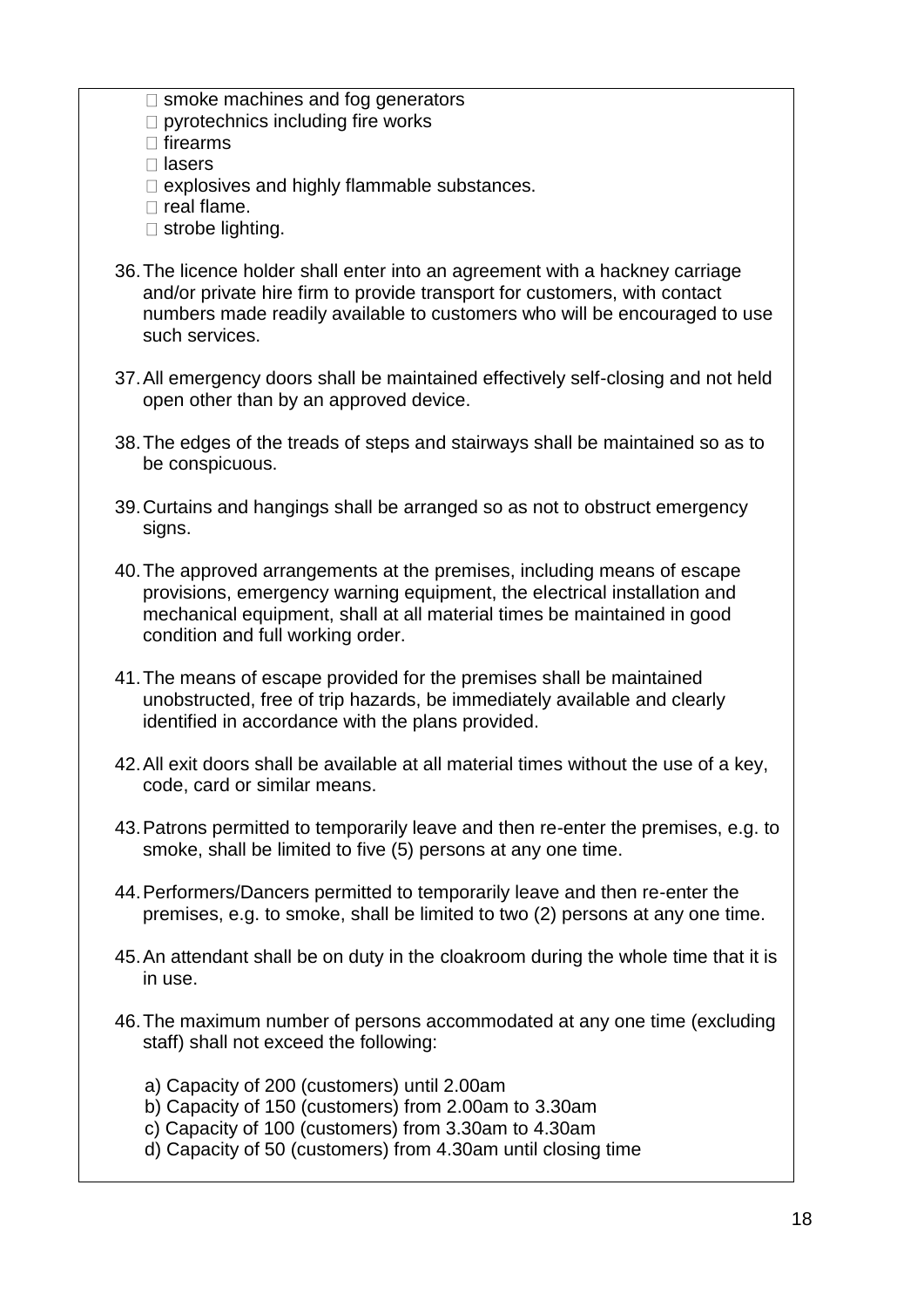- 47.There shall be no new admittance or re-admittance to the premises after i) 02:30 on Monday, ii) 04:00 on Bank Holiday Monday iii) 04:00 Tuesday to Sunday save for persons temporarily leaving to smoke.
- 48.After 21.00 hours a log shall be maintained to ensure that the capacity limit set for the premises is recorded hourly and can be properly monitored. Information regarding the capacity will be given to an authorised officer or Police Officer on request.
- 49.A challenge 21 proof of age scheme shall be operated at the premises where the only acceptable forms of identification are recognised photographic identification cards, such as a driving licence, passport or proof of age card with the PASS Hologram.
- 50.Substantial food and non-intoxicating beverages, including drinking water, shall be available during the whole of the permitted hours in all parts of the premises where intoxicants are provided.
- 51.No additional sound generating equipment shall be used on the premises without being routed through the sound limiter device.
- 52.All external doors shall be kept closed after 21.00 hours, or at any time when regulated entertainment takes place, except for the immediate access and egress of persons.
- 53.The certificates listed below shall be submitted to the Licensing Authority upon written request.
	- a) Any emergency lighting battery or system
	- b) Any electrical installation
	- c) Any emergency warning system
- 54.Flashing or particularly bright lights on or outside the premises shall not cause a nuisance to nearby properties (save insofar as they are necessary for the prevention of crime).
- 55.No person shall give at the *premises* any exhibition, demonstration or performance of hypnotism, mesmerism or any similar act or process which produces or is intended to produce in any other person any form of induced sleep or trance in which susceptibility of the mind of that person to suggestion or direction is increased or intended to be increased.

a. NOTE: (1) This rule does not apply to exhibitions given under the provisions of Section 2(1A) and 5 of the Hypnotism Act 1952.

- 56.All staff engaged outside the entrance to the premises, or supervising or controlling queues, shall wear high visibility yellow jackets or vests.
- 57.No advertisements of any kind (including placard, poster, sticker, flyer, picture, letter, sign or other mark) that advertises or promotes the establishment, its premises, or any of its events, facilities, goods or services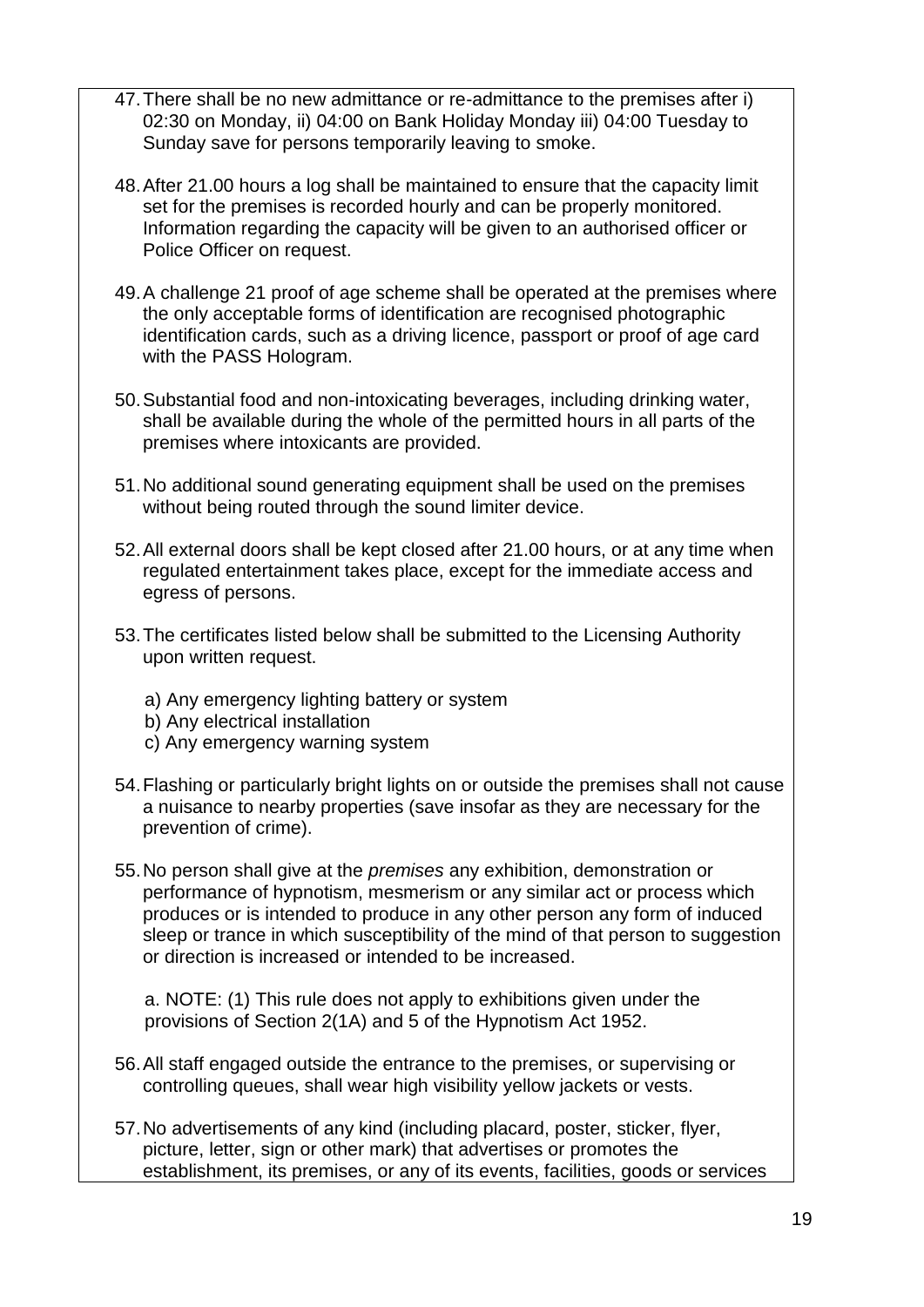shall be inscribed or affixed upon the surface of the highway, or upon any building, structure, works, street furniture, tree, or any other property, or be distributed to the public.

- 58.There shall be no payment made by or on behalf of the licence holder to any person for bringing customers to the premises.
- 59.No person on behalf of the premises or on behalf of a person carrying or attempting to carry on a licensable activity at the premises shall cause, permit, employ or allow, directly or indirectly through a third party, whether on payment or otherwise, any person(s) to importune, solicit or tout members of the public on any public highway within the specified area outlined below for the purpose of brining customers to the premises.

For the purposes of this condition, 'Specified Area' means the area encompassed within Shaftesbury Avenue, Piccadilly Circus, Regent Street up to the junction with Pall Mall, Cockspur Street, Trafalgar Square, Strand up to the junction with Bedford Street, Garrick Street, Great Newport Street and Charing Cross Road to the junction of Shaftesbury Avenue.

- 60.Tea and coffee to be provided without charge for patrons (on request) between 03:00 and closing time.
- 61.SIA security shall monitor/supervise all areas of the premises where striptease/table/lap dancing is taking place.
- 62.In addition to condition 43 above, patrons will have a designated smoking area, which shall be supervised by a SIA door supervisor.
- 63.The premises shall become members of and participate in the Safer West End Business Crime Reduction Partnership/ radio scheme, or such similar scheme that may be operating at any time.
- 64.Door supervisors shall remain on duty to supervise the area immediately outside the premises until at least 15 minutes after the last patron has left the premises.
- 65.When the hours authorised by this licence extends beyond 1am, then in relation to the morning on which British Summer Time begins, the hours shall be extended by 1 hour after the authorised hour on the licence.
- 66.After 03:00 hours alcohol shall only be served to and consumed by customers who are seated.
- 67.The premises shall employ a taxi marshal from 03:00 until closing to escort customers wanting taxis to their pickup spot.

## **4 "14", BASEMENT, VICTORY HOUSE, 14 LEICESTER SQUARE, WC2 - SEV APPLICATION**

## **LICENSING SUB-COMMITTEE No. 6**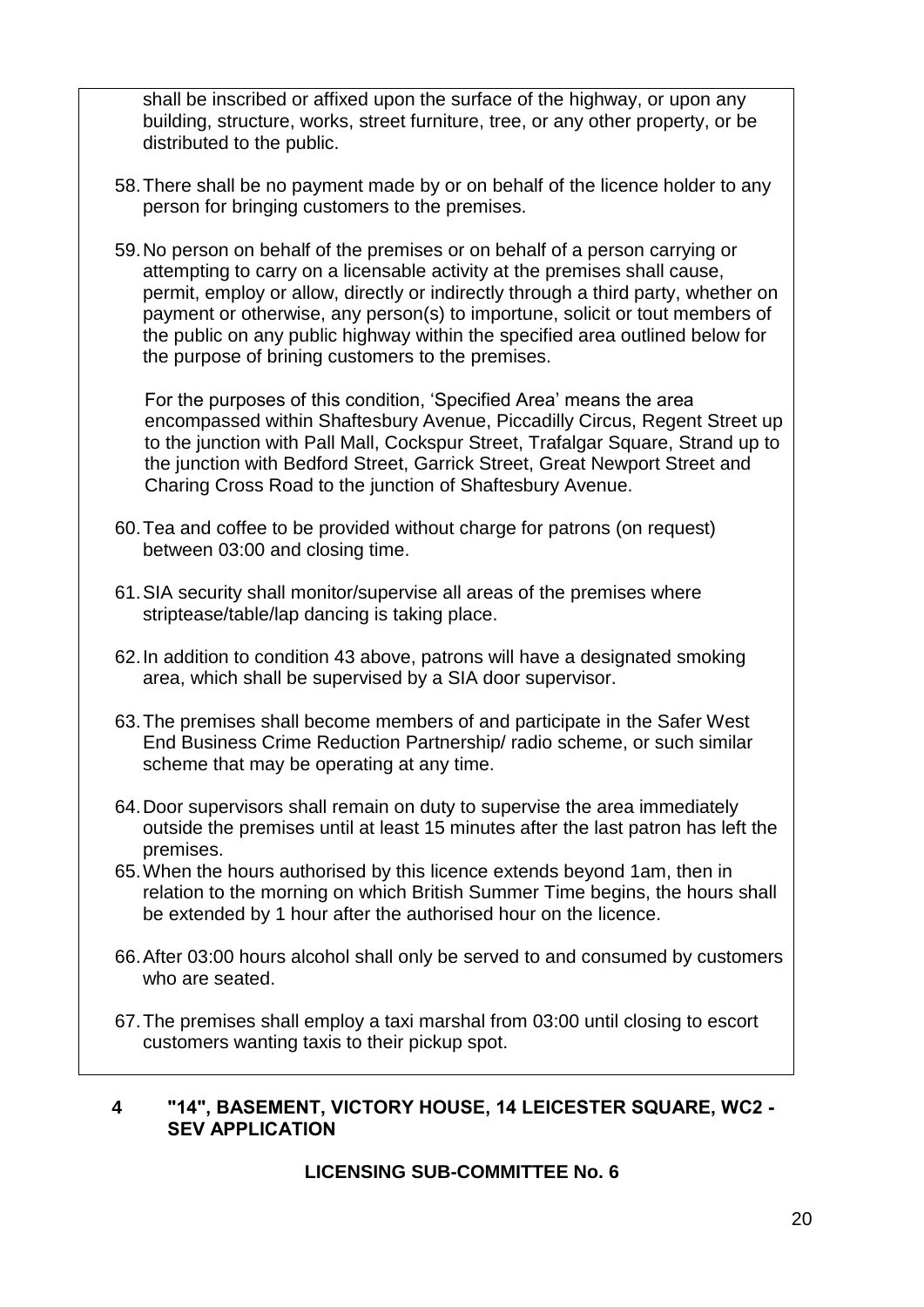## *Thursday 18 May 2017*

Membership: Councillor Melvyn Caplan (Chairman), Councillor Julia Alexander and Councillor Rita Begum

| Legal Adviser:                       | <b>Barry Panto</b> |
|--------------------------------------|--------------------|
| Policy Adviser:                      | <b>Chris Wroe</b>  |
| Committee Officer: Tristan Fieldsend |                    |
| Presenting Officer: Yolanda Wade     |                    |

Representations: Objecting to the Application: Environmental Health, The Licensing Authority and The Metropolitan Police

> Supporting the Application: Eight local businesses, one local resident, The Leicester Square Association and the Heart of London Business Alliance.

Present: Mr Philip Kolvin QC (Barrister, representing the applicant), Ms Lana Tricker (on behalf of the applicant), Mr Simon Warr (Director, Applicant Company) Mr Ian Watson (Environmental Health), PC Toby Janes (Metropolitan Police), Mr David Sycamore (Licensing Authority) and Mr Fadil Maqedonci (local resident).

| 14, Basement, Victory House, 14 Leicester Square, London, WC2H 7NG<br>17/01156/LISEVV |                                                                                                                                                                                                                                                                                                                                                                                                                                                                                                                                                      |                                                                                                                                                                                                                                                                           |
|---------------------------------------------------------------------------------------|------------------------------------------------------------------------------------------------------------------------------------------------------------------------------------------------------------------------------------------------------------------------------------------------------------------------------------------------------------------------------------------------------------------------------------------------------------------------------------------------------------------------------------------------------|---------------------------------------------------------------------------------------------------------------------------------------------------------------------------------------------------------------------------------------------------------------------------|
| 1.                                                                                    | Variation of a Sexual Entertainment Venue Premises Licence                                                                                                                                                                                                                                                                                                                                                                                                                                                                                           |                                                                                                                                                                                                                                                                           |
|                                                                                       | The application was to vary the sexual entertainment venue premises licence to<br>extend the hours for relevant entertainment Monday to Saturday 17:00 to 06:00<br>hours, Sunday 17:00 to 03:00 hours and Sunday before a Bank Holiday 17:00 to<br>06:00 hours. This involved a commencement hour that was three hours earlier<br>across the week and a three hour increase in the terminal hour from 03.00 hours<br>to 06.00 hours on the days following Monday to Wednesday evenings. It was<br>also requested to restrict the capacity as follows |                                                                                                                                                                                                                                                                           |
|                                                                                       | Current:                                                                                                                                                                                                                                                                                                                                                                                                                                                                                                                                             | Proposed:                                                                                                                                                                                                                                                                 |
|                                                                                       | The maximum number of persons<br>accommodated at any one time<br>(excluding staff) shall not exceed the<br>following:<br>a) Capacity of 250 (customers) until<br>2.00am<br>b) Capacity of 200 (customers) from<br>2.00am to 3.30am<br>c) Capacity of 100 (customers) from                                                                                                                                                                                                                                                                            | The maximum number of persons<br>accommodated at any one time<br>(excluding staff) shall not exceed the<br>following:<br>a) Capacity of 250 (customers) until<br>2.00am<br>b) Capacity of 200 (customers) from<br>2.00am to 3.30am<br>c) Capacity of 100 (customers) from |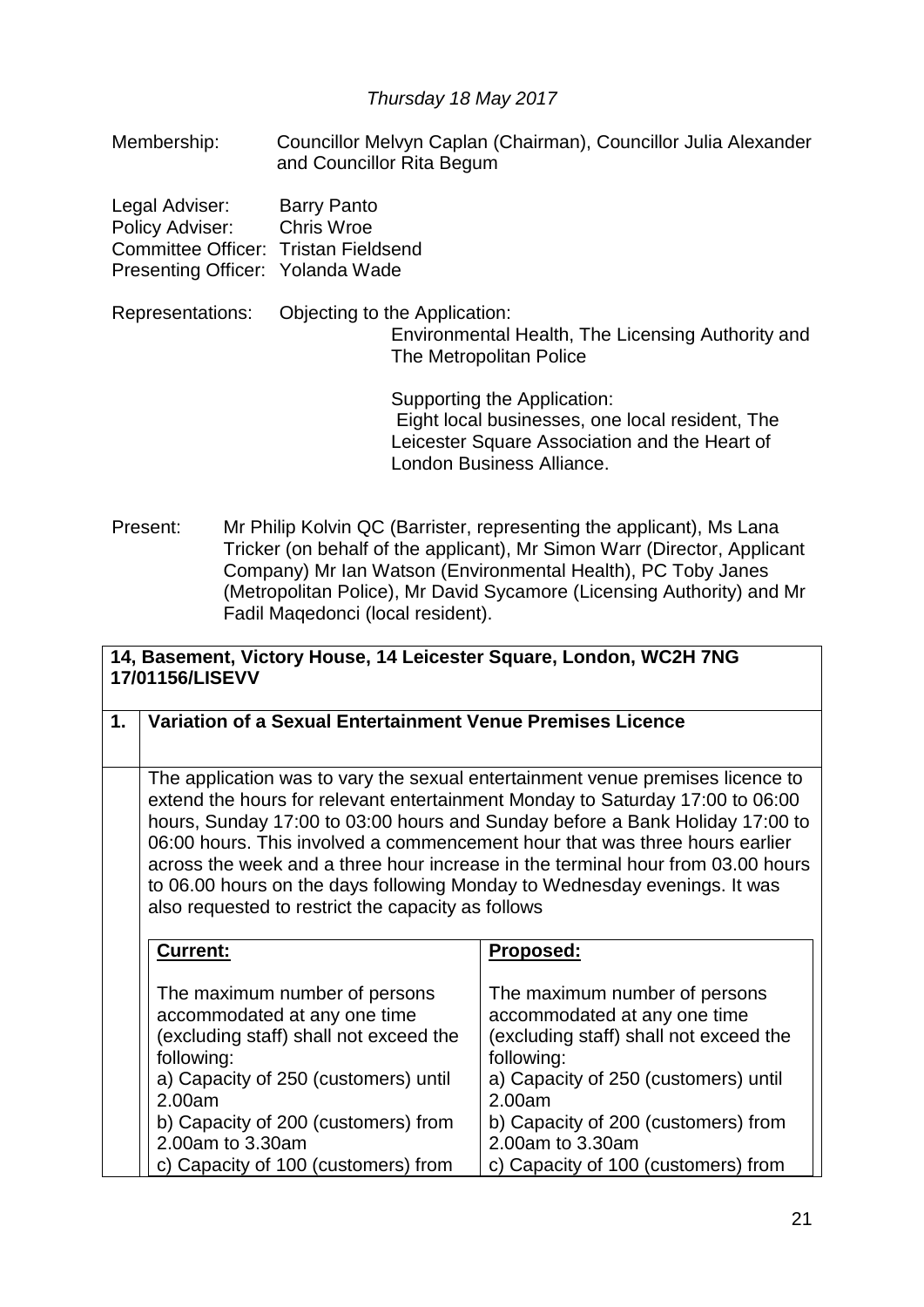| 3.30am until closing time                                                                                                                                                                                                                                                                                                                                                                                                                                                                                                                                                                                                                                                                                                                                                                                                                                                                                                                                                                                                                                                                                                                                                                                                                                                                                                                                                                                 | 3.30am to 4.30am<br>d) Capacity of 50 (customers) from<br>4.30am until closing time |  |
|-----------------------------------------------------------------------------------------------------------------------------------------------------------------------------------------------------------------------------------------------------------------------------------------------------------------------------------------------------------------------------------------------------------------------------------------------------------------------------------------------------------------------------------------------------------------------------------------------------------------------------------------------------------------------------------------------------------------------------------------------------------------------------------------------------------------------------------------------------------------------------------------------------------------------------------------------------------------------------------------------------------------------------------------------------------------------------------------------------------------------------------------------------------------------------------------------------------------------------------------------------------------------------------------------------------------------------------------------------------------------------------------------------------|-------------------------------------------------------------------------------------|--|
| Amendments to application advised at hearing:                                                                                                                                                                                                                                                                                                                                                                                                                                                                                                                                                                                                                                                                                                                                                                                                                                                                                                                                                                                                                                                                                                                                                                                                                                                                                                                                                             |                                                                                     |  |
| Decision (including reasons if different from those set out in report):                                                                                                                                                                                                                                                                                                                                                                                                                                                                                                                                                                                                                                                                                                                                                                                                                                                                                                                                                                                                                                                                                                                                                                                                                                                                                                                                   |                                                                                     |  |
| The Sub-Committee considered an application by Number Fourteen<br>(Management) Ltd for a variation of a premises licence in respect of "14",<br>Basement, Victory House, 14 Leicester Square, London.                                                                                                                                                                                                                                                                                                                                                                                                                                                                                                                                                                                                                                                                                                                                                                                                                                                                                                                                                                                                                                                                                                                                                                                                     |                                                                                     |  |
| The Chairman confirmed that the applicant had submitted two different<br>applications for the premises, a variation of the premises licence under the<br>Licensing Act 2003 and a variation of the Sexual Entertainment Venue (SEV)<br>premises licence. With the agreement of all the parties present it was decided to<br>hear both applications simultaneously.                                                                                                                                                                                                                                                                                                                                                                                                                                                                                                                                                                                                                                                                                                                                                                                                                                                                                                                                                                                                                                        |                                                                                     |  |
| The Licensing Officer provided an outline of the applications to the Sub-<br>Committee and confirmed that the applicant had agreed to amend the hours for<br>the sale of alcohol to 17:00 to 05:30 Monday to Saturday.                                                                                                                                                                                                                                                                                                                                                                                                                                                                                                                                                                                                                                                                                                                                                                                                                                                                                                                                                                                                                                                                                                                                                                                    |                                                                                     |  |
| The Council's Legal Adviser confirmed that a further amendment to condition 48<br>had been submitted by the applicant further restricting the capacity of the<br>premises to:                                                                                                                                                                                                                                                                                                                                                                                                                                                                                                                                                                                                                                                                                                                                                                                                                                                                                                                                                                                                                                                                                                                                                                                                                             |                                                                                     |  |
| Capacity of 200 (customers) until 02:00am<br>Capacity of 150 (customers) from 02:00am to 03:30am<br>Capacity of 100 (customers) from 03:30am to 04:30am<br>Capacity of 50 (customers) from 04:30am until closing time                                                                                                                                                                                                                                                                                                                                                                                                                                                                                                                                                                                                                                                                                                                                                                                                                                                                                                                                                                                                                                                                                                                                                                                     |                                                                                     |  |
| At the request of the Sub-Committee the Council's Policy Adviser set out the<br>policy considerations for both applications. The premises was located in a<br>Cumulative Impact Area (CIA) and within Policy CIP1, for certain types of<br>premises, there was a presumption against granting an application. It was<br>important to understand whether the application should be considered an<br>exception to policy. There was a degree of overlap between policies PVC2 and<br>MD2 but all premises located within a CIA had to demonstrate that the<br>licensable activities carried on would not add to cumulative impact in the area.<br>that the application was an exception to policy, in addition to a demonstration<br>that it would not add to cumulative impact, depended on the view the Sub-<br>Committee came to regarding what the activities at the premises actually<br>constituted. If it was their opinion that it was a performance venue and the<br>provision of alcohol was only provided ancillary to a performance then policy<br>PVC2 would apply. If it came to the view that it was alcohol-led premises or that<br>alcohol formed a significant part of the offer, or was not related to the provision<br>of the entertainment, or did not rely on performance then it would be a premises<br>where an exception had to be proved. To demonstrate that the application was | Whether the Sub-Committee came to the view that it needed to be demonstrated        |  |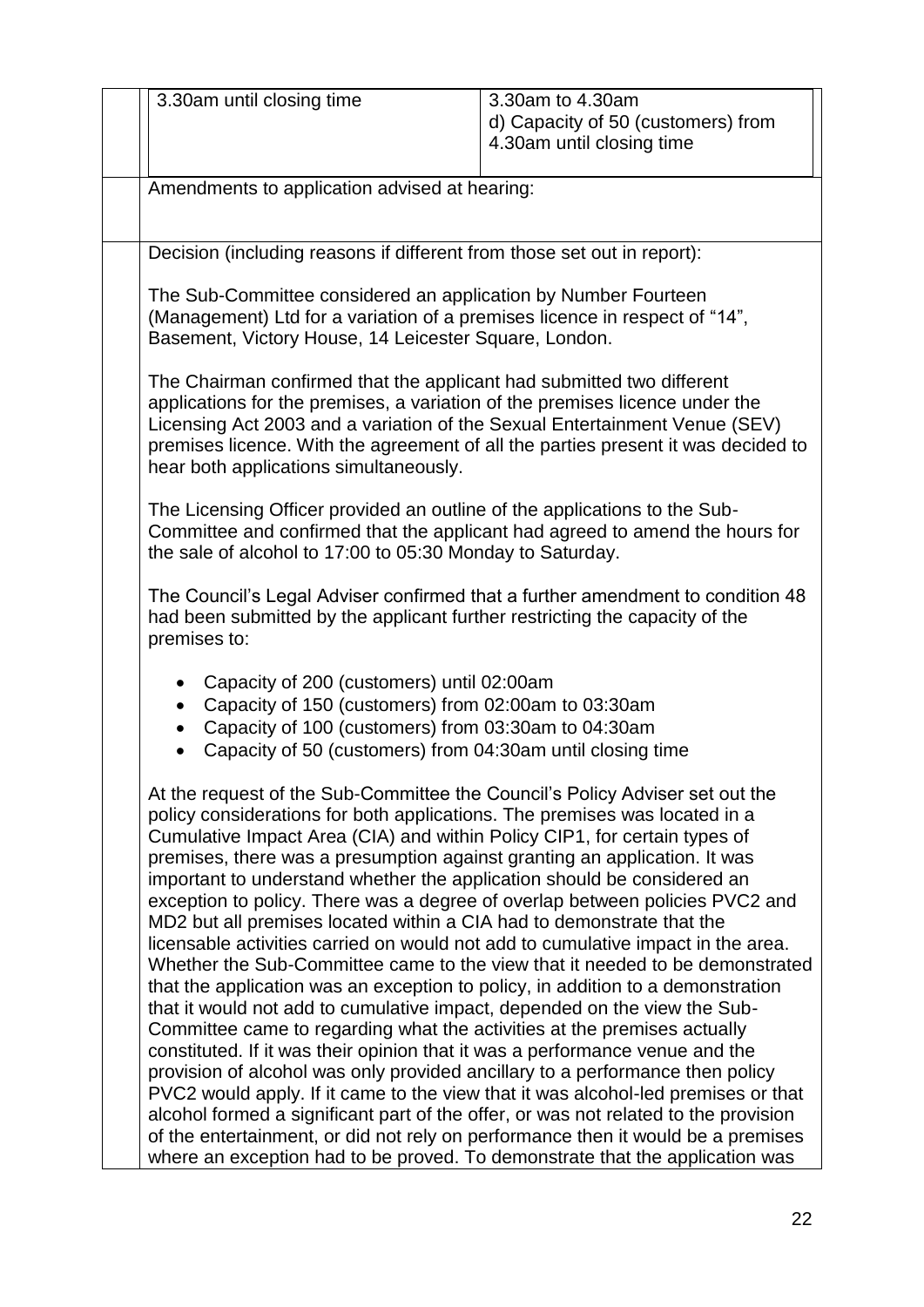an exception to policy it would be necessary for the applicant to show that the reasons for the policy would not be undermined and demonstrate that there would be no additional cumulative impact caused by the application on balance.

In response to a question from the applicants regarding the extension of hours to allow the premises to sell alcohol earlier in the day the Council's Policy Adviser clarified that the policy did not distinguish on hours. However, it was generally accepted that within the context of the policy cumulative impact was an issue later in the evening after core hours.

Mr Kolvin, representing the applicant, explained that application was essentially in three parts. The first was the deletion of conditions 43 and 44 which related to works conditions and were now spent. The second centred on the bringing forward of the hours to 17:00 from 20:00. Given the venue currently traded with no impact on the local area there was no evidence against allowing the proposal. The earlier hours were being requested to attract local employees leaving work who wanted to relax in a lounge environment. The applicant believed that the earlier hours provided a suitable business opportunity. Thirdly, the application involved the request for later hours for licensable activities. Mr Kolvin circulated a revised table of the hours requested. The Sub-Committee's attention was brought to Sundays where the terminal hour for the sale of alcohol would remain at 00:30 as currently operated. This was in acknowledgement of Sundays as a day when local residents could be expected to receive respite from additional noise in the local area. Longer hours for the sale of alcohol were being requested Monday to Thursday, 17:00 to 05:30 hours. In response to a question Mr Kolvin confirmed that alcohol could be served until 05:30 and customers could continue drinking until the premises closed. The sexual entrainment would continue until 06:00 however and this allowed for a 'drinkingup' period. Mr Kolvin confirmed that regarding the later hours requested several conditions had been suggested to provide reassurance it would uphold the licensing objectives. It was confirmed that the proposal was to extend the hours for the sale of alcohol in a CIA and therefore the application would be dealt with on the basis that exceptional circumstances had to be shown.

When the Sub-Committee originally granted the application in 2013 it was anticipated that the venue would have a low impact on the local area as it was recognised that sexual entertainment venues did not create significant levels of crime and disorder. It had been accepted that conditions could provide a basis for an exception to policy if they were able to constrain licensable activity and minimise cumulative impact. The exemplary record of the premises was proof that the Sub-Committee's decision had proven to be correct. The applicant, Mr Walls, was an experienced operator and had ensured that the premises was a professional operation. The following points were raised as evidence of this: firstly the nature of the venue, it was a well-run premises which would remain a sexual entertainment venue. This was the reason why people frequented the premises and it would therefore continue not to add to any crime and disorder in the area. Secondly, the venue was of a very high quality. It was decorated to a very high specification to provide a lounge type environment. Thirdly was the high quality of the staff and management at the premises. There was a high ratio of staff to customers providing a high service environment and this ensured the good behaviour of customers. SIA's were always in attendance however they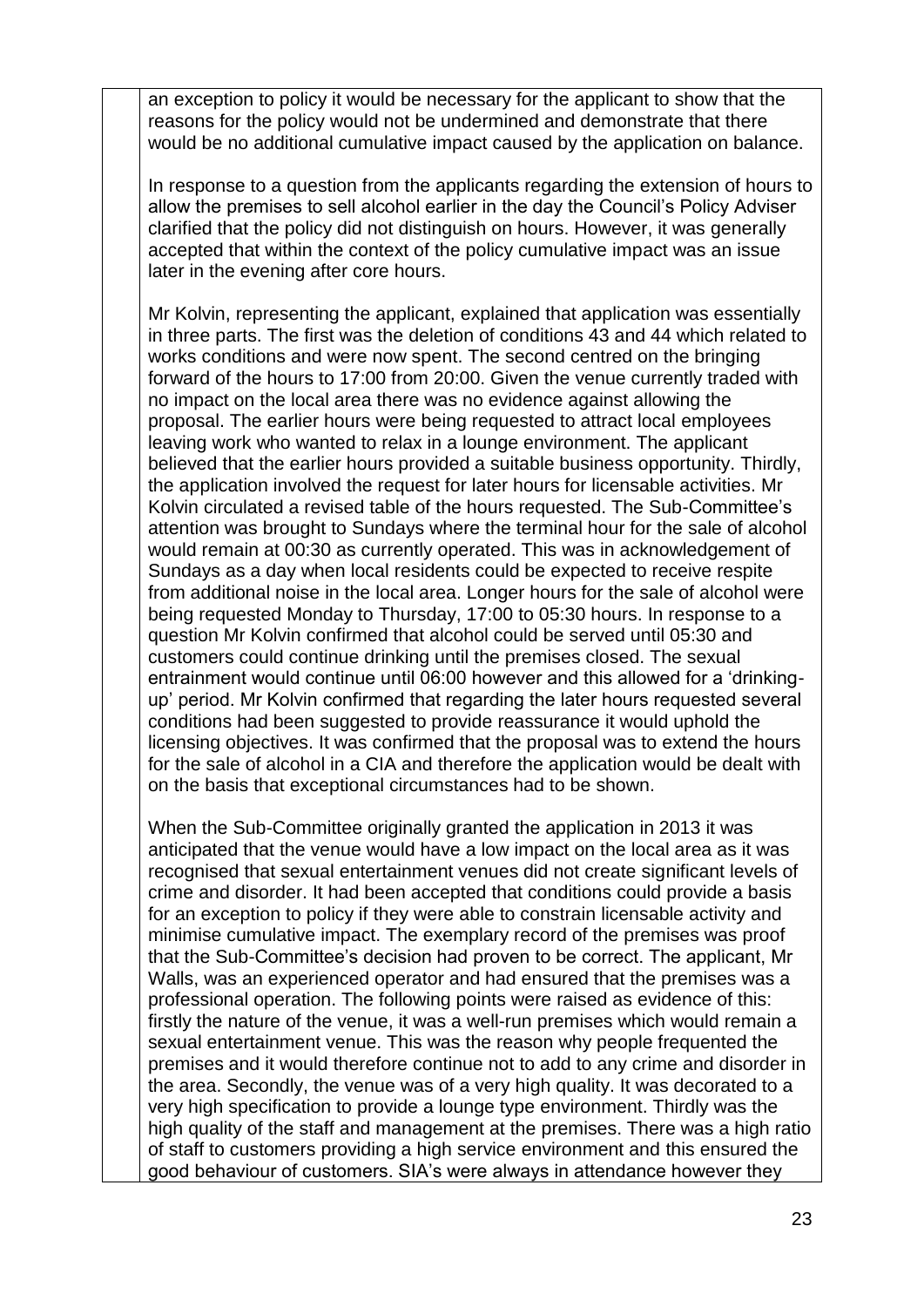operated more like meeters and greeters then security staff. Fourthly, it was emphasised that alcohol was ancillary to the entertainment provided. The price of alcoholic drinks was high, no draught beer was available and no promotions involving alcohol took place. The clientele at the venue were of an older nature, averaging between the ages of 35 and 55. Free tea and coffee was supplied to customers after 03:00 and this helped create the low-key conversational environment. Music levels were low and this allowed customers and dancers to engage with one another in conversation. Finally, the venue was not a mass occupancy premises. No queuing took place outside the premises, only five smokers were allowed outside and there was no rapid emptying of the premises. Previously the operation had been a nightclub which had caused considerable trouble to the responsible authorities. Since the applicants had purchased the premises and turned it into a sexual entertainment venue it was now a well-run operation which was having a positive impact on the area. No crime and disorder or nuisance complaints had been made since the premises opened seven years ago.

Mr Kolvin explained that there were no external images displaying the fact that the premises was a sexual entertainment venue. It was very discrete, the door was kept closed at all times and no external drinking was permitted. The venue did not affect the character of Leicester Square and had demonstrated it had been a good neighbour to local businesses and residents. It played an active role in keeping Leicester Square safe and no objections had been received from local residents, businesses or community associations. It was making a positive contribution to upholding the licensing objectives in the local area. For these reasons it was felt that the premises could be regarded as an exception to policy. The request for later hours did mean that the application was very similar to the application from Platinum Lace Gentleman's Club made in 2011. That application was granted and allowed the premises to sell alcohol until 06:00 hours as it had been demonstrated it was an exception to policy. Platinum Lace requested a year later for the last entry to the premises to be extended to 04:00 and this had been granted based on the fact no objections had been received, and no issues reported. This provided empirical evidence of what happened when the precise extension requested was granted. This provided the following, powerful pieces of evidence to support the application before the Sub-Committee:

- The Platinum Lace experience;
- The Sub-Committee's findings in relation to the application by "14" made in 2013;
- The experience of operating Temporary Event Notices (TENS) at the premises for the hours requested without any issues or concerns raised; and
- The applicant was also proposing a tapered reduction in capacity from 02:00 which would help with the dispersal of customers.

The Sub-Committee was interested in how in practice the reduction in capacity would work? Mr Walls, representing the applicant company, advised that a count on how many customers were within the premises was maintained. This allowed staff to refuse entry to customers if required however it was very unusual to a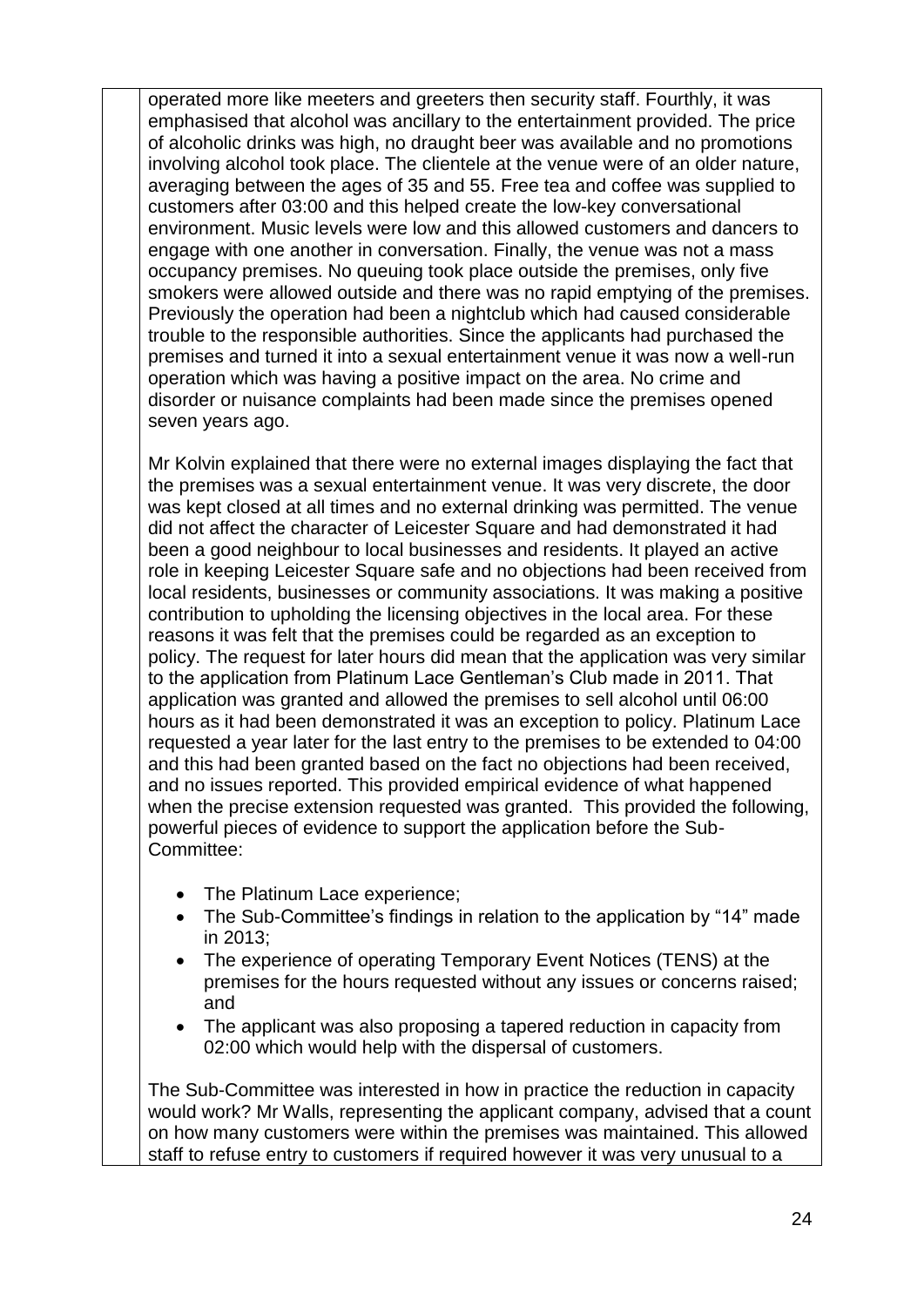have a high capacity later in the evening. Customers normally stayed in the premises for an average of 2 to 2.5 hours and the capacity was usually maintained through natural filtration. If the capacity was too high at a certain allocated hour then customers would be asked to leave, although this had never occurred.

In requesting the extension in hours Mr Kolvin highlighted the concessions being offered by the applicant to ensure the premises did not add to the cumulative impact in the area. The tapered limit on the capacity of the venue would help ensure there were no issues with the dispersal of customers. It was also proposed to only serve alcohol to customers who were seated after 03:00 to ensure the premises became even more low-key the later it operated. A taxi marshal would also be deployed from 03:00 to escort exiting customers' to taxis, providing more guardianship in the local area. The Sub-Committee was reminded that the application was very similar to Platinum Lace's except "14" would have half the capacity. The application had strong local support and there was actual evidence of the benign consequences of granting later hours for sexual entertainment venues.

Mr Kolvin suggested that the application would not have any impact on the local area. Extensive conditions were already attached to the licence, an additional security presence was proposed and the sale of alcohol would be ancillary to the entertainment provided. There was empirical evidence from Platinum Lace and the previous application submitted for "14" that it would promote the licensing objectives. The local support for the application, the tapered capacity limits and the successful operation of numerous TENS all made the application an exception to policy.

Mr Kolvin recognised that representations had been received from the responsible authorities. Environmental Health (EH) had submitted a standard representation based on that the later hours were likely to increase levels of nuisance. Evidence had been subsequently presented that this was not the case and no further evidence had been supplied by EH. The Licensing Authority had submitted a policy based representation and no further details had been provided. The Police had submitted a brief representation regarding cumulative impact which stated that further details would be forthcoming.

In response to a question Mr Walls confirmed that any events would be internal only and the cover charge to enter the premises was £20.

Mr Watson, representing Environmental Health, confirmed that the premises had not created any additional nuisance in the local area and had not been subject to any enforcement action. The previous premises had operated as a nightclub and had been an operation creating nuisance. The three aspects of the application were addressed:

- No objections were raised to the removal of conditions 43 and 44;
- With regards to the earlier hours requested the applicant had shown that it could operate in a discrete manner. No problems had been reported to EH and it was felt that earlier hours would not create any issues. No objections had been received from local businesses or residents. The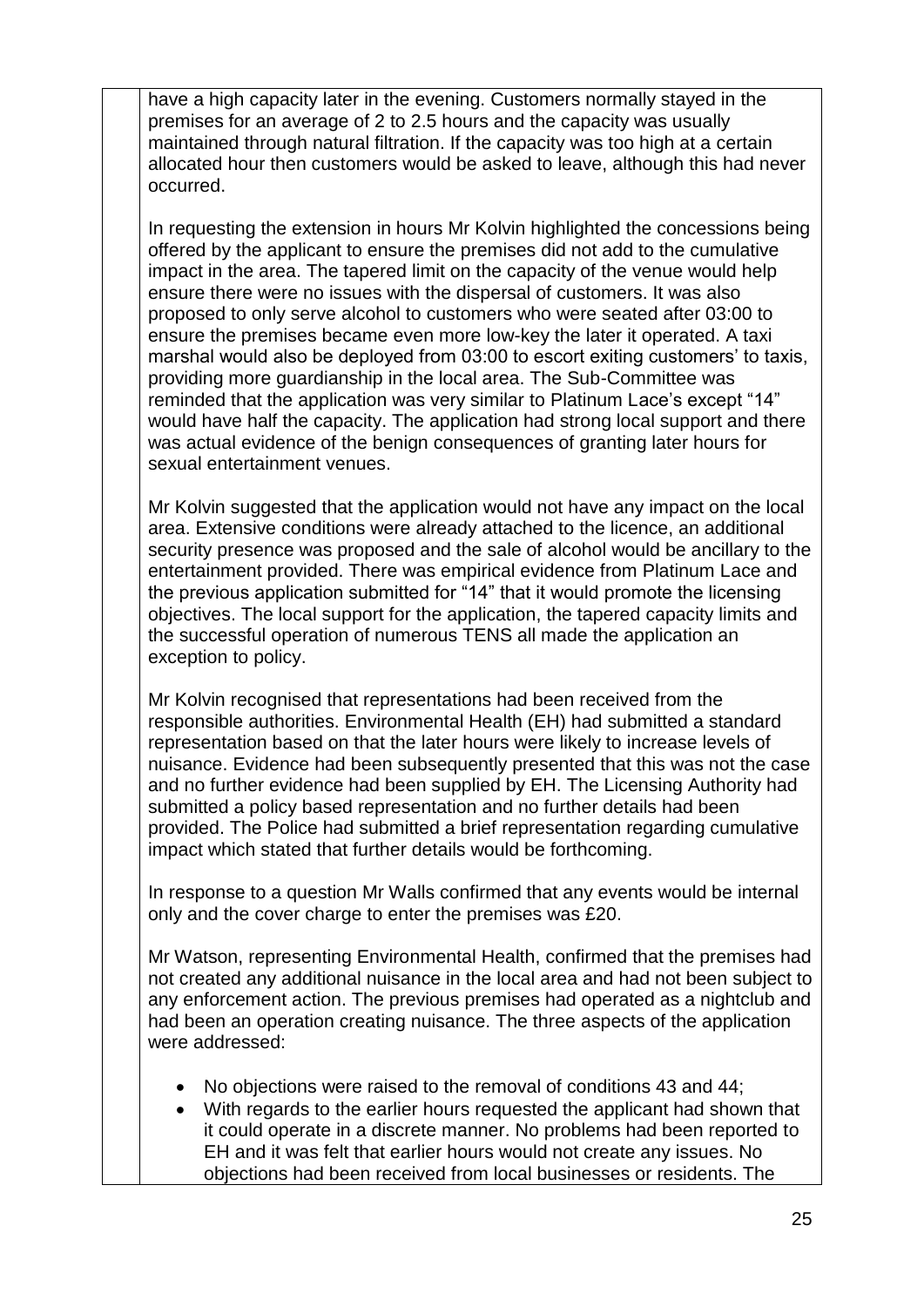licence was currently conditioned very heavily and alcohol would be ancillary to the premises operating as a sexual entertainment venue. The current operation was very professional unlike the previous operation which had been a dysfunctional nightclub.

 Concerning the later hours requested the venue could currently operate until 06:00 hours as a sexual entertainment venue Monday to Saturday (though it was noted by the Sub-Committee that the SEV only operated until 06:00 on the days following Thursday to Saturday evenings). Other venues in the local area were not as heavily restricted and further restrictions in capacity would be introduced.

Mr Watson was of the opinion that the proposals would not increase levels of nuisance in the local area and the representation had been maintained to simply answer any questions the Sub-Committee may have had. In response to a question Mr Watson confirmed that as the licence was already heavily conditioned there were no further conditions he would add to the licence.

My Sycamore, representing the Licensing Authority, agreed that the conditions on the licence were sufficient. With regards to the earlier hours requested the character of the area had to be taken into account. The premises was discrete however the Sub-Committee had to consider if allowing a sexual entertainment venue to be open in a family location from 17:00 was appropriate. Concern was also expressed that allowing the later hours would result in additional people being located within a CIA after core hours. After 04:00 50 additional people would be in the CIA resulting in an increase in cumulative impact. Extending the last entry hour for customers to 04:00 had the potential to result in people remaining in the CIA longer before entering the premises.

PC Janes, representing the Metropolitan Police, confirmed that their representation was maintained on the grounds that the later hours applied for went beyond the core hours policy. PC Janes confirmed that the Police had no concerns over the premises opening at 17:00 hours. The Sub-Committee was advised that the venue was not a source of crime and disorder and had operated TENs without any issues arising. Only one incident had been reported in the last year and this related to a theft at the premises.

Mr Maqedonci, a local resident, explained that he lived on the south side of Leicester Square. Problems had been experienced when it had been previously operated as a nightclub however since the current owners had operated the premises all the problems had ceased. The venue was very discrete, no customers congregated outside the premises and it had a very positive impact on Leicester Square.

Mr Kolvin highlighted how a debate had taken place over the late last entry hour during the decision to grant the Platinum Lace application and no issues had arisen from granting it. The Sub-Committees attention was drawn to the evidence supplied which highlighted the premises was not having a negative impact on the area but was in fact having a positive impact on the Leicester Square area. If the Sub-Committee was satisfied if that was the case then it would be appropriate to grant the application as an exception to policy.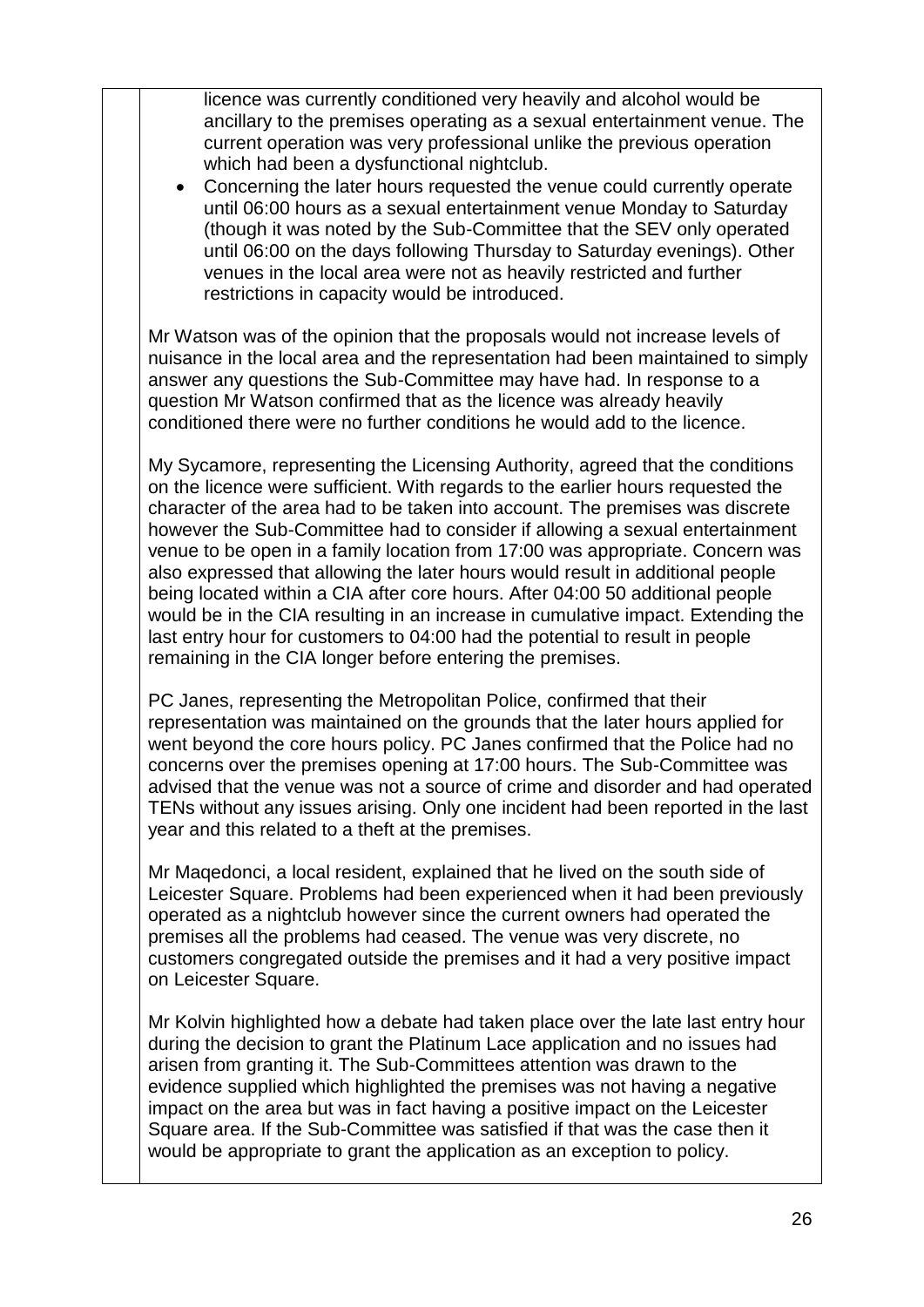The Council's Policy Adviser requested clarification on the nature and extent of vertical drinking which could occur at the venue. Mr Kolvin advised that there was a bar at the venue which allowed customers to stand, drink and watch the entertainment. Therefore there was the opportunity for vertical drinking but the premises was more setup to provide a seated lounge experience. If the Sub-Committee was minded to grant the later hours restrictions on capacity would be imposed, drinks would only be served after 03:00 to those customers seated and this would all create a safe, relaxed environment.

The Sub-Committee carefully considered the variation to the sexual entertainment venue application and recognised that (for the purposes of the variation to the licence held under the Licensing act 2003) the applicant had accepted that for the application to be granted it had to be demonstrated it was an exception to policy. The Sub-Committee acknowledged that the premises was professionally run and the applicant had significant experience in managing such an operation. The positive effect it was having on the local area was highlighted by the lack of objections received to the application and the numerous letters of support received by residents and businesses. The discrete nature of the venue was recognised and it was felt this made it appropriate for the local area especially bearing in mind that the previous operation had been a nightclub which had created significant disturbance to Leicester Square. In considering the application the Sub-Committee acknowledged that sexual entertainment venues generally caused fewer problems than other types of premises. The condition restricting the sale of alcohol to be ancillary to striptease entertainment, and with the venue only intended to operate as a sexual entertainment venue provided reassurance that the premises would not become alcohol-led. The licence was already heavily conditioned to ensure the licensing objectives were upheld plus the proposed restrictions to the capacity of the venue would help ensure it would not add to cumulative impact in the area. This would be helped through the condition requiring a marshal to be deployed outside the venue from 03:00 to escort customers leaving the premises to taxis and help provide further guardianship in the area. These proposals would ensure there was a gradual and well managed dispersal of customers from the premises. No issues had also arisen from the operation of the TENS. The SEV policy provides that the licensing authority will generally grant an SEV licence for the hours authorised for other licensable activities under the Licensing Act 2003. The application did not give rise to any concerns about granting the variation in the locality where the premises was situated bearing in mind the evidence that had been received regarding the current operation of those premises and there were no other concerns about the use of premises in the vicinity or about the layout, character or condition of the venue itself. As such, after careful consideration, the Sub-Committee agreed to grant the application accordingly.

The Sub-Committee agreed to amend or delete the following conditions in order to update the licence accordingly:

- Additional Condition 1 (now numbered Condition 24) be amended to read: "The maximum number of persons accommodated at any one time (excluding staff) shall not exceed the following:
	- 1. Capacity of 200 (customers) until 2.00am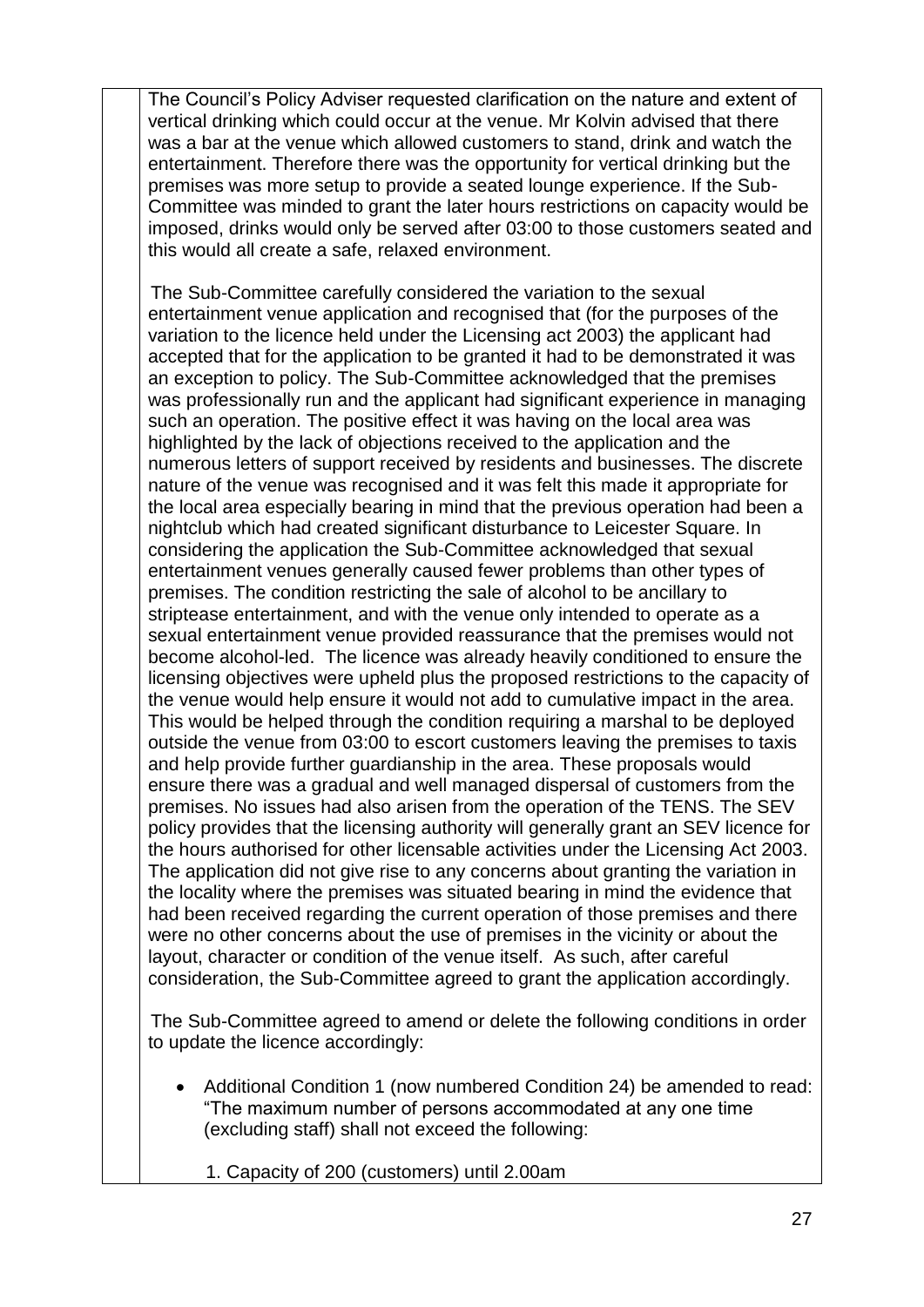- 2. Capacity of 150 (customers) from 2.00am to 3.30am
- 3. Capacity of 100 (customers) from 3.30am to 4.30am
- 4. Capacity of 50 (customers) from 4.30am until closing time
- Removal of additional condition 12 from the licence (appearing as condition 35 on the current licence).

In reaching its decision, the members of the Licensing Sub-Committee had full regard to the Human Rights Act implications and the Public Sector Equality Duty as set out in the report. No specific points were raised about those matters at the hearing but the Sub-Committee was satisfied that there were no adverse implications and that the decision to grant the application was in accordance with its duties under section 149 of the Equality Act 2010.

## **Conditions attached to the Licence** *Standard Conditions for Sexual Entertainment Venue Premises*

- 1. Whilst Relevant Entertainment is taking place no person under the age of 18 shall be on the licensed premises and a clear notice to that effect shall be displayed at the entrance in a prominent position so that it can be easily read by persons entering the premises.
- 2. Whenever persons under the age of 18 are admitted to the premises there will be no promotional or other material on display within the premises which depicts nudity or partial nudity.
- 3. The licence or a clear copy shall be prominently displayed at all times so as to be readily and easily seen by all persons using the premises.
- 4. No provision of relevant entertainment, or material depicting nudity or relevant entertainment, shall be visible from outside the premises.
- 5. Menus and drinks price lists shall be clearly displayed at the front entrance of the club, reception area, tables and bar at such a position and size as to be easily read by customers. This price list shall show all consumable items and any minimum tariff including charges and fees applicable to Performers.
- 6. Except with the consent of the Licensing Authority, no advertisements of any kind (including placard, poster, sticker, flyer, picture, letter, sign or other mark) shall be inscribed or affixed at the premises, on the surface of the highway or on any building, structure, works, street furniture, tree or any other property or be distributed in the street to the public that advertises or promotes the relevant entertainment at the premises.
- 7. The licence holder or other person concerned in the conduct or management of the premises shall not seek to obtain custom by means of personal solicitation or touting, nor enter into any agreement with a third party to do so.
- 8. Adequate toilets, washing and changing facilities for use by the Performers shall be provided.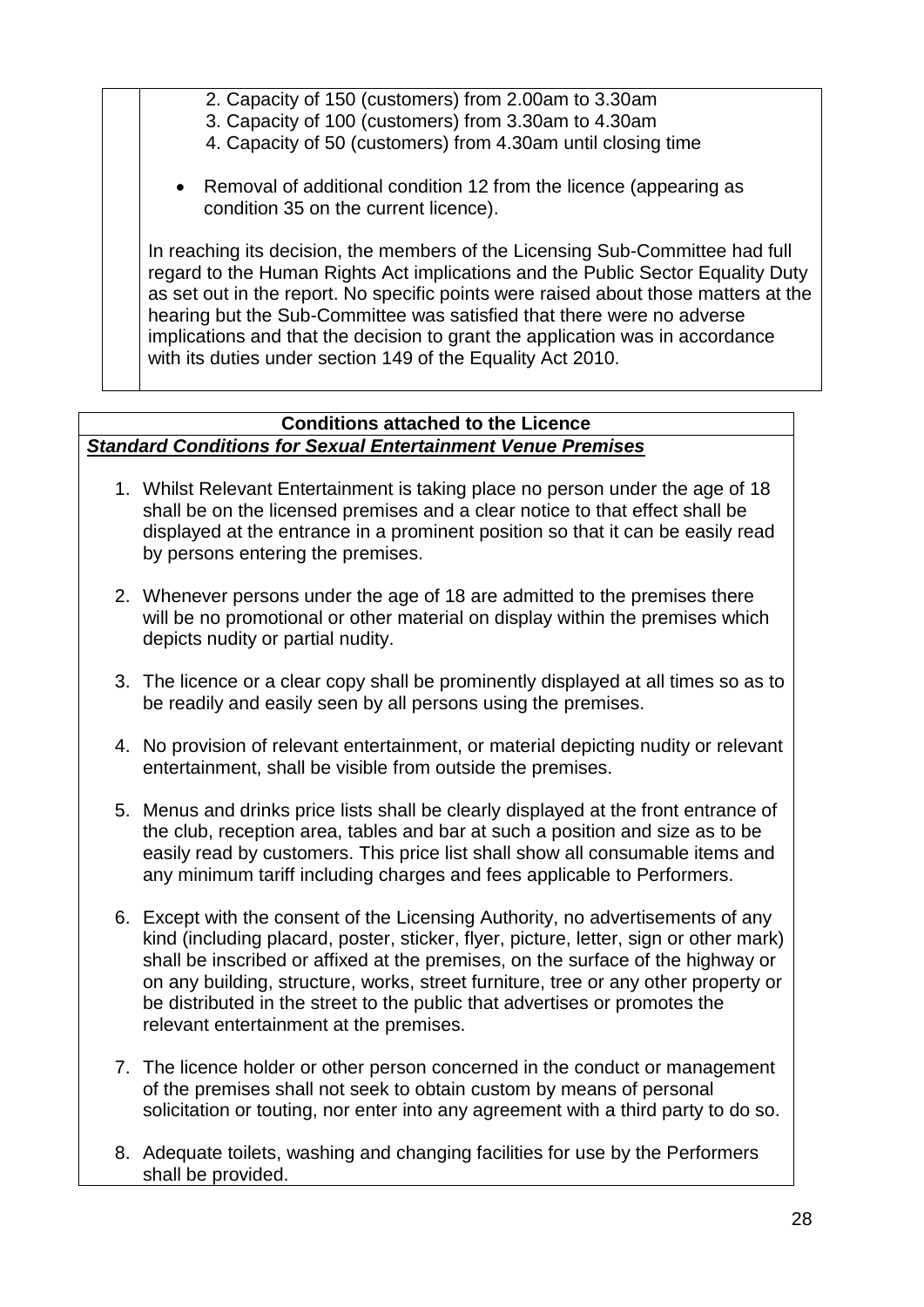- 9. Either the licence holder or a named responsible person shall be present throughout the time the Relevant Entertainment takes place.
- 10.The premises will install and maintain a comprehensive CCTV system as per the minimum requirements of a Metropolitan Police Crime Prevention Officer that ensures all areas of the licensed premises are monitored including all entry and exit points will be covered enabling frontal identification of every person entering any light condition. All cameras shall continually record whilst the premises is open for licensable activities and during all times when customers remain on the premises. All recordings shall be stored for a minimum period of 31 days with date and time stamping. Recordings shall be made available immediately upon the request of Police or authorised officer throughout the preceding 31 day period together with facilities for viewing.
- 11.A staff member from the premises who is conversant with the operation of the CCTV system shall be on the premises at all times when the premises is open to the public and this staff member should be able to show Police recent data and footage with the absolute minimum of delay of the request.
- 12.An incident log shall be kept at the premises, and made available on request to the Licensing Authority or the Police, which will record the following:
	- (a) all crimes reported to the venue;
	- (b) all ejections of patrons;
	- (c) any complaints received;
	- (d) any incidents of disorder;
	- (e) seizures of drugs or offensive weapons;

(f) any faults in the CCTV system or searching equipment or scanning equipment;

- (g) any refusal of the sale of alcohol;
- (h) any visit by a relevant authority or emergency service;
- (i) any breach of licence conditions reported by a Performer.
- 13.The licence holder shall produce a Code of Conduct setting out rules and obligations between the licence holder and performers whilst performing. All Performers shall sign the Code of Conduct in their proper name acknowledging that they have read, understood and are prepared to abide by the said Code of Conduct, and a copy so signed shall be retained by the licence holder and shall be readily available for inspection by the Police and/or authorised persons upon reasonable request.
- 14.Individual records shall be kept at the premises of the real names, stage names and addresses of all Performers working at the premises. The record will include either a copy of their birth certificate, current passport, EU driving licence or national identity card and shall be made immediately available for inspection by the Police and/or the Licensing Authority upon request.
- 15.Details of all work permits and/or immigration status relating to persons working at the premises shall be retained by the licence holder and be readily available for inspection by the Licensing Authority, a Police Officer or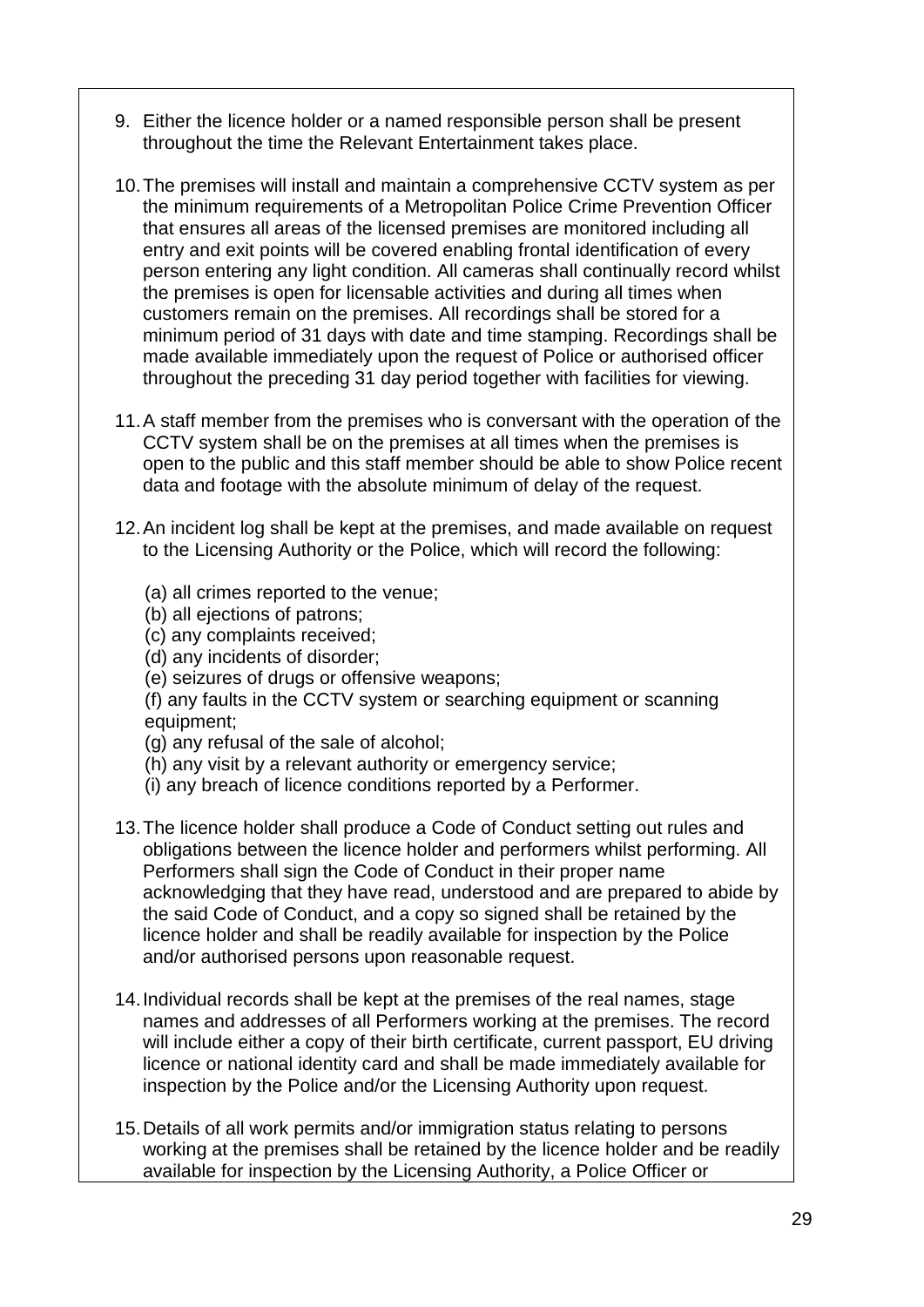Immigration Officer.

- 16.Relevant entertainment shall be given only by Performers and the audience shall not be permitted to participate in the relevant entertainment.
- 17.There shall be no physical contact between Performers whilst performing.
- 18.Performers will not request or give out any telephone number, address or any other contact information from or to any customer. Any such information given by a customer shall be surrendered to the premises manager as soon as is practicable.
- 19.Relevant Entertainment shall take place only in the designated areas approved by the Licensing Authority as shown on the licence plan. Arrangements for access to the dressing room shall be maintained at all times whilst Relevant Entertainment is taking place and immediately thereafter.
- 20.Customers must remain fully clothed at all times. The Performer must not remove any of the customer's clothing at any time.
- 21.Where relevant entertainment is provided in booths, or other areas of the premises where private performances are provided, the booth or area shall not have a door or other similar closure, the area shall be constantly monitored by CCTV, and access to the booth or other area shall be adequately supervised.
- 22.Whenever Relevant Entertainment is being provided there shall be no physical contact between Performers and customers or between customers and Performers except for the exchanging of money or tokens at the beginning or conclusion of the performance and only for the purpose of that performance. Clearly legible notices to this effect shall clearly be displayed in each private booth and in any performance area.
- 23.Performers must redress fully immediately after each performance.

## *Additional Conditions attached to Sexual Entertainment Venues Licence*

- 24.The maximum number of persons accommodated at any one time (excluding staff) shall not exceed the following:
	- 1. Capacity of 250 (customers) until 2.00am
	- 2. Capacity of 200 (customers) from 2.00am to 3.30am
	- 3. Capacity of 100 (customers) from 3.30am until 4.30 am
	- 4. Capacity of 50 (customers) from 4.30am until closing time
- 25.All seating shall consist of tables and chairs arrangements and there shall be no cinema style seating.
- 26.SIA licensed security shall be posted in the parts of the premises where striptease / table / lap dancing is taking place.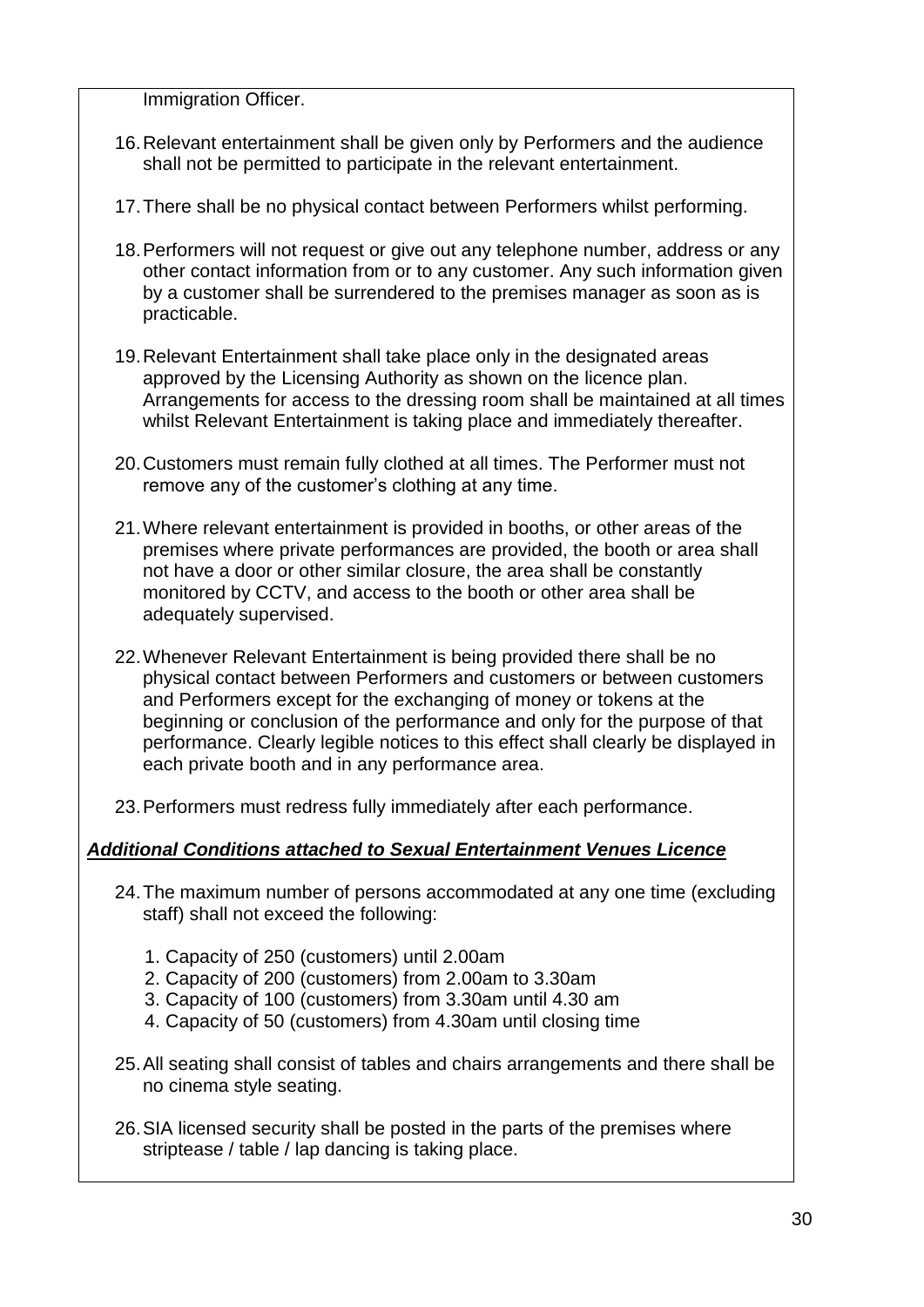- 27.All emergency doors shall be maintained effectively self-closing and not held open other than by an approved device.
- 28.The edges of the treads of steps and stairways shall be maintained so as to be conspicuous.
- 29.Curtains and hangings shall be arranged so as not to obstruct emergency signs.
- 30.The approved arrangements at the premises, including means of escape provisions, emergency warning equipment, the electrical installation and mechanical equipment, shall at all material times be maintained in good condition and full working order.
- 31.The means of escape provided for the premises shall be maintained unobstructed, free of trip hazards, be immediately available and clearly identified in accordance with the plans provided.
- 32.All exit doors shall be available at all material times without the use of a key, code, card or similar means.
- 33.Any special effects or mechanical installations shall be arranged and stored so as to minimise any risk to the safety of those using the premises. The following special effects will only be used on 10 days prior notice being given to the Licensing Authority where consent has not previously been given.
	- i. Pyrotechnics including fire works
	- ii. Firearms
	- iii. Lasers
	- iv. Explosives and highly flammable substances
	- v. Real flame
	- vi. Strobe lighting
- 34.No noise shall emanate from the premises nor vibration be transmitted through the structure of the premises which gives rise to a nuisance.
- 35.After 21.00 hours a log shall be maintained to ensure that the capacity limit set for the premises is recorded hourly and can be properly monitored. Information regarding the capacity will be given to an authorised officer or Police Officer on request.
- 36.The certificates listed below shall be submitted to the Licensing Authority upon written request.

Any emergency lighting battery or system Any electrical installation Any emergency warning system

37.No person shall give at the *premises* any exhibition, demonstration or performance of hypnotism, mesmerism or any similar act or process which produces or is intended to produce in any other person any form of induced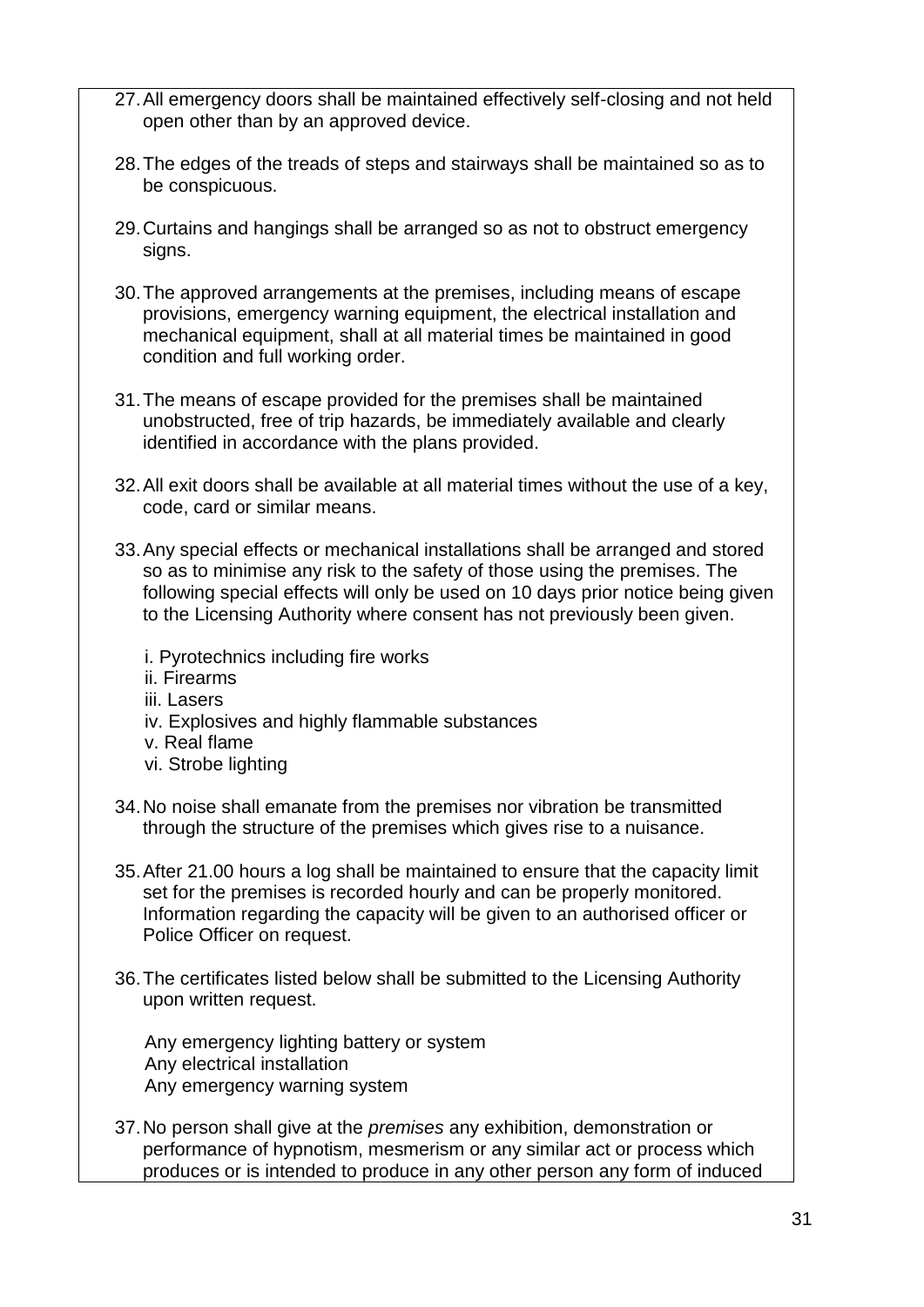sleep or trance in which susceptibility of the mind of that person to suggestion or direction is increased or intended to be increased.

 $\Box$  NOTE: (1) This rule does not apply to exhibitions given under the provisions of Section 2(1A) and 5 of the Hypnotism Act 1952.

38.Door staff shall be employed at all times when the premises are open for licensable activity. There shall be a minimum of two door supervisors to be employed at the entrance of the premises after 8pm. All door supervisors at the entrance to wear high visibility jackets.

# **5 IRAN RESTAURANT, 27 SHEPHERD MARKET, W1**

## **LICENSING SUB-COMMITTEE No. 6**

*Thursday 18th May 2017*

Membership: Councillor Melvyn Caplan (Chairman), Councillor Julia Alexander and Councillor Rita Begum

| <b>Barry Panto</b>                   |
|--------------------------------------|
| Chris Wroe                           |
| Committee Officer: Tristan Fieldsend |
| Presenting Officer: Yolanda Wade     |
|                                      |

- Relevant Representations: Environmental Health, Orbiton Estates (representing residents at Carrington House) and three local residents.
- Present: Mr Shervin Sepanje (Applicant), Mr Dave Nevitt (Environmental Health), Mr Alun Thomas (Solicitor, representing Orbiton Estates) and Mr Tim Steel (witness on behalf of Orbiton Estates).

| Iran Restaurant, 27 Shepherd Market, London, W1J 7PR<br>17/02456/LIPV |                                                                                                                                                                                       |                                   |
|-----------------------------------------------------------------------|---------------------------------------------------------------------------------------------------------------------------------------------------------------------------------------|-----------------------------------|
| 1.                                                                    | <b>Late Night Refreshment</b>                                                                                                                                                         |                                   |
|                                                                       | Current                                                                                                                                                                               | Proposed                          |
|                                                                       | Monday to Saturday: $23:00 - 00:00$                                                                                                                                                   | Monday to Sunday: $23:00 - 01:00$ |
|                                                                       | Amendments to application advised at hearing:                                                                                                                                         |                                   |
|                                                                       | <b>None</b>                                                                                                                                                                           |                                   |
|                                                                       | Decision (including reasons if different from those set out in report):                                                                                                               |                                   |
|                                                                       | The Sub-Committee considered an application by Kitchen Centre Ltd for a<br>variation of a premises licence in respect of the Iran Restaurant, 27 Shepherd<br>Market, London, W1J 7PR. |                                   |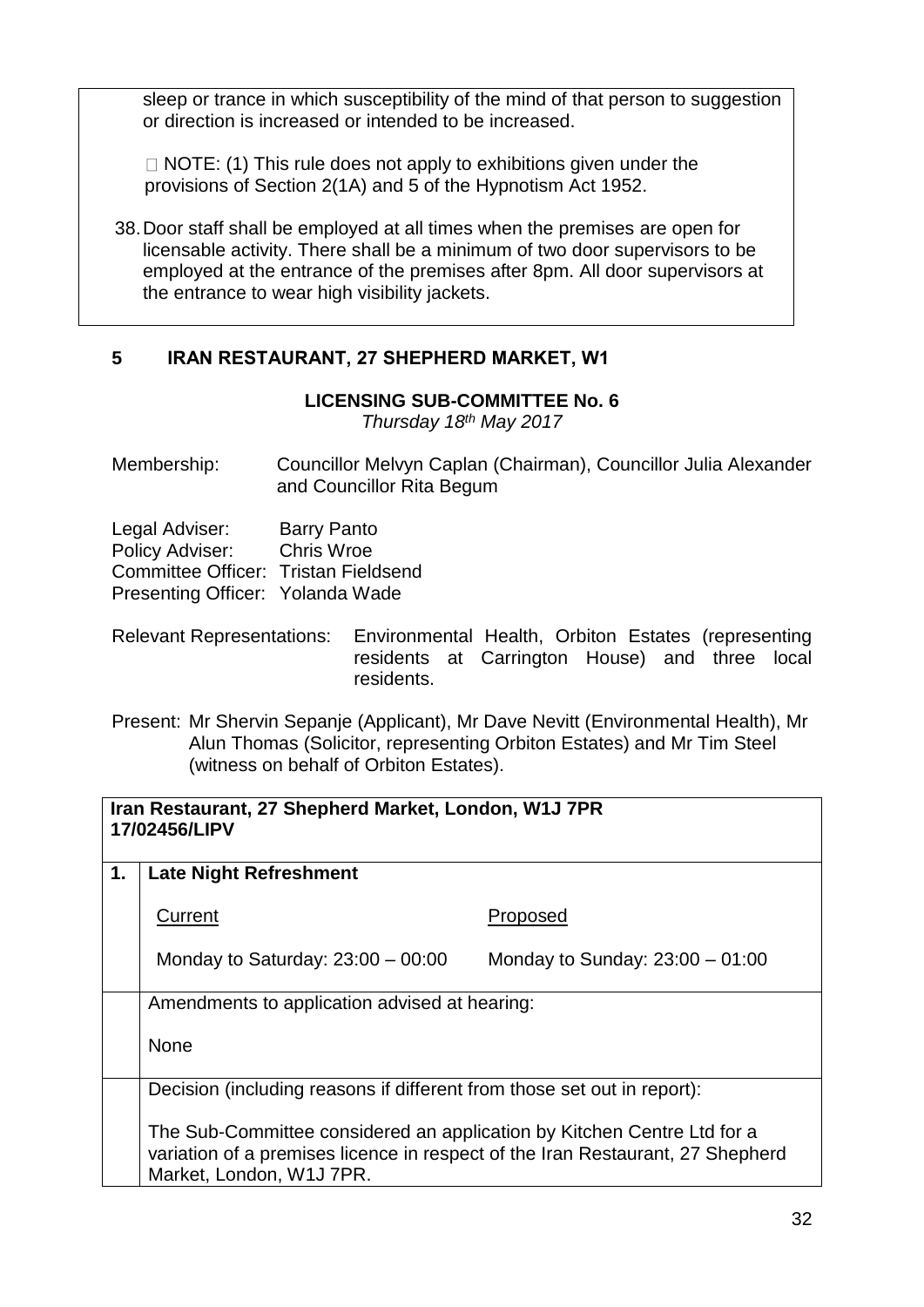The Licensing Officer provided an outline of the application to the Sub-Committee.

All parties were invited to make representations to the Sub-Committee in relation to the application. The parties responded to members' questions and were given an opportunity to ask questions of each other.

Mr Sepanje, the applicant, advised that the main reason an extension in hours for the sale of alcohol was being requested was to increase the premises' revenue. It had been operating for approximately five to six years during which time there had only been a minimal number of complaints. The premises was small in scale with only a limited number of covers. A large number of customers were from oversees and they preferred dining later in the evening which was one of the main reasons a proposed extension in hours had been requested. The premises was predominantly focused on providing high quality food and the sale of alcohol was ancillary to customers taking a table meal. No draught beer was available and there were no alcohol led promotions. The restaurant was well established within the area and approximately 90-95% of customers prebooked their table. There was a demand from customers to have a longer period to enjoy the food provided and the extra revenue this generated would help with the increasing overheads associated with operating a restaurant.

Mr Sepanje explained how the premises did not cause a nuisance in the local area and the only complaints made had been unfounded. One related to a noise complaint which was investigated and no further action was taken. The second related to the noise of clearing tables and chairs and again following an investigation no further action was taken. If the extension in hours was granted it would not set a precedent in the local area as the other restaurants in the area were much larger, catered for more customers and provided more licensable activities. The clientele at the restaurant were very well behaved, a relaxed dining environment was provided for them and the premises was not alcohol-led. Less than 1% of revenue was generated from sales of alcohol. Finally, the customers frequenting the premises departed from the area once they left the premises and did not remain in the local area.

The Sub-Committee was interested to learn why it was felt an increase in hours was acceptable in the area when applications were generally granted to core hours only? Mr Sepanje stated that customers dined at the premises and once they had finished their meal left the area. The customers were not rowdy or intoxicated and usually consisted of repeat customers such as families or local business workers. The premises was a place for customers to relax and as such no music was played. All staff were also fully trained and this would result in the extension in hours causing no impact on the local area. If the Sub-Committee was minded to grant the application and subsequently the premises did create disturbance the residents always had the option to instigate a review of the premises licence. Overall though the premises had proven itself as a responsible operator over the last six years.

Mr Nevitt, representing Environmental Health (EH), confirmed that a condition was attached to the current licence requiring the premises to operate as a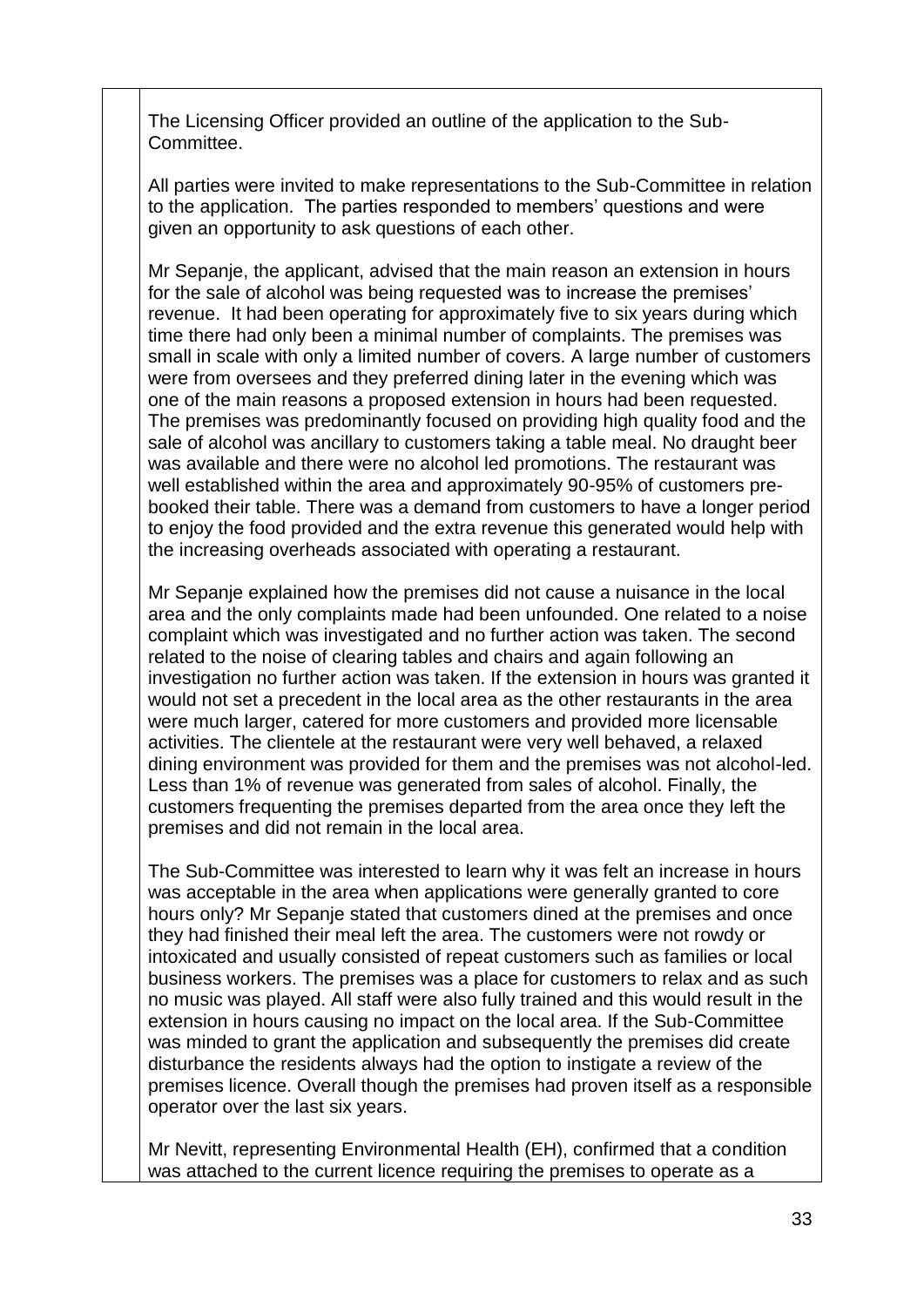restaurant. The scale of the operation was very small however EH's representation was maintained on three grounds:

- i) The application was seeking to operate beyond core hours. Previous Sub-Committees had granted other restaurants an extension in hours until 01:00 however this was subject to the impact they would have on their locality. It was recognised that this premises was not situated within a Cumulative Impact Area (CIA).
- ii) There was a concern that granting the application would set a precedent in the local area. The restaurant was situated in a small pedestrianised area containing residential properties and granting the extension could potentially lead to applications from neighbouring premises.
- iii) Local residents had major concerns over the application. It was a very quiet area late at night with low ambient noise levels. The later in the evening noise was made the more obvious and apparent it would become. This could result from people talking or the scraping of tables and chairs etc.

Mr Nevitt acknowledged that the premises was professionally operated and some unsubstantiated complaints had been made against it. However concerns were raised over the impact the extension in hours would have on the local area.

Mr Thomas, representing the Orbiton Estate, described how Carrington House located nearby was very residential. Mr Thomas introduced a witness, Mr Tim Steel, who was appearing on behalf of the Orbiton Estate residents. Mr Thomas indicated that Orbiton Estates had given specific permission to Mr Steel to speak on their behalf. Mr Steel explained how the licenced premises in the local area had all signed up to a voluntary code to monitor the area and implement schemes such as preventing smokers outside from taking drinks with them in order to minimise the impact they had on residents.

In response to a query from Mr Thomas regarding the percentage of revenue generated from alcohol Mr Sepanje confirmed that it constituted approximately only 1% as it was a food-led premises. Mr Thomas highlighted that the application was seeking to extend hours for the sale of alcohol beyond core hours. For the Sub-Committee to grant the application it had to be satisfied the extension would not cause any problems, bearing in mind there were residential properties directly above the premises. Mr Thomas circulated, with the agreement of all parties, the original Sub-Committee decision granting a premises licence in 2012 which was an application identical to the one before it now. At that time the Sub-Committee granted the application but only until 00:00 due to its location and the residential concerns raised. Nothing had changed since that application. Shepherd Market was a small, enclosed area where any noise generated was exacerbated. The applicant had stated there had been no complaints but the representation submitted by Mr Deavin provided details of the high levels of noise nuisance already generated something this application would increase. The history of the premises also provided some concern. The premises licence had been transferred three times in three years and this gave rise to concerns over how the premises could operate in the future. The applicant had also described how families were one of the main customers at the premises, however this was unlikely to be the case for the later hours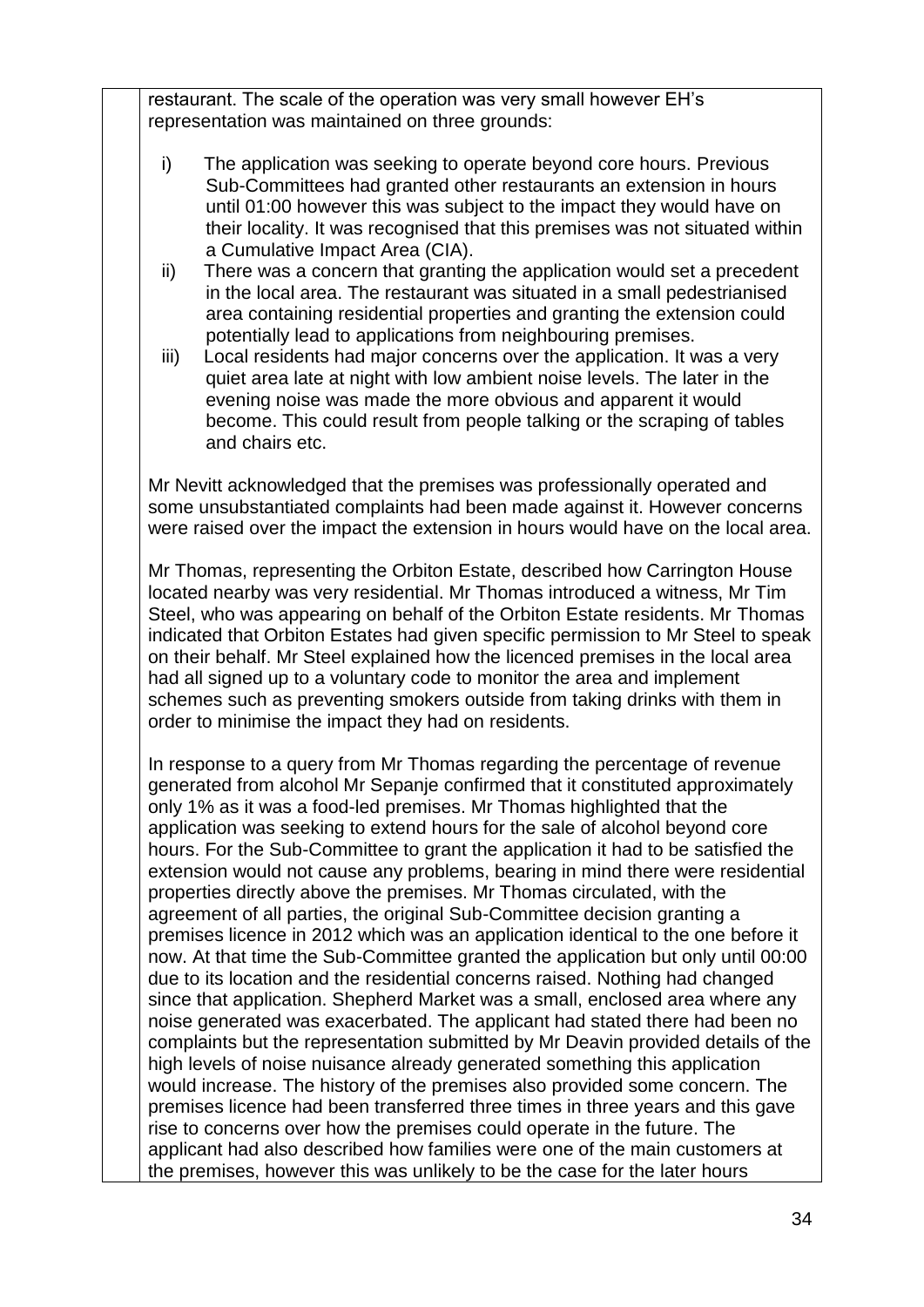requested.

Mr Thomas advised that the application had to be judged on its merits but with the evidence provided by Mr Deavin, the residential nature of the area and the hours requested being beyond core hours the application failed on its merits. The application would inevitably create nuisance to residents and no conditions had been offered by the applicant to provide any reassurance to the Sub-Committee it would promote the licensing objectives. It was recognised that the application would make a difference to the revenue of applicant's premises however it would also make a detrimental difference to the amenity of local residents.

Mr Sepanje explained that he knew many of the local residents and they had never raised any concerns with him previously. With regards to the future he was planning to extend the lease and remain at the premises for the foreseeable future. He had a commitment to the local area and the proposed extra hours would simply help a local business. It was correct that nothing had changed since the previous application in 2012 as he had subsequently shown that he could successfully operate a restaurant in Shepherd Market.

Mr Thomas brought the Sub-Committee's attention to the restaurant condition attached to the licence and queried if the applicant was complying with it. Mr Sepanje explained that he did understand the condition but he had sometimes sold alcohol to customers who were waiting for their friends to arrive for a meal. He adhered to all the conditions on the licence but in such circumstances he did not want to turn customers away. The response from Mr Sepanje was of great concern to the members of the Sub-Committee as it clearly indicated that he did not fully understand the clear requirements of his licence but also of licensing law in general.

The Sub-Committee carefully considered the application and expressed sympathy with the applicant over the many difficulties faced by small business owners. It was recognised that the Shepherd Market area was quite unusual due to its mix of residential and business properties. The area did contain pedestrianised, narrow streets and it was acknowledged that any noise created would reverberate around the premises creating nuisance to residents. The original decision of the Licensing Sub-Committee in 2012 had granted the licence to 00:00 hours as it had felt this was appropriate for the area. The Sub-Committee did not believe anything had changed in the area subsequently to justify any further increase in the hours. The application was seeking to sell alcohol beyond the core hours policy and it was felt this was not appropriate for its location and would not uphold the licensing objectives. It was important to strike the right balance in the area due to its nature and the application, as presented, would not help achieve this. Concern was also expressed that granting the proposed hours would set a precedent in the area and result in other licenced premises submitting applications to extend hours for the sale of alcohol. This would have the potential of increasing noise disturbance in Shepherd Market and negatively impact on residents' amenity. No conditions had been offered by the applicant to provide reassurances that the proposals would uphold and promote the licensing objectives and as such the Sub-Committee refused the application accordingly. The Sub-Committee reminded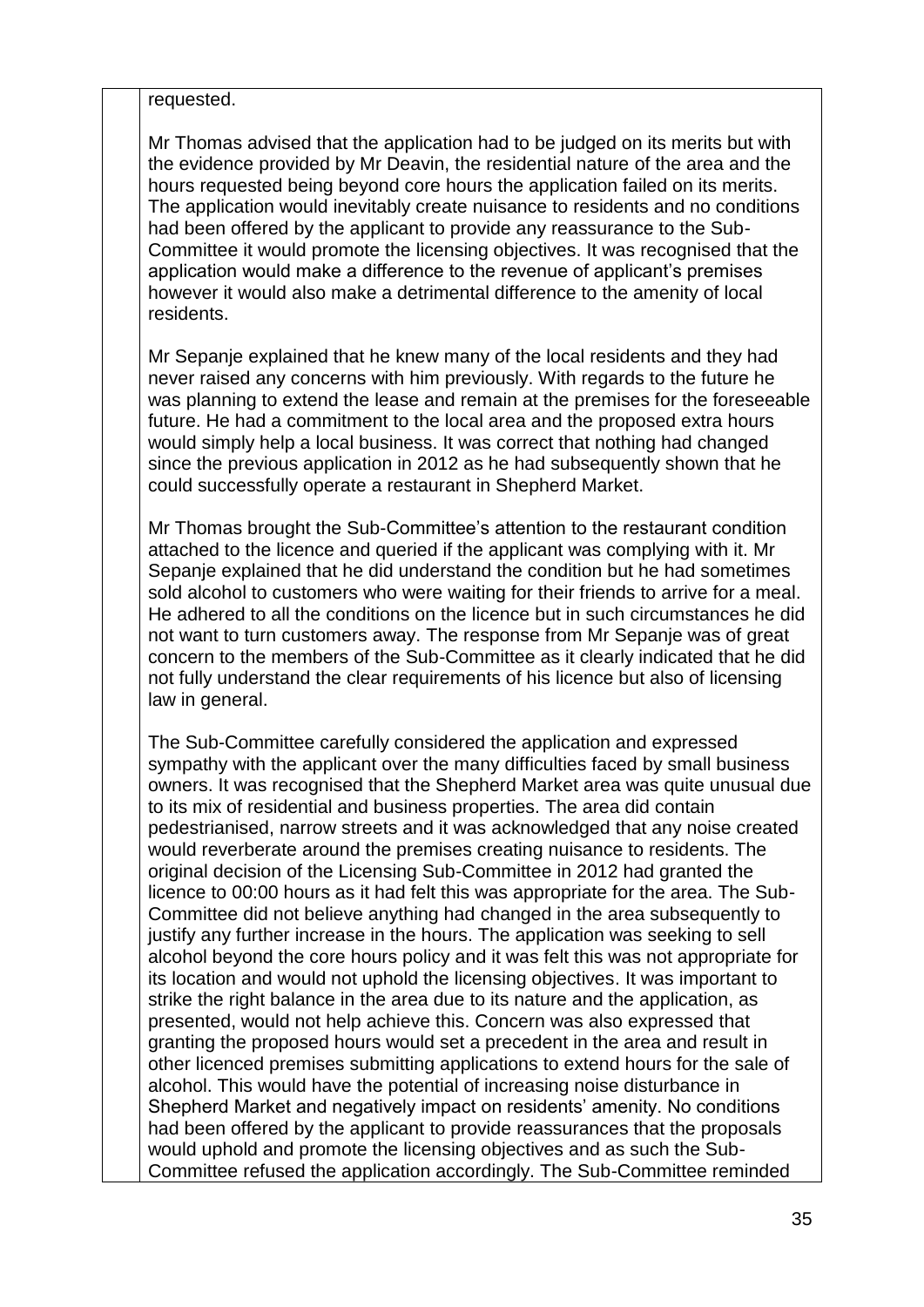|    | Mr Sepanje that it was important to abide by all the conditions attached to the<br>licence and ensure all sales of alcohol were ancillary to food. |                                                              |  |
|----|----------------------------------------------------------------------------------------------------------------------------------------------------|--------------------------------------------------------------|--|
| 2. | Sales of Retail by Alcohol - On Sales                                                                                                              |                                                              |  |
|    | <b>Current</b>                                                                                                                                     | Proposed                                                     |  |
|    | Monday to Saturday: $10:00 - 00:00$<br>Sunday: 12:00 - 22:30                                                                                       | Monday to Saturday: $10:00 - 01:00$<br>Sunday: 12:00 - 01:00 |  |
|    | Amendments to application advised at hearing:                                                                                                      |                                                              |  |
|    | <b>None</b>                                                                                                                                        |                                                              |  |
|    | Decision (including reasons if different from those set out in report):                                                                            |                                                              |  |
|    | The application was refused; see section 1 for further details.                                                                                    |                                                              |  |
| 3. | Hours Premises are Open to the Public                                                                                                              |                                                              |  |
|    | <b>Current</b>                                                                                                                                     | Proposed                                                     |  |
|    | Monday to Saturday: $07:00 - 00:00$<br>Sunday: 08:00 - 23:00                                                                                       | Monday to Saturday: $07:00 - 01:30$<br>Sunday: 08:00 - 01:30 |  |
|    | Amendments to application advised at hearing:                                                                                                      |                                                              |  |
|    | None                                                                                                                                               |                                                              |  |
|    | Decision (including reasons if different from those set out in report):                                                                            |                                                              |  |
|    | The application was refused; see section 1 for further details.                                                                                    |                                                              |  |

# **6 THE MARYLEBONE KITCHEN, 106 YORK STREET, W1**

#### **LICENSING SUB-COMMITTEE No. 6**

*Thursday 18th May 2017*

Membership: Councillor Melvyn Caplan (Chairman), Councillor Julia Alexander and Councillor Rita Begum

Legal Adviser: Barry Panto Policy Adviser: Chris Wroe Committee Officer: Tristan Fieldsend Presenting Officer: Yolanda Wade

Relevant Representations: Environmental Health and two local residents.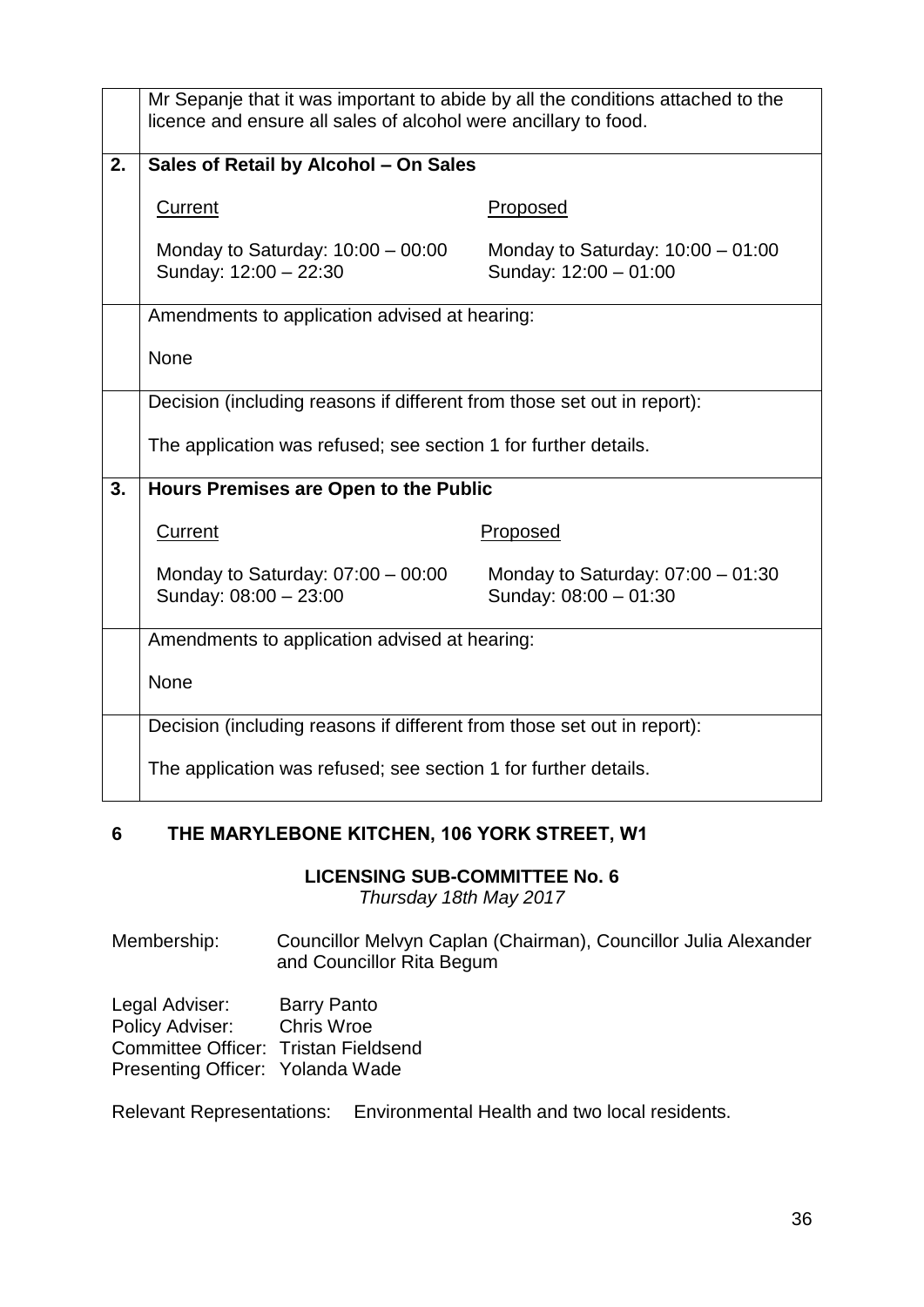Present: Mr Louay Michel (Applicant), Mr Ian Watson (Environmental Health) and Mr Peter Sleep and Mrs Sonia Sleep (local residents).

| The Marylebone Kitchen, 106 York Street, London, W1H 4QN<br>17/02615/LIPN |                                                                                                                                                                                                                                                                                                                                                                                                                                                                                                                                                                                                                                                                                                                                                                                                                                                                                                                                                                                                                                                                                                                                                                                                                                                                                                                                                                                                                                                                                                                                                                                |  |
|---------------------------------------------------------------------------|--------------------------------------------------------------------------------------------------------------------------------------------------------------------------------------------------------------------------------------------------------------------------------------------------------------------------------------------------------------------------------------------------------------------------------------------------------------------------------------------------------------------------------------------------------------------------------------------------------------------------------------------------------------------------------------------------------------------------------------------------------------------------------------------------------------------------------------------------------------------------------------------------------------------------------------------------------------------------------------------------------------------------------------------------------------------------------------------------------------------------------------------------------------------------------------------------------------------------------------------------------------------------------------------------------------------------------------------------------------------------------------------------------------------------------------------------------------------------------------------------------------------------------------------------------------------------------|--|
| 1.                                                                        | Sale by Retail of Alcohol - On and Off                                                                                                                                                                                                                                                                                                                                                                                                                                                                                                                                                                                                                                                                                                                                                                                                                                                                                                                                                                                                                                                                                                                                                                                                                                                                                                                                                                                                                                                                                                                                         |  |
|                                                                           | Monday to Saturday: 11:00 to 23:00<br>Sunday: 11:00 to 22:00                                                                                                                                                                                                                                                                                                                                                                                                                                                                                                                                                                                                                                                                                                                                                                                                                                                                                                                                                                                                                                                                                                                                                                                                                                                                                                                                                                                                                                                                                                                   |  |
|                                                                           | <b>Seasonal Variations/Non-Standard Timings:</b>                                                                                                                                                                                                                                                                                                                                                                                                                                                                                                                                                                                                                                                                                                                                                                                                                                                                                                                                                                                                                                                                                                                                                                                                                                                                                                                                                                                                                                                                                                                               |  |
|                                                                           | None applied for.                                                                                                                                                                                                                                                                                                                                                                                                                                                                                                                                                                                                                                                                                                                                                                                                                                                                                                                                                                                                                                                                                                                                                                                                                                                                                                                                                                                                                                                                                                                                                              |  |
|                                                                           | Amendments to application advised at hearing:                                                                                                                                                                                                                                                                                                                                                                                                                                                                                                                                                                                                                                                                                                                                                                                                                                                                                                                                                                                                                                                                                                                                                                                                                                                                                                                                                                                                                                                                                                                                  |  |
|                                                                           | None.                                                                                                                                                                                                                                                                                                                                                                                                                                                                                                                                                                                                                                                                                                                                                                                                                                                                                                                                                                                                                                                                                                                                                                                                                                                                                                                                                                                                                                                                                                                                                                          |  |
|                                                                           | Decision (including reasons if different from those set out in report):                                                                                                                                                                                                                                                                                                                                                                                                                                                                                                                                                                                                                                                                                                                                                                                                                                                                                                                                                                                                                                                                                                                                                                                                                                                                                                                                                                                                                                                                                                        |  |
|                                                                           | Councillor Julia Alexander declared that the application was located within the<br>Ward she represented, Bryanston and Dorset Square Ward, and she therefore<br>withdrew from the meeting for this application.                                                                                                                                                                                                                                                                                                                                                                                                                                                                                                                                                                                                                                                                                                                                                                                                                                                                                                                                                                                                                                                                                                                                                                                                                                                                                                                                                                |  |
|                                                                           | The Sub-Committee considered an application by the Marylebone Kitchen Ltd<br>for a new premises licence in respect of The Marylebone Kitchen, 106 York<br>Street, London, W1H 4QN.                                                                                                                                                                                                                                                                                                                                                                                                                                                                                                                                                                                                                                                                                                                                                                                                                                                                                                                                                                                                                                                                                                                                                                                                                                                                                                                                                                                             |  |
|                                                                           | The Licensing Officer provided an outline of the application to the Sub-<br>Committee.                                                                                                                                                                                                                                                                                                                                                                                                                                                                                                                                                                                                                                                                                                                                                                                                                                                                                                                                                                                                                                                                                                                                                                                                                                                                                                                                                                                                                                                                                         |  |
|                                                                           | Mr Michel, the applicant, explained that he was the owner of the Marylebone<br>Kitchen having purchased the leasehold of the premises which had previously<br>operated as a café. The new operation was focused on providing quality food<br>primarily at brunch or lunch. The food was described as fresh and home cooked<br>and the premises was also a destination where people could go to buy coffee.<br>The premises was currently permitted to operate between the hours of 07:00<br>and 16:00 which made it difficult to make the business financially viable. It was<br>therefore proposed to extend the hours so the premises could open later in the<br>evening in order to provide a dinner option as well as open on weekends. The<br>majority of local residents were accepting of the application and there was a<br>demand for the premises to open on weekends. Being able to serve alcohol<br>would provide an extra option for customers dining at the premises and the Sub-<br>Committee was informed that the premises would not become a bar and would<br>be focussed on providing a food offer. The premises did not attract noisy<br>customers and following constructive discussions with the Police and<br>Environmental Health (EH) proposed conditions to be added to the licence had<br>been agreed. This included a condition requiring the consumption of alcohol to<br>be ancillary to customers taking a substantial table meal. It was also proposed to<br>utilise the external area of the premises to allow customers to dine outside with |  |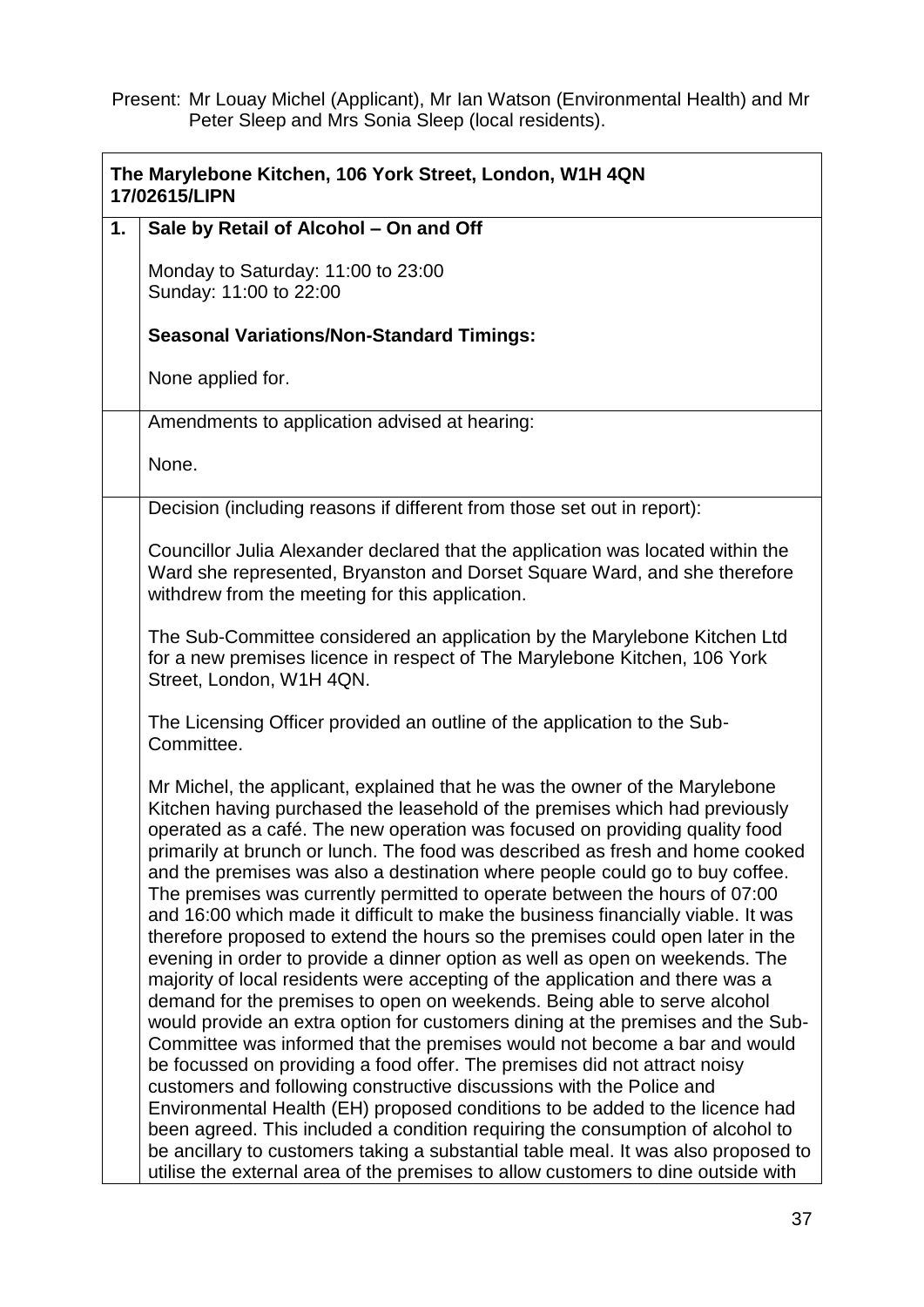any consumption of alcohol being ancillary to the taking of a substantial table meal.

The Sub-Committee recognised that the restaurant condition had been accepted and noted the capacity of the premises was 18 inside and 8-10 outside. Further clarification was requested however on whether it was proposed to utilise the external area to serve food and alcohol until 23:00 hours? Mr Michel advised that the external area would not be utilised every evening. The proposal to extend the hours would allow the provision of 'Supper Nights' where private parties could book the venue and Mr Michel would cook for them exclusively. Allowing the use of the external area would provide more flexibility, especially in the summer, and would allow him to establish the business further as it had only been open for six weeks. Mr Michel accepted that the use of the external area had been a cause for concern but he was happy for this to be restricted to an earlier hour of 21:00 or 22:00 hours. Due to the small scale nature of the premises it would not be possible to bring inside any tables and chairs located outside but the Sub-Committee was advised that all the proposed conditions agreed would be strictly adhered to. Mr Michel stated that he wanted the premises to be a good neighbour to the local residents and for it to hopefully become an important feature of the community.

Mr Watson, representing EH, advised the Sub-Committee that the premises did constitute a relatively small operation. It was confirmed that the inside of the premises comprised of a collection of tables and chairs including high chairs. Currently there were no tables or chairs located in the external area, the previous operation did have permission for this and Mr Michel would have to apply for permission to allow it once again. The nature of the street was one of mixed residential and business use with a pub also located nearby. A capacity condition had not been proposed because of the small size of the premises. The use of the external area had the potential to cause concern especially if it was allowed to operate until 23:00 hours. Mr Watson had inspected all the proposed conditions and was satisfied that they would ensure the premises would be foodled. With regards to waste collections and deliveries these occurred twice a day, one in the morning and one later in the evening. Any waste would have to be stored in the premises overnight and then presented outside in the mornings. Due to the small size of the premises it was not possible to have a dedicated refuse area. With regards to any tables and chairs located in the external area it was also confirmed that there was not enough storage space from them to be brought inside the premises. They would therefore have to be rendered unusable. The application had originally requested recorded music but any music played would be incidental and it had subsequently been removed from the application. The applicant was aware of the sensitive nature of the locality and how the use of the external area could impact on local residents. Mr Michel was therefore mindful that the premises had to be a good neighbour.

Mr and Mrs Sleep, local residents, explained that they lived opposite the premises. Mr Sleep confirmed that the significant refurbishment undertaken had visually improved the premises and its presence in the local area was welcomed. Their representation was maintained though as it was felt the application was vague. Concerns over recorded music had been addressed however further concerns over the use of the external area remained. It was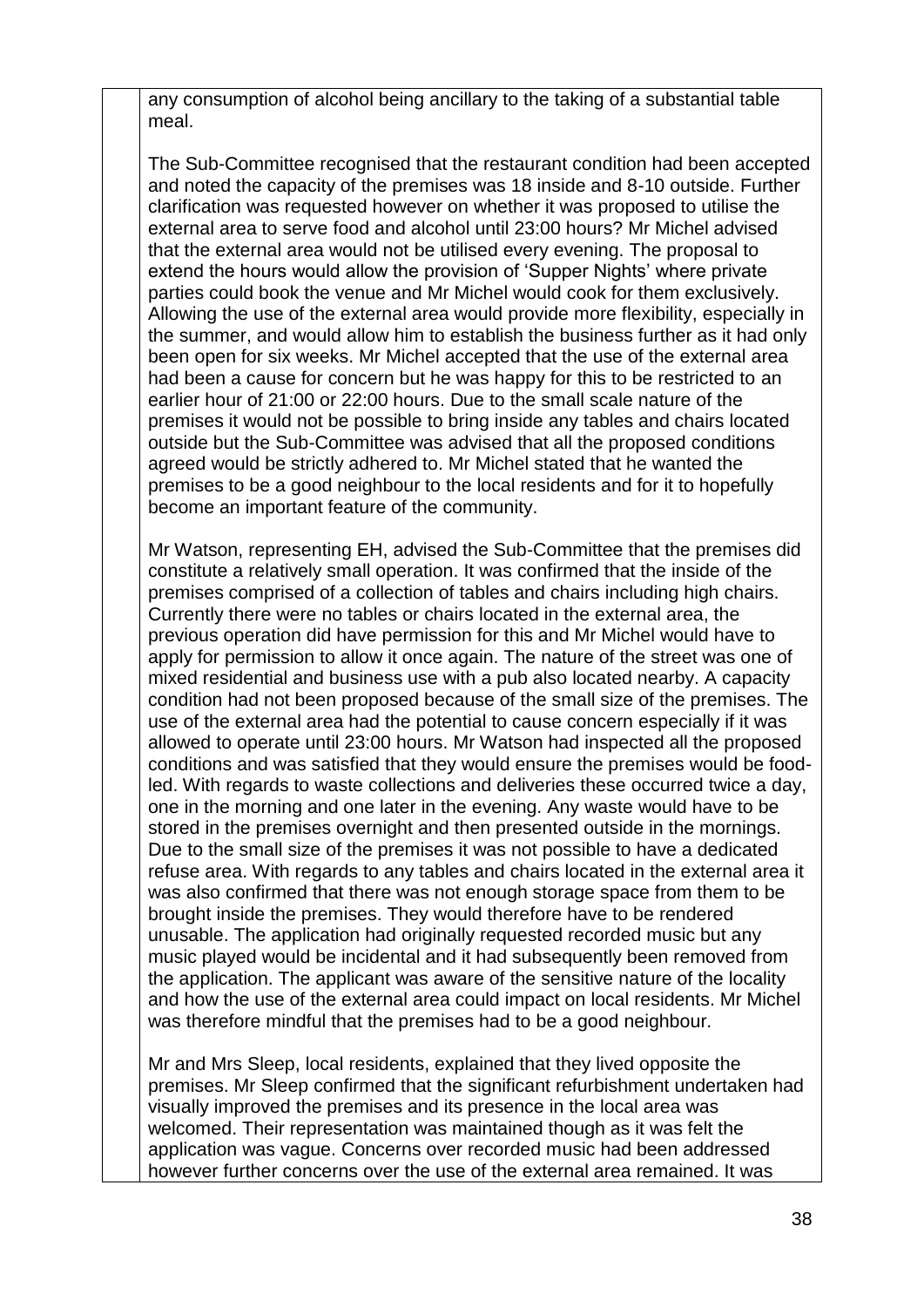suggested that the permitted hours for this area be reduced from 23:00 to make it more consistent with other licenced premises in the area. The street it was located on was very narrow where any noise generated had an echo effect. This disturbance would be increased later in the evening when ambient noise levels were lower. It was suggested people leaving premises later in the evening often caused more noise and it was suggested therefore that the hours requested for the external area be restricted accordingly. In their written representation it was noted that they wanted it restricted from 19.00 hours. It was also hoped to restrict the nature of the premises so if the owner did change in future it could not become an alcohol-led premises.

Mr Michel understood the concerns raised. With regards to the waste it was confirmed that this would be stored inside the premises overnight and presented accordingly in the mornings. To provide reassurances over the external area all the chairs used within it would be foldable and the tables would be made unusable to ensure people realised that the area was closed. Mr Michel advised that he had invested significantly in starting the business and he wanted to operate from the premises for the foreseeable future. The food offer could potentially change depending on demand from customers but the premises would remain a restaurant and not become a bar.

The Sub-Committee carefully considered the application and was encouraged that constructive discussions between the applicant, EH and local residents had been taking place. Mr Michel's assertions that he wanted to be a good neighbour and help enhance the local area were welcomed. The Sub-Committee wanted to help new businesses develop and as such granted the application but through restricting the hours and imposing several conditions on the licence this would help ensure it was appropriate for the local area. It was felt restricting the use of the external area to 21:00 hours was an appropriate compromise for the locality in which it would operate. This would ensure the business could operate extended hours but would also provide reassurance to residents that it would not become a source of noise disturbance, especially later in the evening. A refuse collection condition would also be added to the licence to ensure any refuse was collected and presented so as to not to cause any nuisance to residents. A further condition on deliveries would also be imposed to ensure no deliveries took place late at night creating a noise disturbance to residents. The Sub-Committee recognised that the hours proposed on a Sunday were slightly beyond the core hours policy as it would allow the sale of alcohol from 11:00 hours. As the premises would have a restaurant condition imposed on the licence though this would ensure it did not become an alcohol-led premises. The Sub-Committee therefore felt reassured that the granting of the hours on Sundays would uphold the licensing objectives. A restriction on smokers outside the premises had been considered however due to the small scale nature of the operation, with a capacity of just 18 people inside the premises, it was felt this was unnecessary. Therefore the Sub-Committee was of the opinion that as the premises was not located in a Cumulative Impact Area, the nature of the operation and the restrictive conditions imposed on the licence would all ensure that the application upheld and promoted the licensing objectives.

The following conditions were removed, amended or added to update the licence and ensure there was no duplication: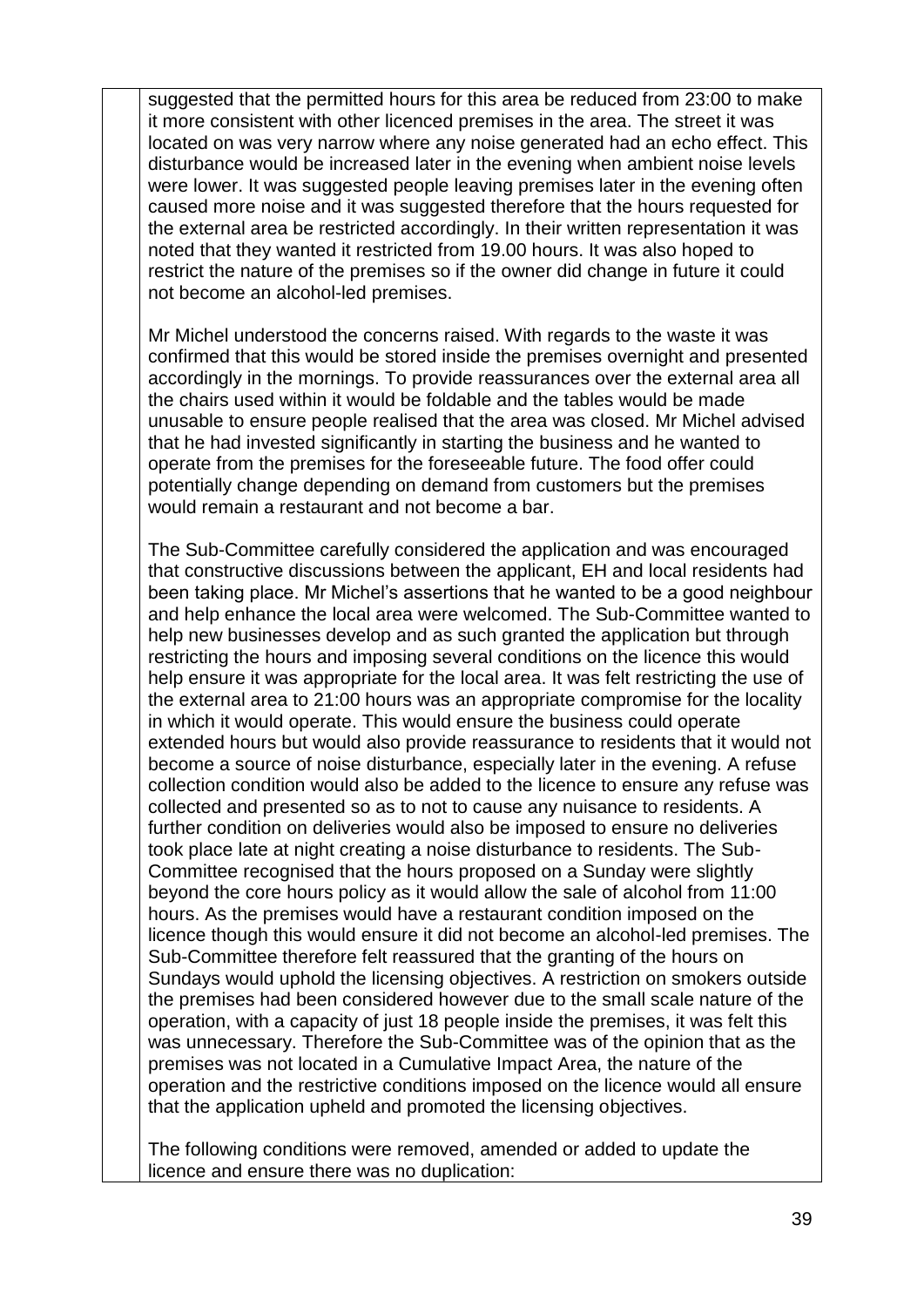|    | Removal of conditions 9-16 from the licence;<br>Condition 20 (now condition 12) be amended to read "Alcohol consumed<br>$\bullet$<br>in external areas of the premises shall only be consumed by patrons<br>seated at tables."<br>Model condition 19 (now condition 13) be added to the licence to read "All<br>$\bullet$<br>outside tables and chairs shall be rendered unusable by 21:00 each day."<br>Condition 25 (now condition 18) be amended to read "No waste or<br>$\bullet$<br>recyclable materials, including bottles, shall be moved, removed from or<br>placed in outside areas between 23.00 hours and 07.30 hours on the<br>following day."<br>Model condition 43 (now condition 20) be added to the licence to read<br>$\bullet$<br>"No collections of waste of recycling materials (including bottles) from the<br>premises shall take place between 23:00 hours and 07:30 hours on the<br>following day Monday to Saturday and 22:00 hours and 07:30 hours on<br>Sundays."<br>Model condition 65 (now condition 19) be added to the licence to read<br>$\bullet$<br>"No deliveries to the premises shall take place between 23:00 hours and<br>07:30 hours on the following day Monday to Saturday and 22:00 hours<br>and 07:30 hours on Sundays."<br>Condition 31 (f) (now condition 26(f)) be amended to read "any faults in<br>$\bullet$<br>the CCTV system."<br>Condition 32 (now condition 27) be amended to read "The premises shall<br>only operate as a restaurant in which customers are seated either<br>internally or externally on the private forecourt. Food will be provided in<br>the form of substantial table meals that are prepared on the premises and<br>are served at a counter but consumed at a table using recyclable, non-<br>disposable or biodegradable crockery and cutlery. The premises will not<br>provide any take away service of food or drink after 23.00, and where<br>alcohol shall not be sold or supplied, otherwise than for consumption by<br>persons who are seated in the premises (including the private forecourt)<br>and bona fide taking substantial table meals there, and provided always<br>that the consumption of alcohol by such persons is ancillary to taking<br>such meals." |
|----|----------------------------------------------------------------------------------------------------------------------------------------------------------------------------------------------------------------------------------------------------------------------------------------------------------------------------------------------------------------------------------------------------------------------------------------------------------------------------------------------------------------------------------------------------------------------------------------------------------------------------------------------------------------------------------------------------------------------------------------------------------------------------------------------------------------------------------------------------------------------------------------------------------------------------------------------------------------------------------------------------------------------------------------------------------------------------------------------------------------------------------------------------------------------------------------------------------------------------------------------------------------------------------------------------------------------------------------------------------------------------------------------------------------------------------------------------------------------------------------------------------------------------------------------------------------------------------------------------------------------------------------------------------------------------------------------------------------------------------------------------------------------------------------------------------------------------------------------------------------------------------------------------------------------------------------------------------------------------------------------------------------------------------------------------------------------------------------------------------------------------------------------------------------------------------------------------------------------------------------------------------|
| 2. | Hours Premises are Open to the Public                                                                                                                                                                                                                                                                                                                                                                                                                                                                                                                                                                                                                                                                                                                                                                                                                                                                                                                                                                                                                                                                                                                                                                                                                                                                                                                                                                                                                                                                                                                                                                                                                                                                                                                                                                                                                                                                                                                                                                                                                                                                                                                                                                                                                    |
|    | Monday to Saturday: 07:00 to 23:00<br>Sunday: 10:00 to 22:00                                                                                                                                                                                                                                                                                                                                                                                                                                                                                                                                                                                                                                                                                                                                                                                                                                                                                                                                                                                                                                                                                                                                                                                                                                                                                                                                                                                                                                                                                                                                                                                                                                                                                                                                                                                                                                                                                                                                                                                                                                                                                                                                                                                             |
|    | <b>Seasonal Variations/Non-Standard Timings:</b>                                                                                                                                                                                                                                                                                                                                                                                                                                                                                                                                                                                                                                                                                                                                                                                                                                                                                                                                                                                                                                                                                                                                                                                                                                                                                                                                                                                                                                                                                                                                                                                                                                                                                                                                                                                                                                                                                                                                                                                                                                                                                                                                                                                                         |
|    | None applied for.                                                                                                                                                                                                                                                                                                                                                                                                                                                                                                                                                                                                                                                                                                                                                                                                                                                                                                                                                                                                                                                                                                                                                                                                                                                                                                                                                                                                                                                                                                                                                                                                                                                                                                                                                                                                                                                                                                                                                                                                                                                                                                                                                                                                                                        |
|    | Amendments to application advised at hearing:                                                                                                                                                                                                                                                                                                                                                                                                                                                                                                                                                                                                                                                                                                                                                                                                                                                                                                                                                                                                                                                                                                                                                                                                                                                                                                                                                                                                                                                                                                                                                                                                                                                                                                                                                                                                                                                                                                                                                                                                                                                                                                                                                                                                            |
|    | None.                                                                                                                                                                                                                                                                                                                                                                                                                                                                                                                                                                                                                                                                                                                                                                                                                                                                                                                                                                                                                                                                                                                                                                                                                                                                                                                                                                                                                                                                                                                                                                                                                                                                                                                                                                                                                                                                                                                                                                                                                                                                                                                                                                                                                                                    |
|    | Decision (including reasons if different from those set out in report):                                                                                                                                                                                                                                                                                                                                                                                                                                                                                                                                                                                                                                                                                                                                                                                                                                                                                                                                                                                                                                                                                                                                                                                                                                                                                                                                                                                                                                                                                                                                                                                                                                                                                                                                                                                                                                                                                                                                                                                                                                                                                                                                                                                  |
|    |                                                                                                                                                                                                                                                                                                                                                                                                                                                                                                                                                                                                                                                                                                                                                                                                                                                                                                                                                                                                                                                                                                                                                                                                                                                                                                                                                                                                                                                                                                                                                                                                                                                                                                                                                                                                                                                                                                                                                                                                                                                                                                                                                                                                                                                          |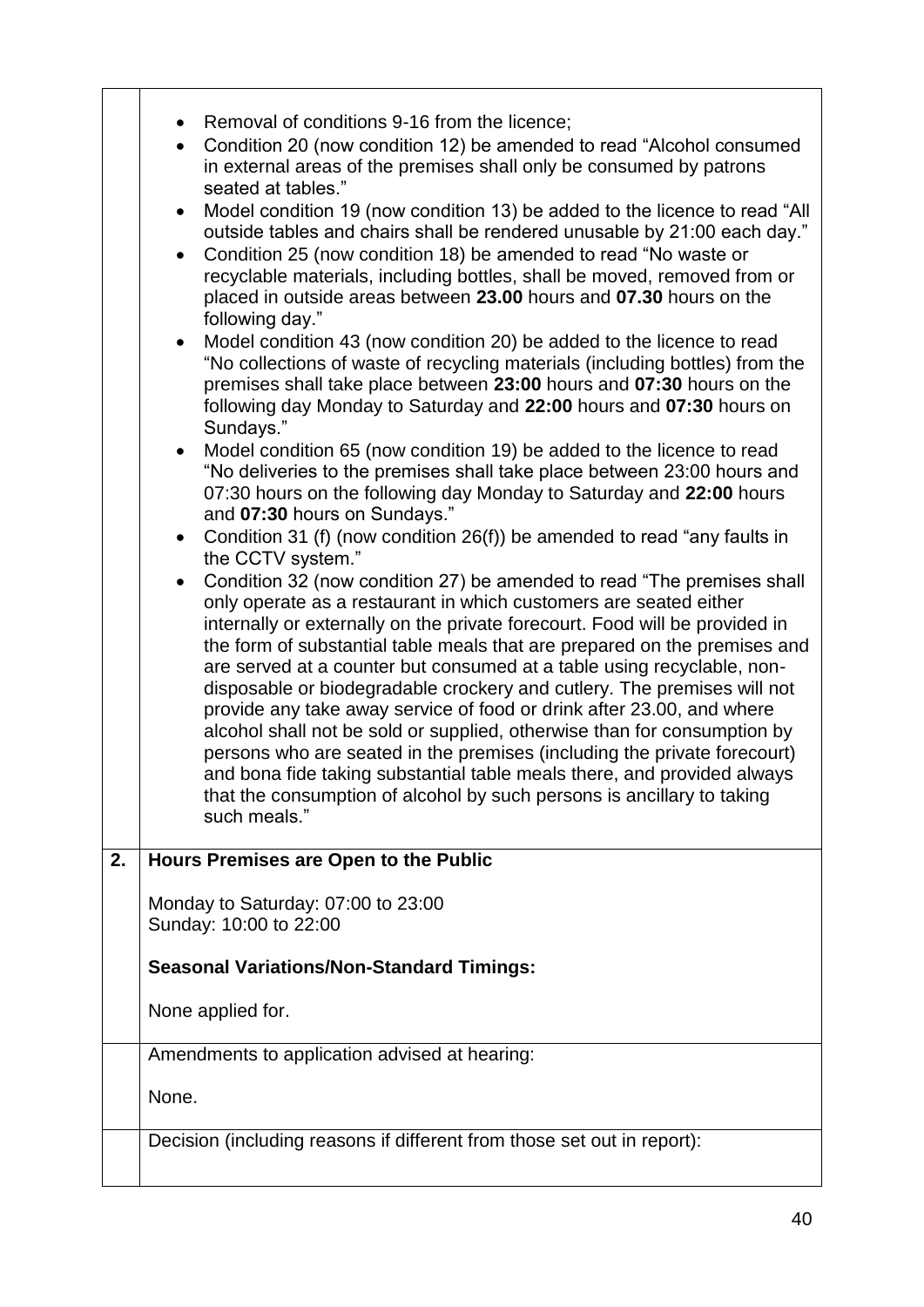The application was granted, the reason for the decision is detailed in section 1.

## **Conditions attached to the Licence**

# *Mandatory Conditions*

- 1. No supply of alcohol may be made at a time when there is no designated premises supervisor in respect of this licence.
- 2. No supply of alcohol may be made at a time when the designated premises supervisor does not hold a personal licence or the personal licence is suspended.
- 3. Every supply of alcohol under this licence must be made or authorised by a person who holds a personal licence.
- 4. (1) The responsible person must ensure that staff on relevant premises do not carry out, arrange or participate in any irresponsible promotions in relation to the premises.

(2) In this paragraph, an irresponsible promotion means nay one or more of the following activities, or substantially similar activities, carried on for the purpose of encouraging the sale or supply of alcohol for consumption on the premises-

- (a) Games or other activities which require or encourage, or are designed to require or encourage, individuals to;
	- (i) Drink a quantity of alcohol within a time limit (other than to drink alcohol sold or supplied on the premises before the cessation of the period in which the responsible person is authorised to sell or supply alcohol), or
	- (ii) Drink as much alcohol as possible (whether within a time limit or otherwise);
- (b) Provision of unlimited or unspecified quantities of alcohol free or for a fixed or discounted fee to the public or to a group defined by a particular characteristic in a manner which carries a significant risk of undermining a licensing objective;
- (c) Provision of free or discounted alcohol or any other thing as a prize to encourage or reward the purchase and consumption of alcohol over a period of 24 hours or less in a manner which carries a significant risk of undermining a licensing objective;
- (d) Selling or supplying alcohol in association with promotional posters or flyers on, or in the vicinity of, the premises which can reasonably be considered to condone, encourage or glamorise anti-social behaviour or to refer to the effects of drunkenness in any favourable manner;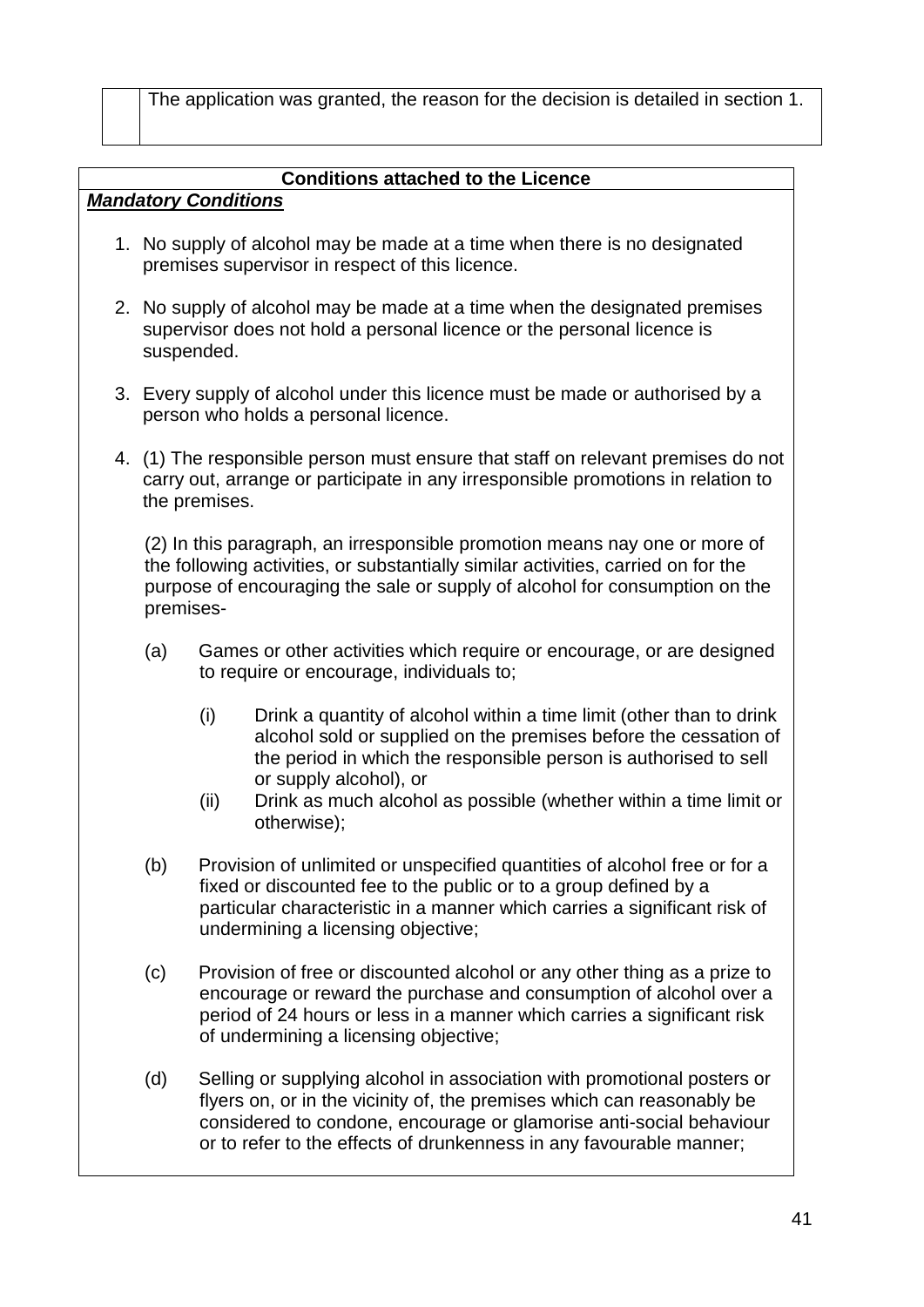- (e) Dispensing alcohol directly by one person into the mouth of another (other than where that other person in unable to drink without assistance by reason of a disability). 5. The responsible person must ensure that free potable water is provided on request to customers where it is reasonably available. 6. (1) The premises licence holder or club premises certificate holder must ensure that an age verification policy is adopted in respect of the premises in relation to the sale or supply of alcohol. (2) The designated premises supervisor in relation to the premises licence must ensure that the supply of alcohol at the premises is carried on in accordance with the age verification policy. (3) The policy must require individuals who appear to the responsible person to be under 18 years of age (or such older age as may be specified in the policy) to produce on request, before being served alcohol, identification bearing their photograph, date of birth and either— (a) a holographic mark, or (b) an ultraviolet feature. 7. The responsible person must ensure that— (a) where any of the following alcoholic drinks is sold or supplied for consumption on the premises (other than alcoholic drinks sold or supplied having been made up in advance ready for sale or supply in a securely closed container) it is available to customers in the following measures— (i) beer or cider: ½ pint; (ii) gin, rum, vodka or whisky: 25 ml or 35 ml; and (iii) still wine in a glass: 125 ml; (b) these measures are displayed in a menu, price list or other printed material which is available to customers on the premises; and (c) where a customer does not in relation to a sale of alcohol specify the quantity of alcohol to be sold, the customer is made aware that these measures are available. A responsible person in relation to a licensed premises means the holder of the premise licence in respect of the premises, the designated premises supervisor (if any) or any individual aged 18 or over who is authorised by either the licence holder or designated premises supervisor. For premises with a club premises certificate, any member or officer of the club present on the premises in a capacity that which enables him to prevent the supply of alcohol.
	- 8(i) A relevant person shall ensure that no alcohol is sold or supplied for consumption on or off the premises for a price which is less than the permitted price.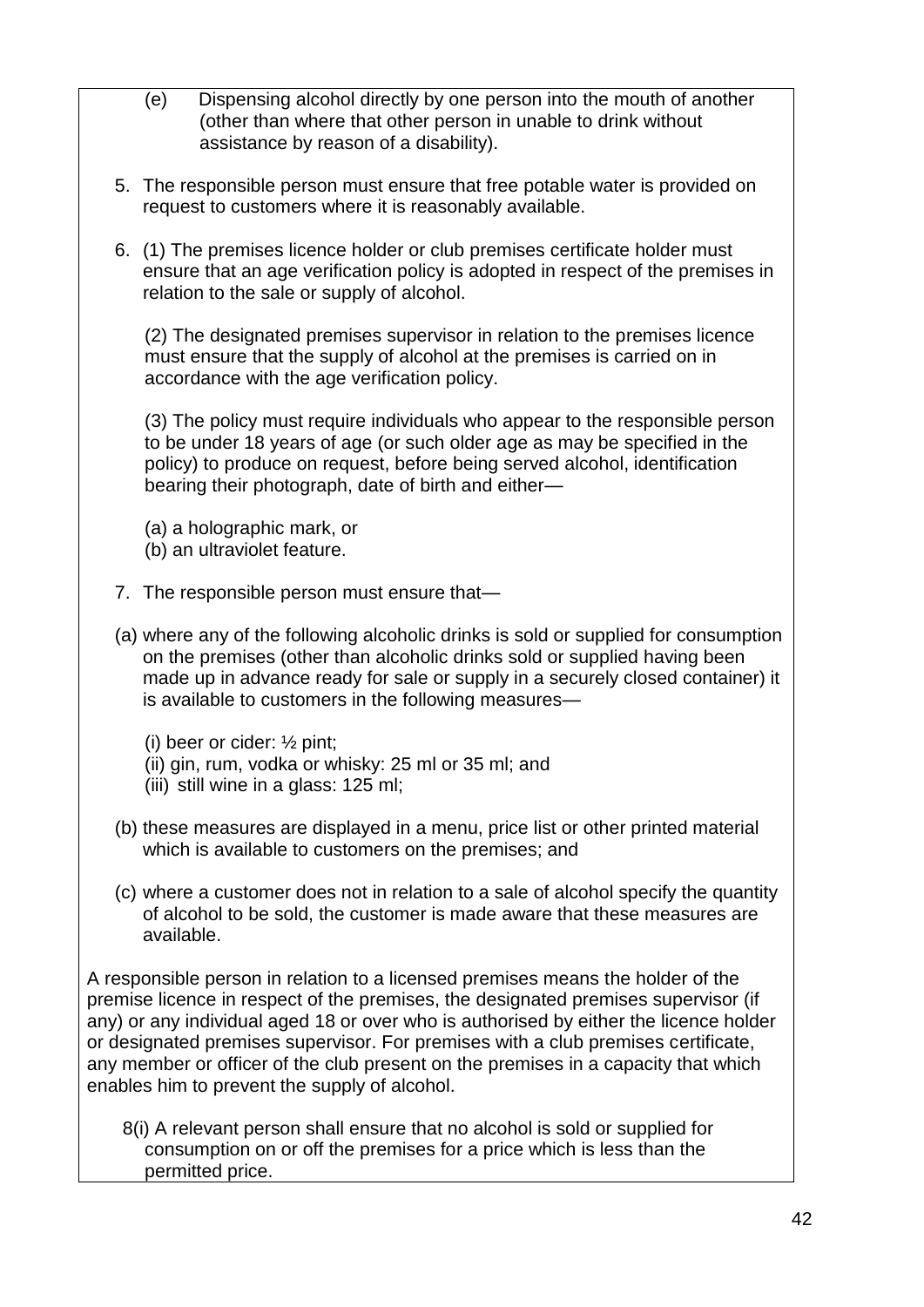8(ii) For the purposes of the condition set out in paragraph 8(i) above  $-$ 

- (a) "duty" is to be construed in accordance with the Alcoholic Liquor Duties Act 1979;
- (b) "permitted price" is the price found by applying the formula –

 $P = D+(DxV)$ 

Where –

(i) P is the permitted price,

(ii) D is the amount of duty chargeable in relation to the alcohol as if the duty were charged on the date of the sale or supply of the alcohol, and

(iii)V is the rate of value added tax chargeable in relation to the alcohol as if the value added tax were charged on the date of the sale or supply of the alcohol;

(c) "relevant person" means, in relation to premises in respect of which there is in force a premises licence –

(i) the holder of the premises licence,

(ii) the designated premises supervisor (if any) in respect of such a licence, or (iii)the personal licence holder who makes or authorises a supply of alcohol under such a licence;

- (d) "relevant person" means, in relation to premises in respect of which there is in force a club premises certificate, any member or officer of the club present on the premises in a capacity which enables the member or officer to prevent the supply in question; and
- (e) "value added tax" means value added tax charged in accordance with the Value Added Tax Act 1994.

8(iii). Where the permitted price given by Paragraph 8(ii)(b) above would (apart from this paragraph) not be a whole number of pennies, the price given by that sub-paragraph shall be taken to be the price actually given by that subparagraph rounded up to the nearest penny.

8(iv). (1) Sub-paragraph 8(iv)(2) below applies where the permitted price given by Paragraph 8(ii)(b) above on a day ("the first day") would be different from the permitted price on the next day ("the second day") as a result of a change to the rate of duty or value added tax.

(2) The permitted price which would apply on the first day applies to sales or supplies of alcohol which take place before the expiry of the period of 14 days beginning on the second day.

# *Conditions consistent with the operating schedule*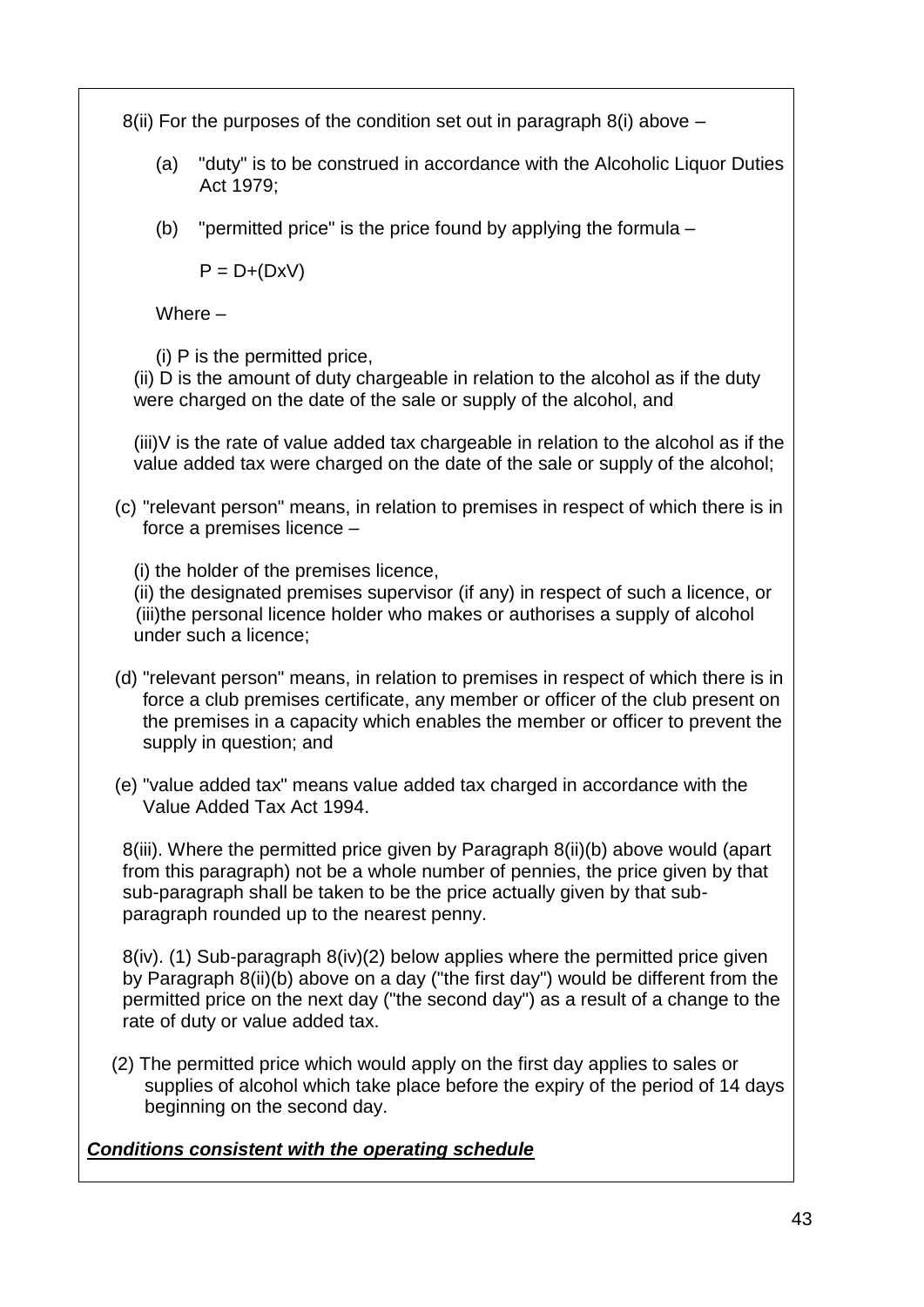- 9. No noise shall emanate from the premises nor vibration be transmitted through the structure of the premises which gives rise to a nuisance.
- 10.No fumes, steam or odours shall be emitted from the licensed premises so as to cause a nuisance to any persons living or carrying on business in the area where the premises are situate.
- 11.The supply of alcohol shall be by waiter or waitress service only.
- 12.Alcohol consumed in external areas of the premises shall only be consumed by patrons seated at tables and the consumption of alcohol in those areas shall cease by 21.00.
- 13.All outside tables and chairs shall be rendered unusable by 21:00 each day.
- 14.All sales of alcohol for consumption off the premises shall be in sealed containers only, and shall not be consumed on the premises.
- 15.Substantial food and non-intoxicating beverages, including drinking water, shall be available in all parts of the premises where alcohol is sold or supplied for consumption on the premises.
- 16.Notices shall be prominently displayed at all exits requesting patrons to respect the needs of local residents and businesses and leave the area quietly.
- 17.All waste shall be properly presented and placed out for collection no earlier than 30 minutes before the scheduled collection times.
- 18.No waste or recyclable materials, including bottles, shall be moved, removed from or placed in outside areas between 23.00 hours and 07.30 hours on the following day.
- 19.No deliveries to the premises shall take place between 23:00 hours on Monday to Saturday and 07:30 hours on the following day and 22:00 hours on Sunday and 07:30 hours on the following day.
- 20.No collections of waste of recycling materials (including bottles) from the premises shall take place between 23:00 hours on Monday to Saturday and 07:30 hours on the following day and 22:00 hours on Sunday and 07:30 hours on the following day.
- 21.There shall be no draught sales of beers or lagers.
- 22.The premises shall install and maintain a comprehensive CCTV system as per the minimum requirements of the Westminster Police Licensing Team. All entry and exit points will be covered enabling frontal identification of every person entering in any light condition. The CCTV system shall continually record whilst the premises is open for licensable activities and during all times when customers remain on the premises. All recordings shall be stored for a minimum period of 31 days with date and time stamping. Viewing of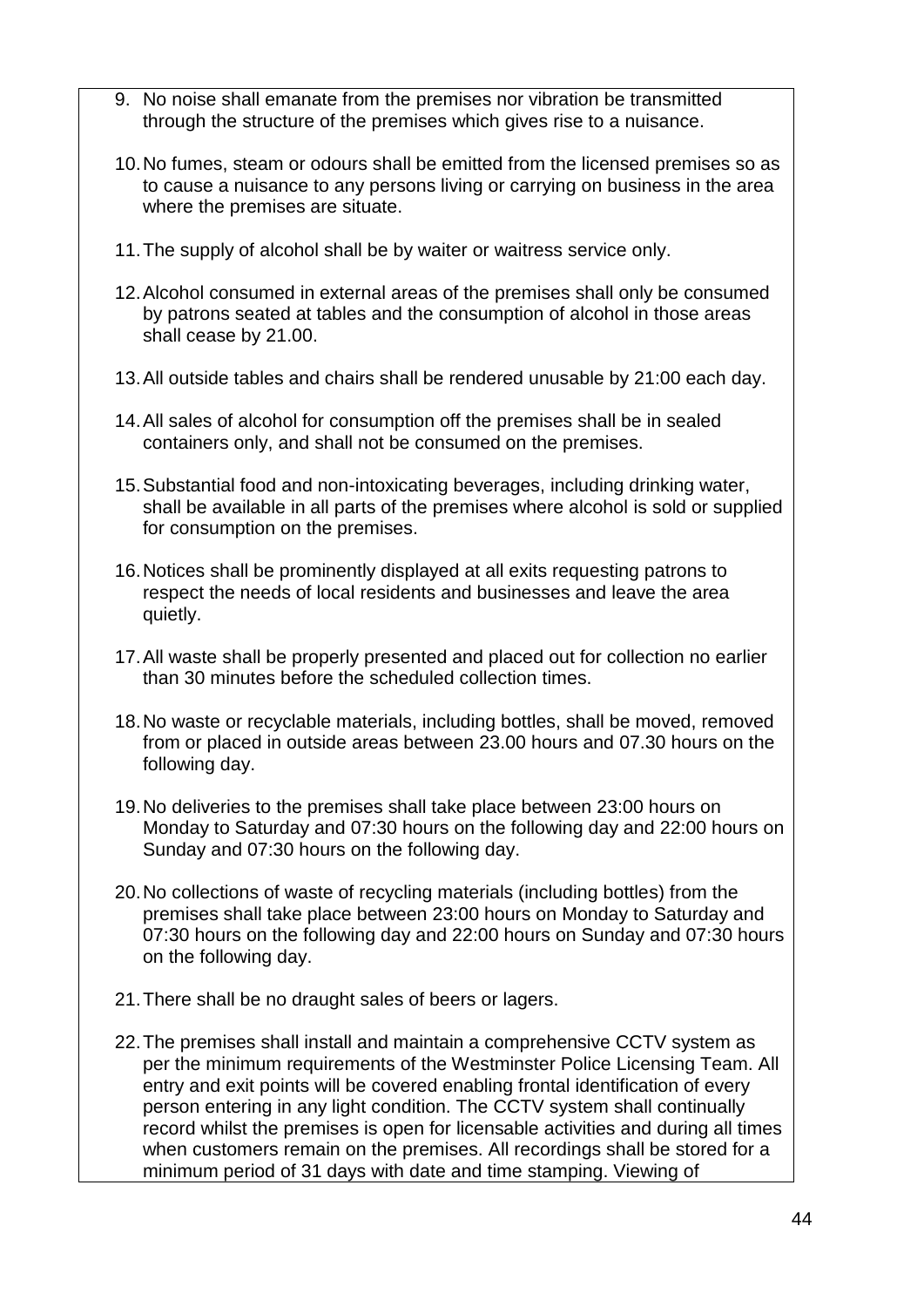recordings shall be made available immediately upon the request of Police or authorised officer throughout the entire 31 day period.

- 23.A staff member from the premises who is conversant with the operation of the CCTV system shall be on the premises at all times when the premises is open. This staff member must be able to provide a Police or authorised council officer copies of recent CCTV images or data with the absolute minimum of delay when requested.
- 24.A Challenge 21 proof of age scheme shall be operated at the premises where the only acceptable forms of identification are recognised photographic identification cards, such as a driving licence, passport or proof of age card with the PASS Hologram.
- 25.A record shall be kept detailing all refused sales of alcohol. The record should include the date and time of the refused sale and the name of the member of staff who refused the sale. The record shall be available for inspection at the premises by the police or an authorised officer of the City Council at all times whilst the premises are open.
- 26.An incident log shall be kept at the premises, and made available on request to an authorised officer of the City Council or the Police. It must be completed within 24 hours of the incident and will record the following:
	- (a) all crimes reported to the venue
	- (b) all ejections of patrons
	- (c) any complaints received concerning crime and disorder
	- (d) any incidents of disorder
	- (e) all seizures of drugs or offensive weapons
	- (f) any faults in the CCTV system
	- (g) any refusal of the sale of alcohol
	- (h) any visit by a relevant authority or emergency service
- 27.The premises shall only operate as a restaurant in which customers are seated either internally or externally on the private forecourt. Food will be provided in the form of substantial table meals that are prepared on the premises and are served at a counter but consumed at a table using recyclable, non-disposable or biodegradable crockery and cutlery. The premises will not provide any take away service of food or drink after 23.00, and alcohol shall not be sold or supplied, otherwise than for consumption by persons who are seated in the premises (including the private forecourt) and bona fide taking substantial table meals there, and provided always that the consumption of alcohol by such persons is ancillary to taking such meals.

Notwithstanding this condition customers are permitted to take from the premises part consumed and resealed bottles of wine supplied ancillary to their meal.